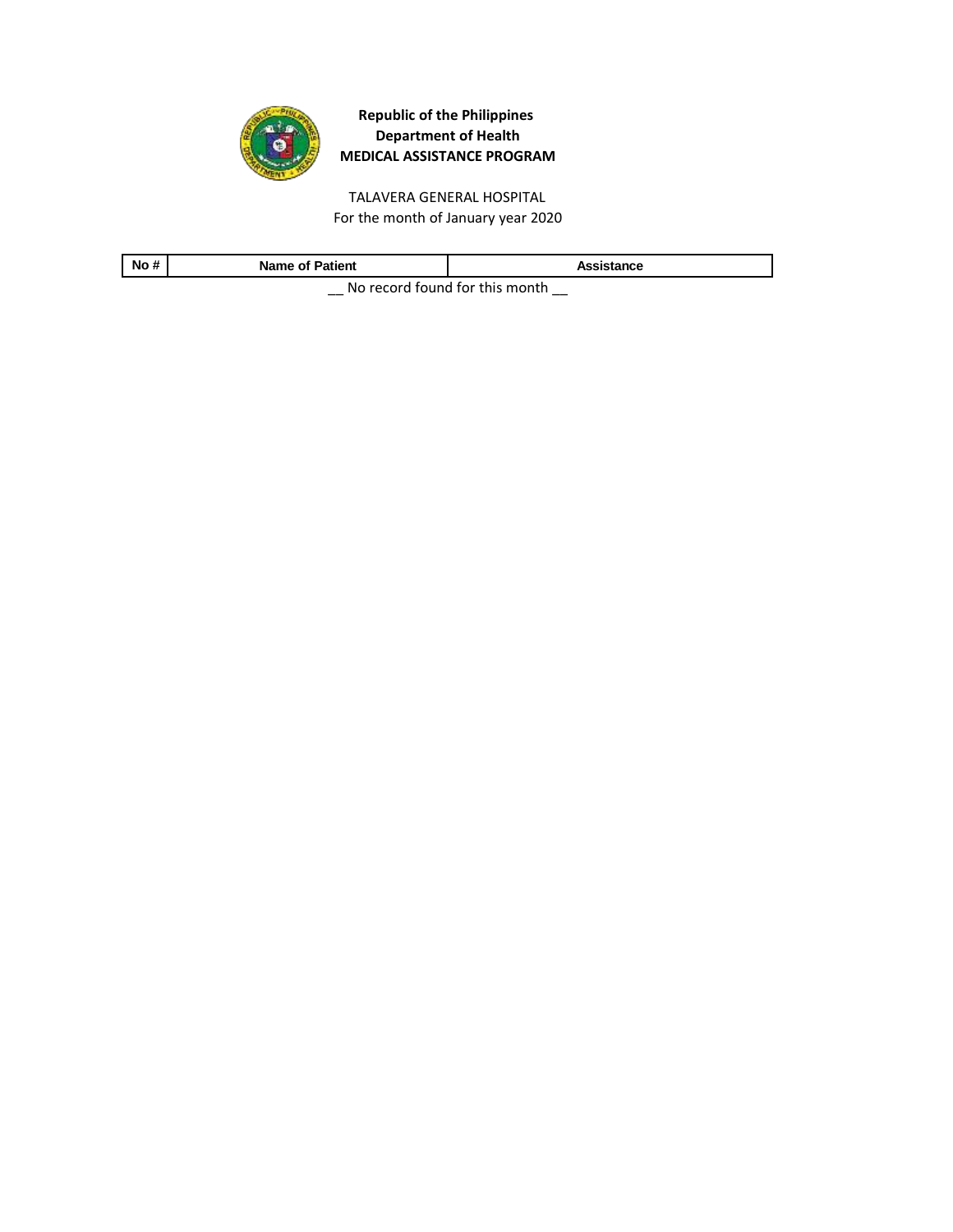

TALAVERA GENERAL HOSPITAL For the month of February year 2020

| .<br>No                                                  | <b>Name of Patient</b> | Assistance |
|----------------------------------------------------------|------------------------|------------|
| - Milano de la calendaria de la familia de la calendaria |                        |            |

\_\_ No record found for this month \_\_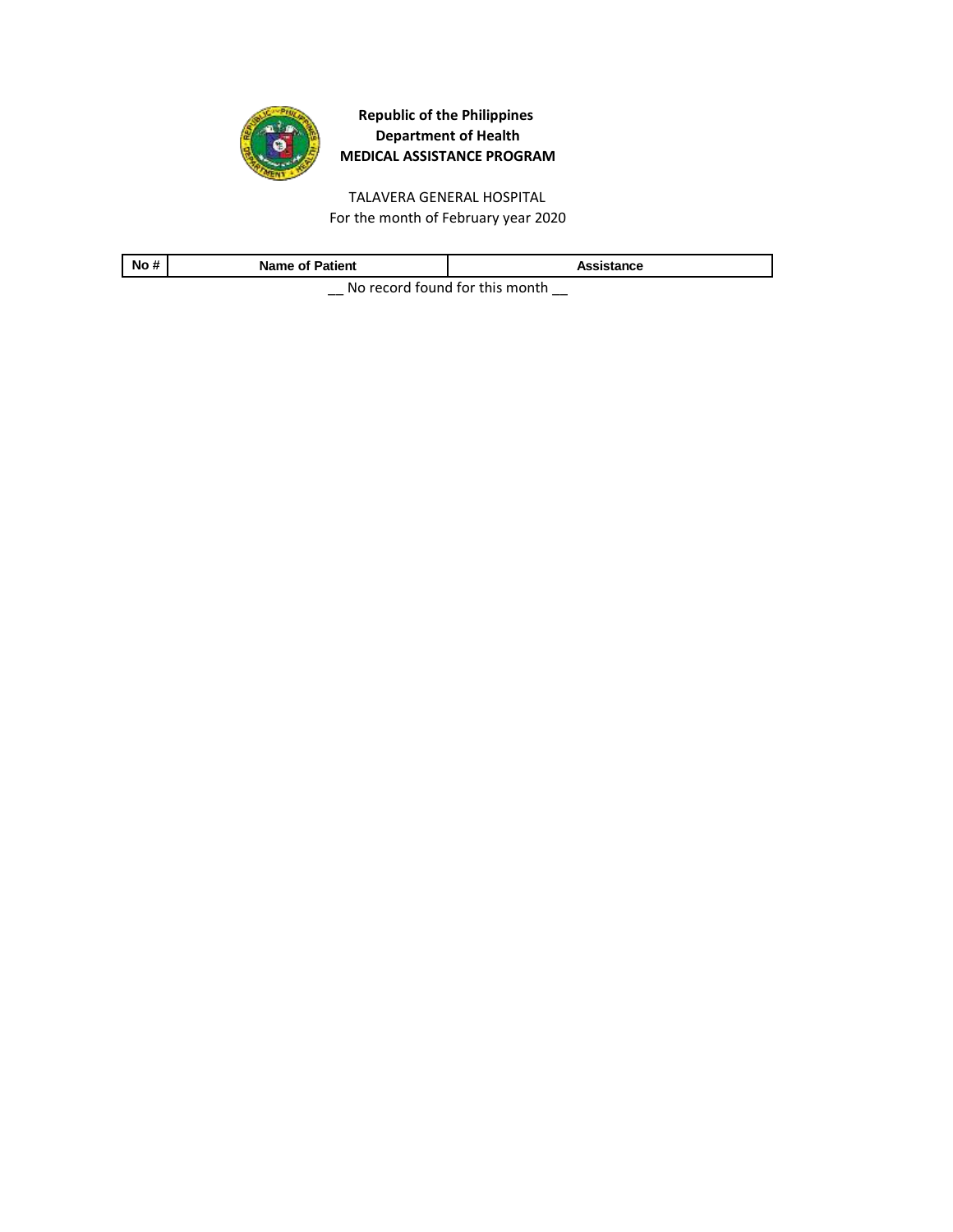

TALAVERA GENERAL HOSPITAL For the month of March year 2020

| No                               | <b>Name of Patient</b> | Assistance |
|----------------------------------|------------------------|------------|
| No recend found for this meanth. |                        |            |

 $\equiv$  No record found for this month  $\equiv$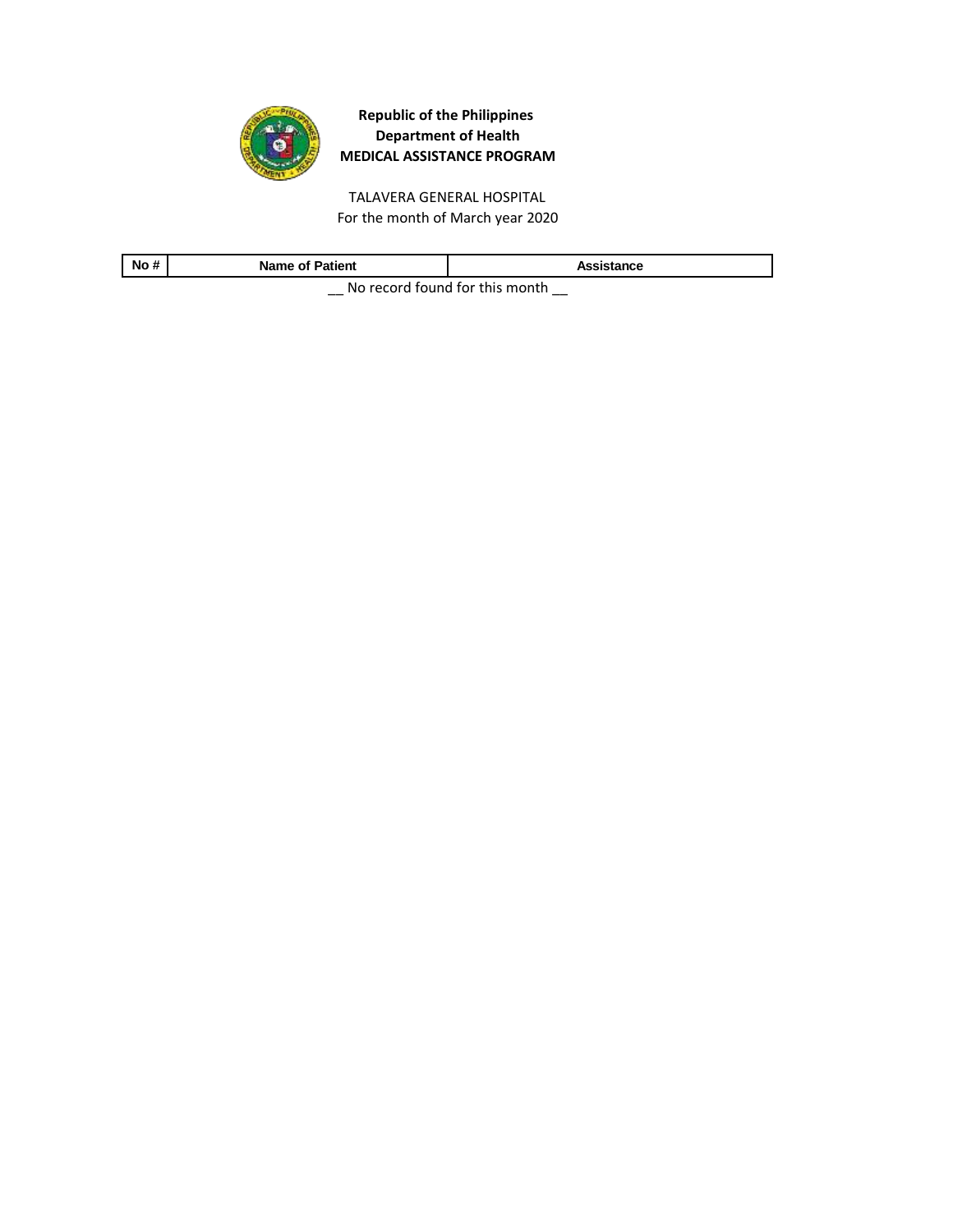

TALAVERA GENERAL HOSPITAL For the month of April year 2020

| No #           | <b>Name of Patient</b>         | <b>Assistance</b>                |
|----------------|--------------------------------|----------------------------------|
| 1              | Eugene Jr. Catalon Tumacder    | <b>Hospital Bills</b>            |
| $\overline{2}$ | Princess Melody Rigor Marcelo  | Laboratory Procedures            |
| 3              | John Carlo Arciaga Cuanan      | <b>Medicines</b>                 |
|                |                                | Dental Procedure                 |
| 4              | Sarguet Aberjado Jennifer      | Ambu Fee                         |
| 5              | Ester Balagtas Evangelista     | Laboratory Procedures            |
| 6              | Mark Kenneth Perez Sampana     | <b>Medicines</b>                 |
| 7              | Shania Tapang Balay            | Dental Services Treatment        |
| 8              | Eligio Orena Serrano           | Ambu Fee                         |
| 9              | Angelita De Guzman Magno       | <b>Medicines</b>                 |
| 10             | Raven Paredes Fabro            | Laboratory Procedures            |
| 11             | Gail De Luna Velasquez         | <b>Medicines</b>                 |
| 12             | Melinda Surat Selga            | Medicines                        |
| 13             | Luke Isaiah Pajarillo Navarro  | <b>Medicines</b>                 |
| 14             | Myra Gracia Dela Cruz          | <b>Medicines</b>                 |
| 15             | Merlyn Abigail Julian Custodio | Laboratory& Radiology            |
| 16             | Angelo Baltazar Salamanca      | Ultrasound                       |
| 17             | Ivan Clemente Lopez            | <b>Hospital Bills</b>            |
| 18             | Santin Estrella Carolyn        | Laboratory Procedures            |
| 19             | Samantha Catalon Tumacder      | <b>Hospital Bills</b>            |
| 20             | Solomon N/a Reyes              | <b>Medicines</b>                 |
| 21             | Corazon Santiago Dela Cruz     | Laboratory Procedures            |
| 22             | Del Carmen Pinpinio Ar Jhon    | <b>Hospital Bills</b>            |
| 23             | Jeriella Miel Aquino Arce      | <b>Hospital Bills</b>            |
| 24             | Blaza Leandro Umagat           | <b>Hospital Bills</b>            |
|                |                                | Medicines                        |
| 25             | Edwina Pascual Santos          | Laboratory Procedures            |
|                |                                | Ambu Fee                         |
| 26             | Jessica Manabat Romero         | <b>Medicines</b>                 |
| 27             | Allan Esmino Juan              | <b>Hospital Bills</b>            |
| 28             | Ramon Laminosa Sanidad         | Ultrasound                       |
| 29             | Alicia Sanon Serapio           | Laboratory/Procedures/Medicines. |
| 30             | Efren Ubaldo Magno             | Medicines                        |
| 31             | Miguel Grant Orqueza           | Medicines                        |
| 32             | Lady Maxine Pagaduan Garcia    | <b>Hospital Bills</b>            |
| 33             | Lorna Tagacay Candelaria       | Laboratory Procedures            |
|                |                                | X-RAY.                           |
| 34             | Jhon Ric Dela Cruz Duldulao    | <b>Hospital Bills</b>            |
| 35             | Jennelyn Santiago De Guia      | Ambu Fee                         |
| 36             | June Veneracion Tiangco        | <b>Hospital Bills</b>            |
| 37             | Maddie Molina Montemayor       | <b>Hospital Bills</b>            |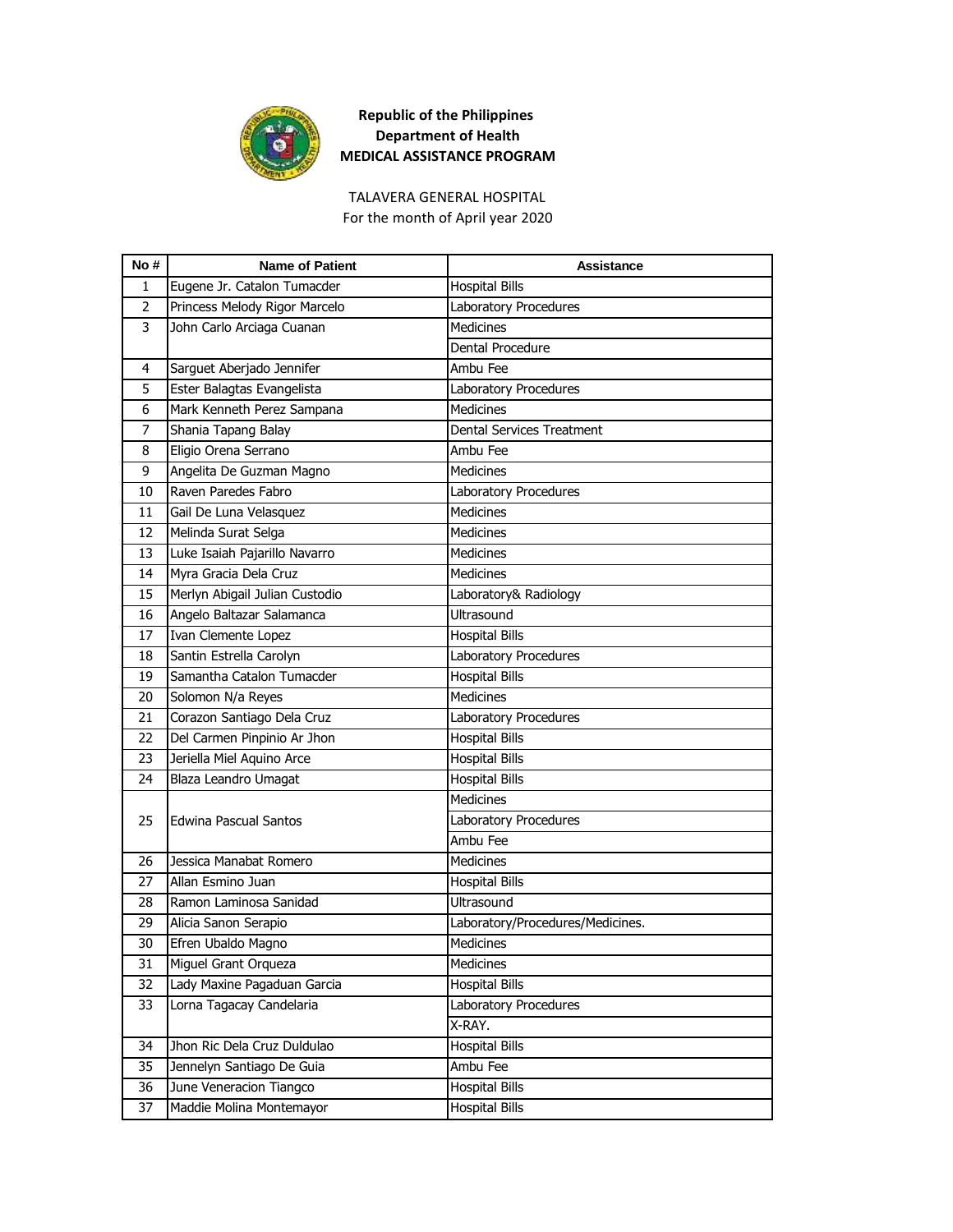| 38 | Leonora Mabuti Custodio                                                | <b>Hospital Bills</b>              |
|----|------------------------------------------------------------------------|------------------------------------|
| 39 | Ricardo Santillan Allie                                                | Laboratory Procedures              |
| 40 | Arnel Bacton Helilio                                                   | Laboratory Procedures              |
|    |                                                                        | X-Ray                              |
| 41 | Pepito Villaviza Yanguas                                               | <b>Medicines</b>                   |
| 42 | Jasmin Costales Macatong                                               | Ambu Fee                           |
| 43 | Milagros Freirez Soriano                                               | <b>Medicines</b>                   |
| 44 | Marlyn Avygail Julian Custodio                                         | <b>Medicines</b>                   |
| 45 | Lovelyn Diamsay Lerra                                                  | <b>Medicines</b>                   |
|    |                                                                        | Ambu Fee                           |
| 46 | Genica Gungon Manlapig                                                 | <b>Hospital Bills</b>              |
| 47 | Genica Gungon Manlapig                                                 | Laboratory Procedures              |
|    |                                                                        | X-RAY.                             |
| 48 | King Rovy Manliguez Tecson                                             | <b>Hospital Bills</b>              |
| 49 | Rogie Villegas Gomba                                                   | <b>Medicines</b>                   |
| 50 | Gladies Umali Landicho                                                 | <b>Medicines</b>                   |
| 51 | Nelie Casabar Alvarado                                                 | Ultrasound.                        |
| 52 | Macario Diaz Jimenez                                                   | <b>Medicines</b>                   |
| 53 | Diony Maglinte Piamonte                                                | <b>Medicines</b>                   |
| 54 | Evangeline Villafuerte Garcia                                          | <b>Medicines</b>                   |
| 55 | Mariz Purificacion Aresta                                              | <b>Medicines</b>                   |
| 56 | Zosima Regado Flora                                                    | Laboratory Procedures              |
| 57 | Chloe Jalapa Galindez                                                  | <b>Hospital Bills</b>              |
| 58 | Mark Kelvin Mabunga Fabro                                              | <b>Hospital Bills</b>              |
| 59 | Edgardo Balderama Pangilinan                                           | <b>Medicines</b>                   |
|    |                                                                        |                                    |
| 60 | Edwin Alcantara Guitterez                                              | <b>Medicines</b>                   |
|    |                                                                        | X-Ray                              |
| 61 | Lucena Alejo Literano                                                  | ER Bill                            |
| 62 | Chloe Jade N/a Sagurit                                                 | <b>Hospital Bills</b>              |
| 63 | Nichole Aquino Maguidato                                               | <b>Medicines</b>                   |
| 64 | Nichole Aquino Maguidato                                               | Laboratory Procedures              |
| 65 | Mary Ann Patricio Manalang                                             | <b>Medicines</b>                   |
| 66 | Mary Cris Alog Luciano                                                 | Laboratory Procedures              |
| 67 | David Echaveria Graneta                                                | Laboratory Procedures              |
| 68 | Gladyz Anne Espiritu Mendoza                                           | Medicines                          |
| 69 | Marjorie Tabajonda Ico                                                 | Medicines                          |
| 70 | Jerome Ganatice Dizon                                                  | <b>Hospital Bills</b>              |
| 71 | Nora Villarete Pangilinan                                              | Medicines                          |
| 72 | Britney Shane Saldan Sundan                                            | Medicines                          |
| 73 | Alicia Sanong Serapio                                                  | Medicines                          |
| 74 | May Bartolome Tamayo                                                   | Laboratory Procedures              |
| 75 | Julieta Santos De Guzman                                               | ER Bill                            |
| 76 | Erika Lyn Tapang Balay                                                 | Medicines                          |
| 77 | Roy Garcia Claudio                                                     | Medicines                          |
| 78 | Mhabel Mamaril Arieta                                                  | Medicines                          |
| 79 | Analyn Candio Valdez                                                   | Laboratory Procedures              |
| 80 | Keycelyn Padilla Daligdig                                              | <b>Hospital Bills</b>              |
| 81 | Edcel Paulyne C. Dela Cruz                                             | Medicines                          |
| 82 | Minaira Lhima Mangulabnan Monteverde<br>Allaine Villafuerte Pangilinan | <b>Hospital Bills</b><br>Medicines |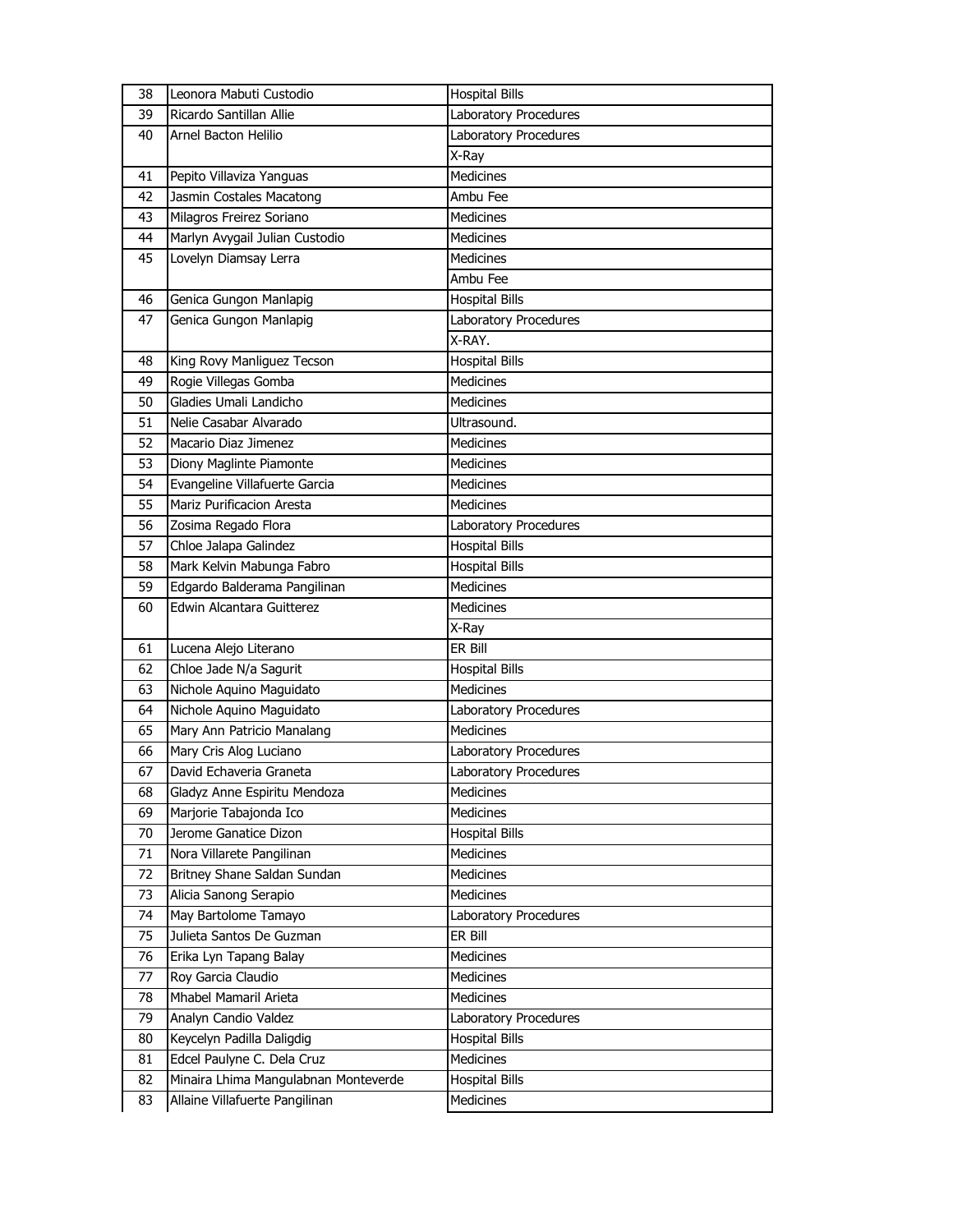|     |                               | X-Ray                            |
|-----|-------------------------------|----------------------------------|
| 84  | Ferdinand Verde De Lara       | Laboratory Procedures            |
| 85  | Renato Jr Masilang Falcon     | <b>Medicines</b>                 |
| 86  | Rosita Santos Franco          | <b>Medicines</b>                 |
| 87  | Fernando Villegas Torres      | <b>Medicines</b>                 |
| 88  | Brian James Dela Cruz Turalba | <b>Medicines</b>                 |
| 89  | Miguelito Paltao Tadeo        | <b>Medicines</b>                 |
| 90  | Alex Domingo Umipig           | <b>Hospital Bills</b>            |
| 91  | Maurisante Domingo Arellano   | <b>Hospital Bills</b>            |
| 92  | Mary Joy Postigo Juan         | <b>Hospital Bills</b>            |
| 93  | Zien Kyle Manahan Torres      | <b>Hospital Bills</b>            |
|     |                               | <b>Medicines</b>                 |
| 94  | Aurelio Gose Arenas           | X-Ray                            |
|     |                               | Ambu Fee                         |
|     |                               | Laboratory Procedures            |
| 95  | Paul Felix Lazaro Edo         | <b>Hospital Bills</b>            |
| 96  | Arvin Aguirre Arcilla         | X-Ray                            |
| 97  | Maximo Bugcat Herman          | <b>Hospital Bills</b>            |
|     |                               | <b>Medicines</b>                 |
| 98  | Villalyn Pantoa Alluan        | Laboratory/Procedures/Medicines. |
| 99  | Michelle Balmater Manabat     | <b>Medicines</b>                 |
| 100 | Michelle Balmater Manabat     | <b>Medicines</b>                 |
| 101 | Verganos Caisip Rizaldy       | <b>Medicines</b>                 |
| 102 | Ruperto Ulip Concepcion       | ECG/LABORATORY PROCEDURES.       |
| 103 | Calvin James Manalo Barisi    | Laboratory Procedures            |
| 104 | Tito Ibay Ramos               | <b>Medicines</b>                 |
| 105 | Pacita Yacat Maniquiz         | <b>Medicines</b>                 |
| 106 | Aeries Rois Sembrano Angor    | <b>Hospital Bills</b>            |
| 107 | Mar-bin Fernando Sanchez      | <b>Medicines</b>                 |
| 108 | Jessica Manabat Romero        | <b>Hospital Bills</b>            |
| 109 | Milagros Freirez Soriano      | <b>Medicines</b>                 |
| 110 | Annabel Sansaet Manimtim      | <b>Medicines</b>                 |
| 111 | Bernardo Mullasgo Moresca     | ECG / Chest X-ray                |
| 112 | Marjerine Lapuz Asuncion      | Laboratory Procedures            |
| 113 | Queen Elizabeth N/a Barnuevo  | Ultrasound                       |
| 114 | NiÑo Dela Cruz Magabo         | Medicines                        |
| 115 | Danice Florentino Datu        | Laboratory Procedures            |
| 116 | Gail De Luna Velasquez        | 2D ECHO                          |
| 117 | Heartlyn Madriano Hermoso     | Medicines                        |
| 118 | Camille Guinocor Ogot         | <b>Medicines</b>                 |
| 119 | Mitch Santiago Capalad        | <b>Hospital Bills</b>            |
| 120 | Ann Loraine De Jesus Cipriano | <b>Medicines</b>                 |
| 121 | Jerald Ramos Somera           | Medicines                        |
| 122 | Novie Mercado Vicente         | Medicines                        |
| 123 | Emerson Santiago Alfanta      | Medicines                        |
| 124 | Jack Lawrence N/a Gil         | Medicines                        |
| 125 | Marvin Sarenas Joson          | Medicines                        |
| 126 | Raven Mangupit Alvarez        | Medicines                        |
| 127 | Michelle Balmater Manabat     | Medicines                        |
| 128 | Kyrie Cuaresma Elevado        | <b>Hospital Bills</b>            |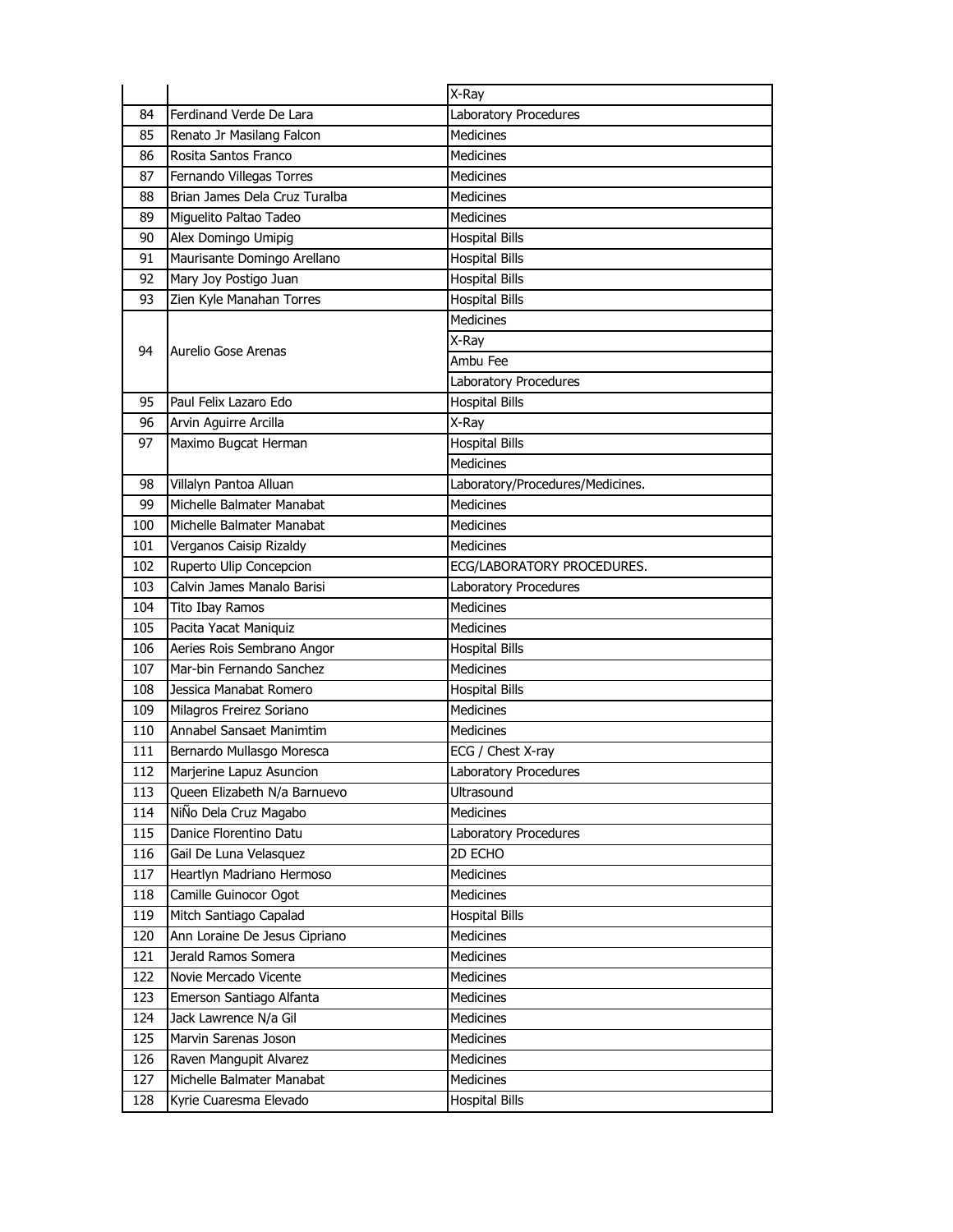| 129 | Susie Pascua Esteban            | Laboratory Procedures |
|-----|---------------------------------|-----------------------|
| 130 | John Paul Villa Bartolome       | <b>Medicines</b>      |
| 131 | <b>Alfredo Ariel Estares</b>    | <b>Medicines</b>      |
| 132 | Isagani Avila Ferriol           | <b>ECG</b>            |
|     |                                 | Laboratory Procedures |
| 133 | Realyn Joy N/a Pascual          | <b>Medicines</b>      |
| 134 | Carolina Cadayona Tolentino     | <b>Medicines</b>      |
| 135 | Mary Ann Grospe Ferrer          | Medicines             |
| 136 | Leoncio Velasco Crespo          | Medicines             |
| 137 | Joseph Co San Pedro             | <b>Medicines</b>      |
| 138 | Reymark N/a Esguerra            | <b>Medicines</b>      |
|     |                                 | <b>Hospital Bills</b> |
| 139 | Clark Akiyo Lacanilao Cruz      | ER Bill               |
| 140 | Cherie Capulong Boongaling      | <b>UTZ</b>            |
| 141 | Betzie Balang Velasco           | <b>Medicines</b>      |
| 142 | Flynn Bañaga Bacton             | <b>Medicines</b>      |
|     |                                 | X-Ray                 |
| 143 | Ricardo Capinlag Gabato         | UTZ                   |
| 144 | Lexie Arjaena Carbarijan Valdez | <b>Hospital Bills</b> |
| 145 | Carmelita Reyes Santiago        | <b>Medicines</b>      |
| 146 | Angelica Rose Dela Cruz Legaspi | <b>Medicines</b>      |
| 147 | Angelica Rose Dela Cruz Legaspi | <b>Medicines</b>      |
| 148 | Alexander Serrano Arcilla       | <b>Medicines</b>      |
| 149 | Alesandra Bacsa Bernabe         | Medicines             |
| 150 | Leonida Olar Del Mundo          | Laboratory Procedures |
|     |                                 |                       |
| 151 | Janella Lising Tecson           | <b>Medicines</b>      |
| 152 | Leonardo Del Rosario Bernardino | Laboratory Procedures |
| 153 | Rodolfo Mallari Dela Cruz       | <b>Medicines</b>      |
| 154 | Midred Co De Castro             | Medicines             |
| 155 | Ruperto Ulip Concepcion         | <b>Hospital Bills</b> |
| 156 | Juliana Montalla Cauzon         | <b>Hospital Bills</b> |
| 157 | Rodolfoo Pagdanganan Borromeo   | Hospital Bills        |
| 158 | Divinaa Montealvo Villegas      | <b>Hospital Bills</b> |
| 159 | Emilia Espeneda Sevilla         | X-Ray                 |
| 160 | John Reynald Santiago Carlos    | <b>Medicines</b>      |
| 161 | Kenji Javier Bautista           | <b>Hospital Bills</b> |
| 162 | Allan James Obena Guarin        | <b>Hospital Bills</b> |
| 163 | Jeric Pascual Valdez            | <b>Medicines</b>      |
|     |                                 | <b>Hospital Bills</b> |
| 164 | Teresita Capioso Paradiso       | Laboratory Procedures |
|     |                                 | X-Ray                 |
| 165 | Sunshine Elmundo Tolentino      | X-Ray                 |
|     |                                 | Laboratory Procedures |
| 166 | Artemio Tabago Diaz             | <b>Hospital Bills</b> |
| 167 | Zosima Regado Flora             | <b>Hospital Bills</b> |
| 168 | Diony Maglinte Piamonte         | Medicines             |
| 169 | Florencia Joaquin Malapandan    | Medicines             |
| 170 | Robert Ismael Matias            | Medicines             |
| 171 | Danice Florentino Datu          | <b>UTZ</b>            |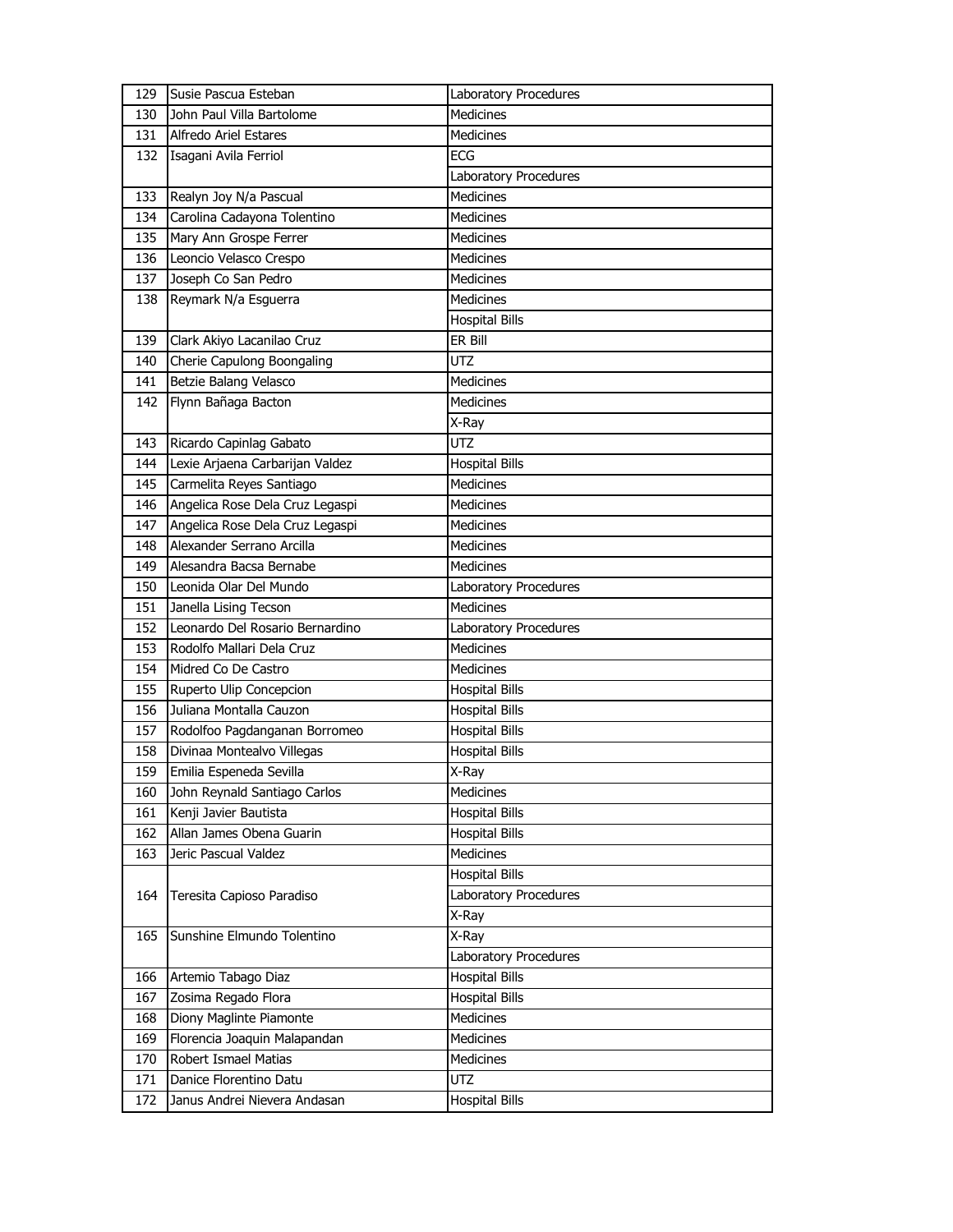| 173 | Mikaella Reese Nievera Andasan  | <b>Hospital Bills</b>  |
|-----|---------------------------------|------------------------|
| 174 | Michael Benedict Gaupo Gapangan | <b>Medicines</b>       |
| 175 | John Emmanuelle Pagaduan Pinpin | <b>Medicines</b>       |
| 176 | Mc Myron Bautista Baldomero     | <b>Hospital Bills</b>  |
| 177 | Rodolfo Carbonel Carpio         | <b>Hospital Bills</b>  |
| 178 | Lilibeth Meneses Danao          | Laboratory Procedures  |
| 179 | Alex Grospe Flores              | <b>Medicines</b>       |
| 180 | Maria Gina Cruz Turalba         | <b>Medicines</b>       |
| 181 | Rowell Dela Cruz Francisco      | Medicines              |
| 182 | Ma. Asuncion Bartolome Pascual  | <b>Medicines</b>       |
| 183 | Jonathan Arcaina Sebastian      | X-Ray                  |
| 184 | Rafael Benemerito De Jesus      | <b>Medicines</b>       |
| 185 | Nenita Villafuerte Villanueva   | <b>Medicines</b>       |
| 186 | Gloria Ibay Fabillar            | <b>Medicines</b>       |
| 187 | Philip Adrian Valguna Ferry     | <b>Hospital Bills</b>  |
| 188 | Jordan Pinto Jimenez            | <b>Medicines</b>       |
| 189 | Lorelie Caisip Rabulan          | <b>Hospital Bills</b>  |
| 190 | Janet Alcaide Abubo             | <b>Medicines</b>       |
| 191 | Julyann Marey Sambu Dizon       | <b>Medicines</b>       |
| 192 | Eric Meligrito Villafuerte      | <b>Medicines</b>       |
| 193 | Leand Binuya Longno             | <b>Medicines</b>       |
| 194 | Prince Theo Mamaed Torres       | <b>Hospital Bills</b>  |
| 195 | Kieffer Malaulat Sanchez        | <b>Hospital Bills</b>  |
| 196 | Mark Zion N/a Nepomuceno        | <b>Medicines</b>       |
| 197 | Vonn Allen Salazar Cortez       | <b>Medicines</b>       |
| 198 | Ronnie Madamba Torres           | <b>Medicines</b>       |
|     |                                 |                        |
| 199 | Zoe Katherin Villanada Perez    | Laboratory Procedures  |
| 200 | John Paulo Orena Molina         | Laboratory Procedures  |
| 201 | Elijah Dale AcuÑa Lacanilao     | <b>Hospital Bills</b>  |
| 202 | Irma Delos Reyes Gonzales       | <b>Medicines</b>       |
| 203 | Judith Vallejo Colcol           | <b>Medicines</b>       |
| 204 | Felilia BaÑez Sandaan           | X-Ray                  |
| 205 | Rey Batawan Silva               | <b>Medicines</b>       |
|     |                                 | Laboratory Procedures  |
| 206 | Kelvin Jay Mamawi Solitario     | Medicines              |
| 207 | Neslyn Molano Manlapig          | <b>Medicines</b>       |
| 208 | Marcelina Magtalapa Laureano    | <b>Hospital Bills</b>  |
| 209 | Rein Marchel Ramirez Fulgencio  | <b>Hospital Bills</b>  |
| 210 | Priscila Bonifacio Rayo         | Medicines              |
| 211 | Edcel Paulynee Caling Dela Cruz | <b>Medicines</b>       |
| 212 | Osmundo Nicolas Villavicencio   | Laboratory Procedures  |
| 213 | Magno N/a Domingo               | <b>Medicines</b>       |
| 214 | Osmundo Nicolas Villavicencio   | <b>Hospital Bills</b>  |
|     |                                 | Laboratory Procedures  |
| 215 | Michael Esguerra Dolor          | Laboratory Procedures  |
| 216 | Arlene Silvestre Reyes          | <b>Hospital Bills</b>  |
|     |                                 | Laboratory Procedures  |
| 217 | Ronald Navarro Lacanilao        | <b>Hospital Bills</b>  |
| 218 | Cynthia Valdez Diaz             | Medicines<br>Medicines |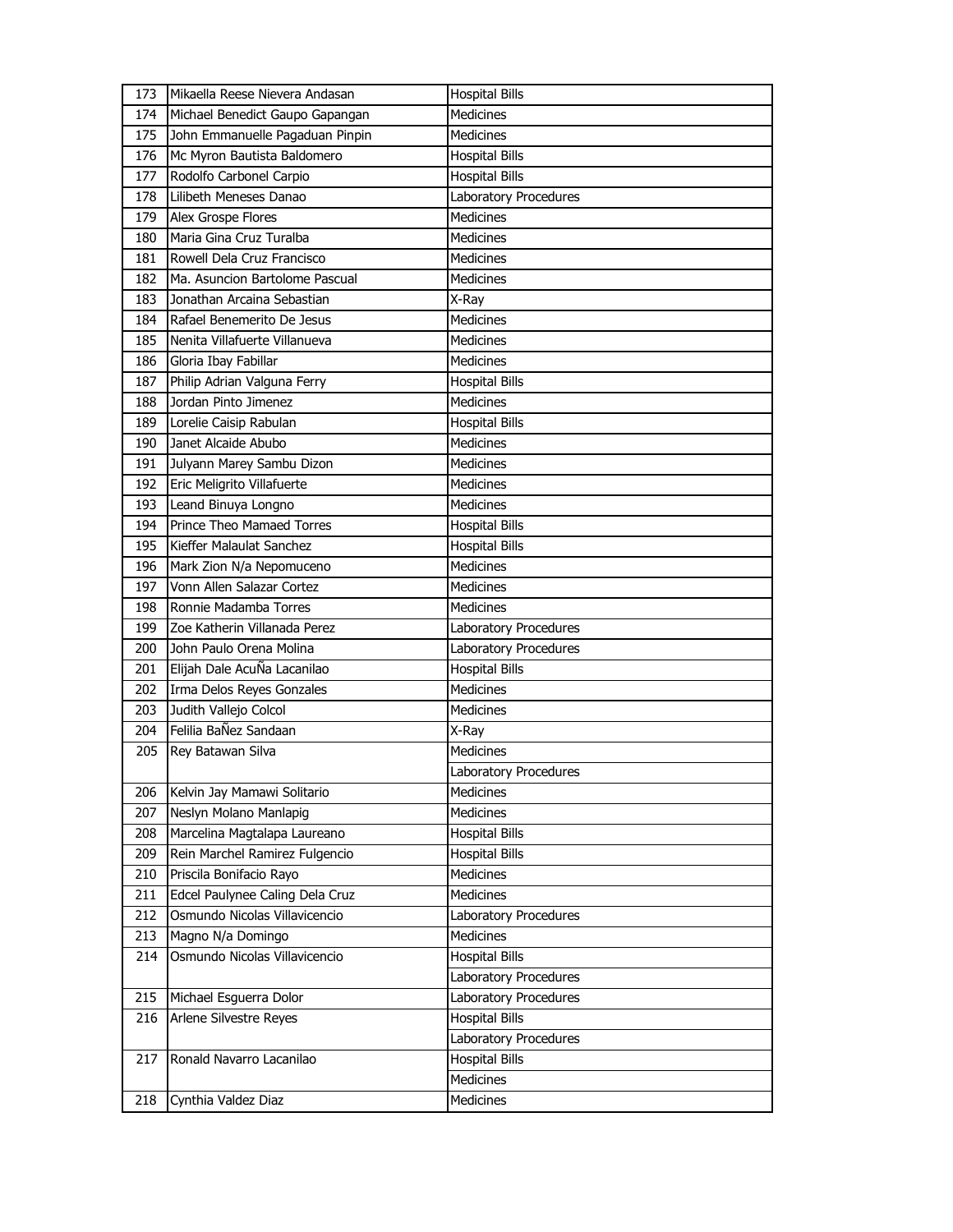| Jenny Libunao Vite<br>220<br>Jamess Lawrence Garcia<br>221<br>X-Ray<br>Medicines<br>Razel Kaiya De Guzman De Salas<br>222<br>Christina Gabriel Bulanadi<br>Laboratory Procedures<br>223<br>Hermogenes Gonzales Dela Cruz<br><b>Medicines</b><br>224<br>Majalene Dela Cruz Olar<br><b>Medicines</b><br>225<br>Beverly De Leon Geronimo<br><b>Medicines</b><br>226<br>John Vincentt Galapon Marquez<br>227<br><b>Medicines</b><br>John Paulo Santiago Valenzuela<br><b>Medicines</b><br>228<br>Jeremie Laureano Reyes<br>229<br><b>Medicines</b><br>Adreano Mariano Cornes<br>230<br>X-Ray<br>Ultrasound.<br>Belinda Dela Cruz Ricio<br>231<br>232<br>Evelyn Valerio Tumibay<br>Ultrasound/HBT.<br>Lloyd Saplaco Cortez<br><b>Medicines</b><br>233<br>Hospital Bills<br>Avigail Ferrer Fetalino<br><b>Medicines</b><br>234<br>235<br>Manolito Jr Rodriguez Angeles<br><b>Hospital Bills</b><br>Christine Dianne Fernandez Lingad<br><b>Medicines</b><br>236<br>Aurora Talampas Carbonel<br>237<br>Laboratory Procedures<br>Joseph Co San Pedro<br><b>Medicines</b><br>238<br>June Guillermo Rosario<br>239<br><b>Medicines</b><br>240<br>Dhwane Ace Salaysay Villena<br><b>Medicines</b><br>Gerard Cabatuando Atencion<br>241<br>Laboratory Procedures<br><b>Medicines</b><br>John Aaron Bagurin Feliciano<br>242<br>Ma. Nery Ignacio Manabat<br>243<br><b>Medicines</b><br>Vince Dylan Valdez Simplina<br><b>Medicines</b><br>244<br>Michael James Alinog Villano<br>Laboratory Procedures<br>245<br>Derick Losantas Flores<br>Ambu Fee<br>246<br>Bryan Vito Domingo<br>247<br>X-Rav<br>Lory Ann Balagosa Torno<br>248<br>Laboratory Procedures<br>Roland Daniel Del Rosario<br>Dental Procedure<br>249 | 219 | Wilma Wycoco Tudla | <b>Hospital Bills</b> |
|--------------------------------------------------------------------------------------------------------------------------------------------------------------------------------------------------------------------------------------------------------------------------------------------------------------------------------------------------------------------------------------------------------------------------------------------------------------------------------------------------------------------------------------------------------------------------------------------------------------------------------------------------------------------------------------------------------------------------------------------------------------------------------------------------------------------------------------------------------------------------------------------------------------------------------------------------------------------------------------------------------------------------------------------------------------------------------------------------------------------------------------------------------------------------------------------------------------------------------------------------------------------------------------------------------------------------------------------------------------------------------------------------------------------------------------------------------------------------------------------------------------------------------------------------------------------------------------------------------------------------------------------------------------------------------------------------------|-----|--------------------|-----------------------|
|                                                                                                                                                                                                                                                                                                                                                                                                                                                                                                                                                                                                                                                                                                                                                                                                                                                                                                                                                                                                                                                                                                                                                                                                                                                                                                                                                                                                                                                                                                                                                                                                                                                                                                        |     |                    | ECG                   |
|                                                                                                                                                                                                                                                                                                                                                                                                                                                                                                                                                                                                                                                                                                                                                                                                                                                                                                                                                                                                                                                                                                                                                                                                                                                                                                                                                                                                                                                                                                                                                                                                                                                                                                        |     |                    |                       |
|                                                                                                                                                                                                                                                                                                                                                                                                                                                                                                                                                                                                                                                                                                                                                                                                                                                                                                                                                                                                                                                                                                                                                                                                                                                                                                                                                                                                                                                                                                                                                                                                                                                                                                        |     |                    |                       |
|                                                                                                                                                                                                                                                                                                                                                                                                                                                                                                                                                                                                                                                                                                                                                                                                                                                                                                                                                                                                                                                                                                                                                                                                                                                                                                                                                                                                                                                                                                                                                                                                                                                                                                        |     |                    |                       |
|                                                                                                                                                                                                                                                                                                                                                                                                                                                                                                                                                                                                                                                                                                                                                                                                                                                                                                                                                                                                                                                                                                                                                                                                                                                                                                                                                                                                                                                                                                                                                                                                                                                                                                        |     |                    |                       |
|                                                                                                                                                                                                                                                                                                                                                                                                                                                                                                                                                                                                                                                                                                                                                                                                                                                                                                                                                                                                                                                                                                                                                                                                                                                                                                                                                                                                                                                                                                                                                                                                                                                                                                        |     |                    |                       |
|                                                                                                                                                                                                                                                                                                                                                                                                                                                                                                                                                                                                                                                                                                                                                                                                                                                                                                                                                                                                                                                                                                                                                                                                                                                                                                                                                                                                                                                                                                                                                                                                                                                                                                        |     |                    |                       |
|                                                                                                                                                                                                                                                                                                                                                                                                                                                                                                                                                                                                                                                                                                                                                                                                                                                                                                                                                                                                                                                                                                                                                                                                                                                                                                                                                                                                                                                                                                                                                                                                                                                                                                        |     |                    |                       |
|                                                                                                                                                                                                                                                                                                                                                                                                                                                                                                                                                                                                                                                                                                                                                                                                                                                                                                                                                                                                                                                                                                                                                                                                                                                                                                                                                                                                                                                                                                                                                                                                                                                                                                        |     |                    |                       |
|                                                                                                                                                                                                                                                                                                                                                                                                                                                                                                                                                                                                                                                                                                                                                                                                                                                                                                                                                                                                                                                                                                                                                                                                                                                                                                                                                                                                                                                                                                                                                                                                                                                                                                        |     |                    |                       |
|                                                                                                                                                                                                                                                                                                                                                                                                                                                                                                                                                                                                                                                                                                                                                                                                                                                                                                                                                                                                                                                                                                                                                                                                                                                                                                                                                                                                                                                                                                                                                                                                                                                                                                        |     |                    |                       |
|                                                                                                                                                                                                                                                                                                                                                                                                                                                                                                                                                                                                                                                                                                                                                                                                                                                                                                                                                                                                                                                                                                                                                                                                                                                                                                                                                                                                                                                                                                                                                                                                                                                                                                        |     |                    |                       |
|                                                                                                                                                                                                                                                                                                                                                                                                                                                                                                                                                                                                                                                                                                                                                                                                                                                                                                                                                                                                                                                                                                                                                                                                                                                                                                                                                                                                                                                                                                                                                                                                                                                                                                        |     |                    |                       |
|                                                                                                                                                                                                                                                                                                                                                                                                                                                                                                                                                                                                                                                                                                                                                                                                                                                                                                                                                                                                                                                                                                                                                                                                                                                                                                                                                                                                                                                                                                                                                                                                                                                                                                        |     |                    |                       |
|                                                                                                                                                                                                                                                                                                                                                                                                                                                                                                                                                                                                                                                                                                                                                                                                                                                                                                                                                                                                                                                                                                                                                                                                                                                                                                                                                                                                                                                                                                                                                                                                                                                                                                        |     |                    |                       |
|                                                                                                                                                                                                                                                                                                                                                                                                                                                                                                                                                                                                                                                                                                                                                                                                                                                                                                                                                                                                                                                                                                                                                                                                                                                                                                                                                                                                                                                                                                                                                                                                                                                                                                        |     |                    |                       |
|                                                                                                                                                                                                                                                                                                                                                                                                                                                                                                                                                                                                                                                                                                                                                                                                                                                                                                                                                                                                                                                                                                                                                                                                                                                                                                                                                                                                                                                                                                                                                                                                                                                                                                        |     |                    |                       |
|                                                                                                                                                                                                                                                                                                                                                                                                                                                                                                                                                                                                                                                                                                                                                                                                                                                                                                                                                                                                                                                                                                                                                                                                                                                                                                                                                                                                                                                                                                                                                                                                                                                                                                        |     |                    |                       |
|                                                                                                                                                                                                                                                                                                                                                                                                                                                                                                                                                                                                                                                                                                                                                                                                                                                                                                                                                                                                                                                                                                                                                                                                                                                                                                                                                                                                                                                                                                                                                                                                                                                                                                        |     |                    |                       |
|                                                                                                                                                                                                                                                                                                                                                                                                                                                                                                                                                                                                                                                                                                                                                                                                                                                                                                                                                                                                                                                                                                                                                                                                                                                                                                                                                                                                                                                                                                                                                                                                                                                                                                        |     |                    |                       |
|                                                                                                                                                                                                                                                                                                                                                                                                                                                                                                                                                                                                                                                                                                                                                                                                                                                                                                                                                                                                                                                                                                                                                                                                                                                                                                                                                                                                                                                                                                                                                                                                                                                                                                        |     |                    |                       |
|                                                                                                                                                                                                                                                                                                                                                                                                                                                                                                                                                                                                                                                                                                                                                                                                                                                                                                                                                                                                                                                                                                                                                                                                                                                                                                                                                                                                                                                                                                                                                                                                                                                                                                        |     |                    |                       |
|                                                                                                                                                                                                                                                                                                                                                                                                                                                                                                                                                                                                                                                                                                                                                                                                                                                                                                                                                                                                                                                                                                                                                                                                                                                                                                                                                                                                                                                                                                                                                                                                                                                                                                        |     |                    |                       |
|                                                                                                                                                                                                                                                                                                                                                                                                                                                                                                                                                                                                                                                                                                                                                                                                                                                                                                                                                                                                                                                                                                                                                                                                                                                                                                                                                                                                                                                                                                                                                                                                                                                                                                        |     |                    |                       |
|                                                                                                                                                                                                                                                                                                                                                                                                                                                                                                                                                                                                                                                                                                                                                                                                                                                                                                                                                                                                                                                                                                                                                                                                                                                                                                                                                                                                                                                                                                                                                                                                                                                                                                        |     |                    |                       |
|                                                                                                                                                                                                                                                                                                                                                                                                                                                                                                                                                                                                                                                                                                                                                                                                                                                                                                                                                                                                                                                                                                                                                                                                                                                                                                                                                                                                                                                                                                                                                                                                                                                                                                        |     |                    |                       |
|                                                                                                                                                                                                                                                                                                                                                                                                                                                                                                                                                                                                                                                                                                                                                                                                                                                                                                                                                                                                                                                                                                                                                                                                                                                                                                                                                                                                                                                                                                                                                                                                                                                                                                        |     |                    |                       |
|                                                                                                                                                                                                                                                                                                                                                                                                                                                                                                                                                                                                                                                                                                                                                                                                                                                                                                                                                                                                                                                                                                                                                                                                                                                                                                                                                                                                                                                                                                                                                                                                                                                                                                        |     |                    |                       |
|                                                                                                                                                                                                                                                                                                                                                                                                                                                                                                                                                                                                                                                                                                                                                                                                                                                                                                                                                                                                                                                                                                                                                                                                                                                                                                                                                                                                                                                                                                                                                                                                                                                                                                        |     |                    |                       |
|                                                                                                                                                                                                                                                                                                                                                                                                                                                                                                                                                                                                                                                                                                                                                                                                                                                                                                                                                                                                                                                                                                                                                                                                                                                                                                                                                                                                                                                                                                                                                                                                                                                                                                        |     |                    |                       |
|                                                                                                                                                                                                                                                                                                                                                                                                                                                                                                                                                                                                                                                                                                                                                                                                                                                                                                                                                                                                                                                                                                                                                                                                                                                                                                                                                                                                                                                                                                                                                                                                                                                                                                        |     |                    |                       |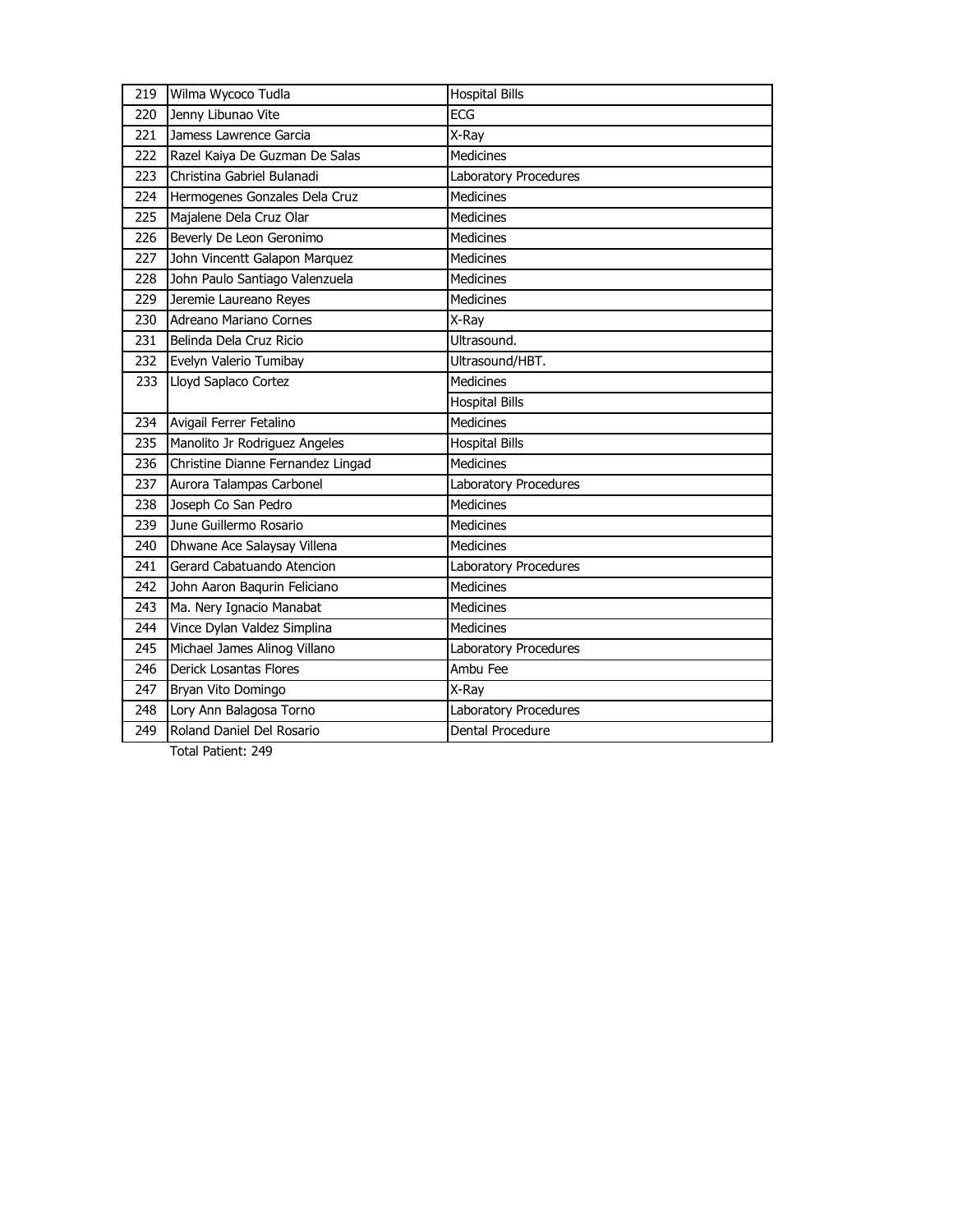

For the month of May year 2020 TALAVERA GENERAL HOSPITAL

| No#            | <b>Name of Patient</b>            | <b>Assistance</b>                |
|----------------|-----------------------------------|----------------------------------|
| $\mathbf{1}$   | Erwin Ramilo Dela Cruz            | <b>Medicines</b>                 |
| $\overline{2}$ | Marcelo Marzan Velasco            | Laboratory Procedures            |
| 3              | Lucia Quinto Vallagar             | Laboratory Procedures            |
| 4              | Rogelioo Chioco Dela Cruz         | Laboratory Procedures            |
| 5              | Anastacio Palisoc Ermita          | X-Ray                            |
| 6              | Lilibeth Matias Diamante          | X-Ray                            |
| 7              | Antonina Alcaide Nicolas          | <b>Medicines</b>                 |
| 8              | Hersa Madalla TaÑa                | Laboratory Procedures            |
| 9              |                                   | <b>Medicines</b>                 |
|                | Josephine Villafuerte De Guzman   | X-Ray                            |
| 10             | Marcelo Sr Marzaz Velasco         | <b>Hospital Bills</b>            |
| 11             | Kenjie De Guzman Agustin          | Laboratory/Procedures/Medicines. |
| 12             | Valino Fe Reciano                 | <b>Hospital Bills</b>            |
| 13             | Alberto Dimaapi Cornes            | <b>Medicines</b>                 |
| 14             | Clarissa Soriano Garcia           | Laboratory Procedures            |
| 15             | Alexander Ace Santos Andrada      | <b>Medicines</b>                 |
| 16             | Lilibeth Meneses Danao            | Laboratory Procedures            |
| 17             | Ma. Elena Nicolas Guerrero        | <b>UTZ</b>                       |
| 18             |                                   | X-Ray                            |
|                | Marivi EspaÑa Pamintuan           | <b>ECG</b>                       |
| 19             | Josephine Villafuerte De Guzman   | <b>Hospital Bills</b>            |
| 20             | Alexander Ace Santos Andrada      | <b>Medicines</b>                 |
| 21             | Alexander Serrano Arcilla         | <b>Medicines</b>                 |
| 22             | Christine Dianne Fernandez Lingad | <b>Medicines</b>                 |
| 23             | Judith Vallejo Colcol             | <b>Medicines</b>                 |
| 24             | Roberto Mariano Antonio           | <b>Medicines</b>                 |
|                |                                   | Laboratory Procedures            |
| 25             | Ireneo Balas Nimenzo              | Laboratory Procedures            |
| 26             | Imee Irene Dalangin Domingo       | <b>UTZ</b>                       |
| 27             | Purificacion Yenson Jacinto       | Laboratory Procedures            |
| 28             | Presentacion Concepcion Juan      | Laboratory Procedures            |
| 29             | Lucy Ann Luci Mendoza             | Laboratory Procedures            |
| 30             | Michelle Bipas Caliro             | Laboratory Procedures            |
| 31             | John Renzmark Galatana Aprecio    | Laboratory Procedures            |
| 32             | Hensley Ann Daligdig Valerio      | <b>Hospital Bills</b>            |
| 33             | Sofia Royo Villamor               | <b>Hospital Bills</b>            |
| 34             | Diana Avila Doronio               | Laboratory Procedures.           |
| 35             | Jeycel Agustin Talha              | UTZ                              |
| 36             | Karen Joy Velasco Venturino       | Laboratory Procedures.           |
| 37             | Aliyah Jane Corpuz Juliana        | X-Ray                            |
| 38             | Marissa Gonzaga Dimla             | Xray/ECG                         |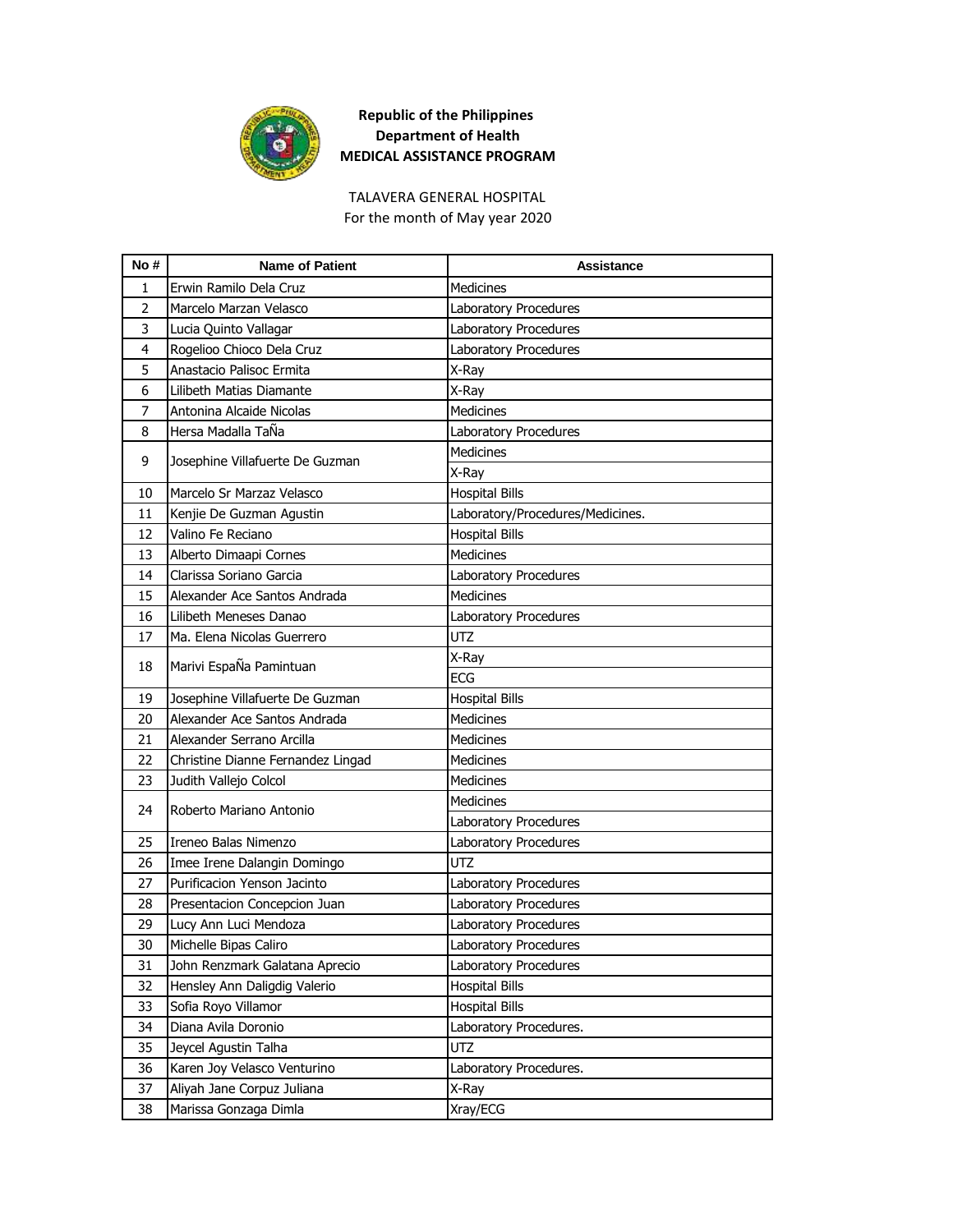| 39 | Jomar Portugal Ibay               | Medicines              |
|----|-----------------------------------|------------------------|
| 40 | Justine Rei Dela Cruz Fabian      | Laboratory Procedures  |
| 41 | Arnel Manahan Garo                | Laboratory Procedures  |
| 42 | Rachel May De Guzman Elane        | Laboratory Procedures. |
| 43 | Charmie Leigh Capulong Boongaling | <b>Hospital Bills</b>  |
| 44 | Jenhelle Argueza Arellano         | <b>Hospital Bills</b>  |
| 45 | Jenhella Argueza Arellano         | <b>Hospital Bills</b>  |
| 46 | Joshua Tamayo Arucan              | <b>Hospital Bills</b>  |
| 47 | Clint Edward Baniqued Domingo     | <b>Hospital Bills</b>  |
| 48 | Estella Garcia Punzal             | <b>Medicines</b>       |
| 49 | Sarah Gaytos Manalaysay           | Laboratory Procedures  |
| 50 | Reycelyn Caballero Dela Cruz      | <b>UTZ</b>             |
| 51 | Ma. Theresa Eugenio Velasco       | Laboratory Procedures  |
| 52 | Saturnino Dela Cruz Verganos      | Laboratory Procedures  |
| 53 | Josephine Espino Maconicido       | <b>Medicines</b>       |
| 54 | Divina Montealvo Villegas         | <b>Hospital Bills</b>  |
| 55 | Virginia Cuaresma Guce            | Laboratory Procedures  |
| 56 | Leah Espino Salonga               | <b>UTZ</b>             |
| 57 | Luisito Luno Reyes                | <b>Medicines</b>       |
| 58 | Leoncio Navarro Cruz              | Laboratory Procedures  |
|    |                                   | X-Ray                  |
| 59 | Nelia Balingcongan Lapuz          | Laboratory Procedures  |
| 60 | Joan Sagunan Asuncion             | Laboratory Procedures  |
|    |                                   | <b>UTZ</b>             |
| 61 | Rosalyn Viaje Obra                | <b>UTZ</b>             |
| 62 | Desiree Solano Montesa            | UTZ                    |
| 63 | Mary Joy Mallare Grospe           | Ultrasound             |
| 64 | Mary Joyce Reyes Angeles          | Laboratory Procedures  |
|    |                                   | Ultrasound.            |
| 65 | Lucy Ann Luci Mendoza             | Ultrasound.            |
| 66 | Donato Maniaul Rodriguez          | Laboratory Procedures  |
| 67 | Donato Villaviza Tejada           | Medicines              |
| 68 | Johanna Dela Cruz Joson           | <b>UTZ</b>             |
| 69 | Rency Rose Enriquez Arcilla       | Ultrasound.            |
| 70 | Imee Irene Dalangin Domingo       | Ultrasound.            |
| 71 | Nieves Villafuerte Mangahas       | Ultrasound.            |
| 72 | Sarah Jane Rivera Dela Cruz       | Laboratory Procedures. |
| 73 | Mary Rose Caguicla Costales       | Laboratory Procedures. |
| 74 | Emily Pacardo Cortelano           | Laboratory Procedures  |
| 75 | Rolando Reyes Dagar               | <b>Hospital Bills</b>  |
| 76 | Victorio Compahinay Limpiado      | Hospital Bills         |
| 77 | Angelita Javier Tagle             | X-Ray                  |
| 78 | Felicidad Corpuz Galapon          | <b>Hospital Bills</b>  |
| 79 | Nemencio San Pedro Vicente        | <b>Hospital Bills</b>  |
| 80 | Dolores Nicolas Pinto             | X-Ray                  |
|    |                                   | ECG                    |
| 81 | Don Esteban Bustamante            | UTZ                    |
| 82 | Rolando Baldedara De Luna         | Laboratory Procedures  |
| 83 | Ma. Fatima Marcelo Montemayor     | Laboratory Procedures  |
| 84 | Rafael Benemerito De Jesus        | <b>Medicines</b>       |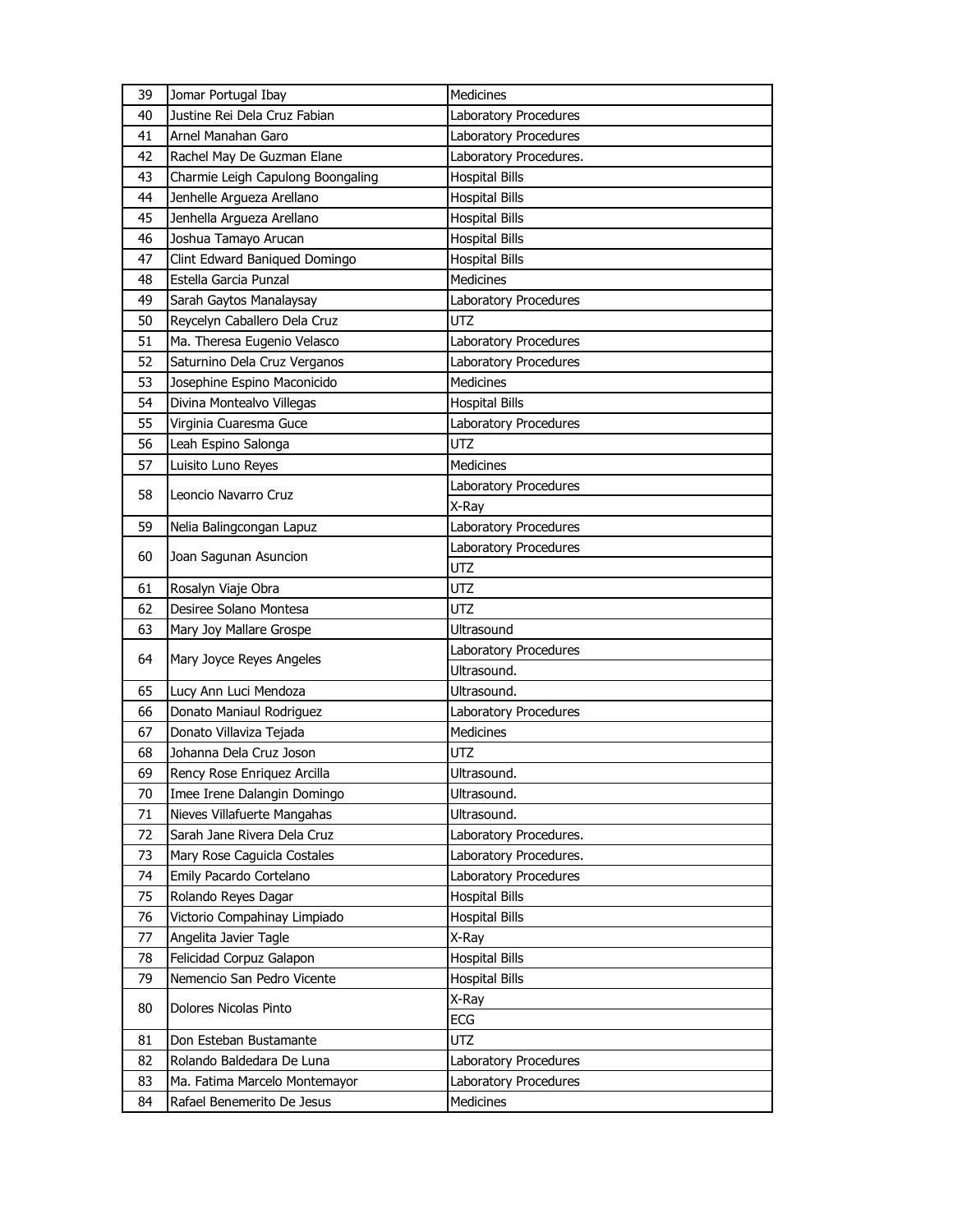| 85  | Irish Manansala Padrones         | Laboratory Procedures  |
|-----|----------------------------------|------------------------|
| 86  | Rachel Santos Vitriolo           | UTZ                    |
| 87  | Maria Cristina Sereso Villar     | Laboratory Procedures  |
| 88  | Rhayan Reyes Catacutan           | <b>Hospital Bills</b>  |
| 89  | Cassandra Jane Gonzales Antonio  | <b>Hospital Bills</b>  |
| 90  | Martin Dela Cruz Castelo         | <b>Hospital Bills</b>  |
|     |                                  | <b>Hospital Bills</b>  |
| 91  | Martin Dela Cruz Castelo         | X-Ray                  |
|     |                                  | Medicines              |
| 92  | Jessa Aguilar Ocsin              | Laboratory Procedures  |
| 93  | Drix Ardy N/a Evangelista        | X-Ray                  |
| 94  | Jovelyn Trajano Ubaldo           | UTZ                    |
|     |                                  | Laboratory Procedures  |
| 95  | Nida Rivera Soniga               | X-Ray                  |
| 96  | Mark Raizon Inigo Bulanadi       | <b>Hospital Bills</b>  |
| 97  | Eleonor Parungao Manucot         | Laboratory Procedures  |
| 98  | Yvonne Peralta Nocum             | <b>Medicines</b>       |
| 99  | Dolores Del Monte Lazarte        | <b>Hospital Bills</b>  |
| 100 | Edna Presto Samaniego            | Laboratory Procedures  |
| 101 | Edna Presto Samaniego            | Laboratory Procedures  |
| 102 | Mary Jane Lacson Lustre          | Laboratory Procedures  |
| 103 | Mark Kevin Mabunga Fabro         | X-Ray                  |
| 104 | Gesel Tolentino Agustin          | <b>UTZ</b>             |
| 105 | Josephine Villafuerte Nazar      | Laboratory Procedures. |
| 106 | May Ann Freirez Soriano          | X-Ray                  |
| 107 | May Ann Freirez Soriano          | X-Ray                  |
| 108 | Yolanda Santos Villanueva        | Laboratory Procedures  |
| 109 | Ryan Binuya De Guzman            | Laboratory Procedures  |
|     |                                  | Laboratory Procedures  |
| 110 | Lyn Melody Serrano Balbido       | X-Ray                  |
| 111 | Oliver Lucas Balagtas            | Medicines              |
| 112 | Pablo Fernandez Cortez           | Laboratory Procedures  |
| 113 | Ma. Liza N/a San Pedro           | Laboratory Procedures  |
| 114 | Emcee Guya Tarug                 | UTZ                    |
| 115 | Perlita Magbual Vicente          | <b>Hospital Bills</b>  |
| 116 | Justina Caisip Trogue            | Laboratory Procedures  |
| 117 | Eusebio Ararao Trogue            | Laboratory Procedures  |
| 118 | Nemencio Dela Cruz Cabanayan     | Laboratory Procedures  |
| 119 | Clarisse Jessa Buenaventura Bowl | <b>Hospital Bills</b>  |
| 120 | Marienette Hernandez Agapito     | UTZ                    |
| 121 | Joana Madronio Hermoso           | UTZ                    |
| 122 | Fernando Bueno Pascua            | Laboratory Procedures  |
| 123 | Ailyn Santos Fajardo             | <b>Hospital Bills</b>  |
| 124 | Marissa Labado Almazan           | UTZ                    |
| 125 | Angelica Sison Ramos             | UTZ                    |
| 126 | Michelle Valle Miguel            | UTZ                    |
| 127 | Florencio Aquino Sonsa           | Xray/Laboratory.       |
| 128 | Clarissa Rodriguez Arellano      | <b>UTZ</b>             |
|     | Arteia Paula Fausto Capalan      | Laboratory Procedures  |
| 129 |                                  | X-Ray                  |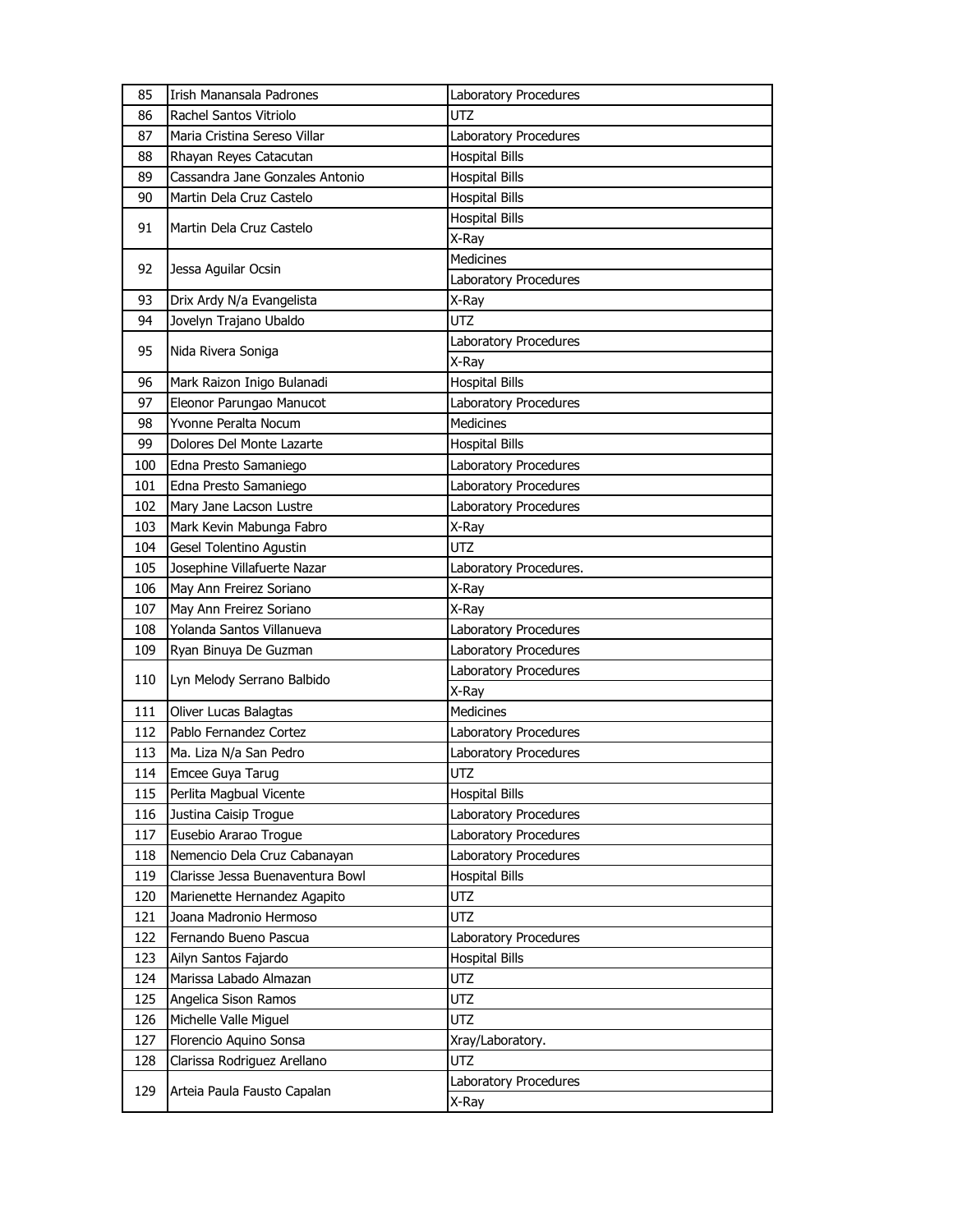| 130 | Laurence Tolentino Longcop        | X-Ray                  |
|-----|-----------------------------------|------------------------|
| 131 | Ferdinand Del Rosario Crisostomo  | Laboratory Procedures  |
|     |                                   | X-Ray                  |
| 132 | Jhonali Poscablo Timolera         | <b>Medicines</b>       |
| 133 | Lexlyn Oraca Julian               | <b>Hospital Bills</b>  |
| 134 | Mirasol Pangilinan Mercado        | Laboratory Procedures  |
| 135 | Angelina Ibay Pajarillaga         | Laboratory Procedures  |
| 136 | Virginia Santiago Tolentino       | ER Bill                |
| 137 | Pedro Napana Sumait               | <b>UTZ</b>             |
| 138 | Shadine Puselero Alipio           | <b>Hospital Bills</b>  |
| 139 | Rylee Nee Morales Bermejo         | <b>Hospital Bills</b>  |
| 140 | Margie Abalos Mateo               | <b>Hospital Bills</b>  |
| 141 | Jesus Tampilic Trajeco            | <b>Medicines</b>       |
|     |                                   | X-Ray                  |
| 142 | Patricia Escat Beroja             | Laboratory Procedures  |
|     |                                   | <b>Hospital Bills</b>  |
| 143 | Jovita Vite Antonio               | Laboratory Procedures  |
| 144 | Elenita Velasquez San Pedro       | Laboratory Procedures  |
|     |                                   | Laboratory Procedures. |
| 145 | Carline Estillaso Bolabo          | X-Ray                  |
|     |                                   | <b>ECG</b>             |
| 146 | Winnie De Jano Dumo               | Laboratory Procedures  |
| 147 | Victor Lacsamana Manalang         | <b>Hospital Bills</b>  |
| 148 | Lucena Ramos Baldomero            | X-Ray                  |
| 149 | Arnulfo Reyes Leabres             | Laboratory Procedures  |
|     |                                   |                        |
| 150 | Lavinia Velasquez Dela Cruz       | Medicines              |
| 151 | Marienette Hernandez Agapito      | Laboratory Procedures  |
| 152 | Janeth De Guzman Valdez           | Laboratory Procedures. |
| 153 | Eduardo Jr Del Rosario Bernardino | X-Ray                  |
| 154 | Zebianna Rylie Enrico Barrosa     | <b>Hospital Bills</b>  |
| 155 | Mary Ann Villasan Lopez           | <b>UTZ</b>             |
| 156 | Rosalina Keleste Borja            | Laboratory Procedures  |
| 157 | Angelie Yenson Jose               | Laboratory Procedures  |
| 158 | Elpidio Valle Viernes             | Laboratory Procedures  |
| 159 | Reynan Manio Tiangco              | UTZ                    |
|     |                                   | X-Ray                  |
| 160 | Rovin Jimenez Dela Cruz           | ECG                    |
|     |                                   | Laboratory Procedures  |
| 161 | Jose Cruz Maniquiz                | Laboratory Procedures  |
| 162 | Michelle Anne Vera Cruz           | Medicines              |
| 163 | Arnaldo Villegas Bustamante       | <b>Hospital Bills</b>  |
| 164 | Domingo Ponce Martin              | Laboratory Procedures  |
| 165 | Maria Jhanet Uria Musa            | Ultrasound.            |
| 166 | Arc Jhune Arucan Abad             | <b>Medicines</b>       |
|     |                                   | Laboratory Procedures  |
| 167 | Rose Marie Zamora Guanzon         | X-Ray                  |
| 168 | Catherine C Del Rosario           | Medicines              |
| 169 | Pio Sebastian Valentin            | <b>Medicines</b>       |
| 170 | Jovy Madranio Valdez              | Laboratory Procedures  |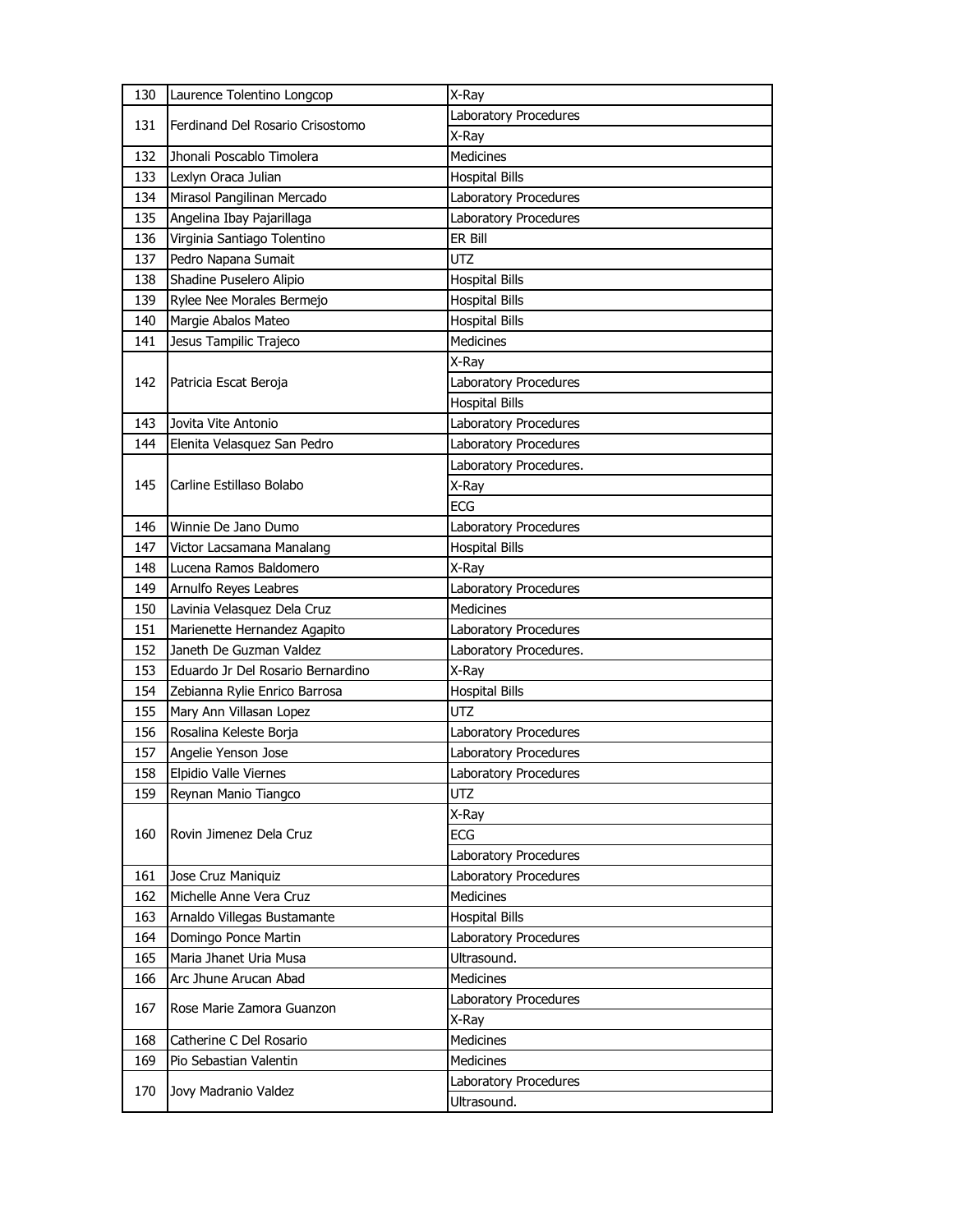| 171 | Christine V Miraballes          | <b>Medicines</b>                 |
|-----|---------------------------------|----------------------------------|
| 172 | Louis Anthony De Jesus Magno    | <b>Medicines</b>                 |
| 173 | Alexander C Clemente            | <b>Medicines</b>                 |
| 174 | Darwin Joson Pineda             | <b>Medicines</b>                 |
| 175 | Jay Mateo Sayson                | <b>Medicines</b>                 |
| 176 | Eleazar Bernas Sumang           | <b>Medicines</b>                 |
| 177 | Vincent Jerome V Pineda         | Medicines                        |
| 178 | Annalissa Villa Pineda          | Medicines                        |
| 179 | Lucena Lucto Alejandro          | Laboratory/Procedures/Medicines. |
| 180 | Jenny Orbe Candelaria           | Laboratory Procedures            |
|     |                                 | <b>UTZ</b>                       |
| 181 | Marie Joy De Guzman Lanuza      | UTZ                              |
| 182 | Edwin Capulong Allarde          | Laboratory Procedures            |
| 183 | <b>Marlon Santos Cortez</b>     | X-Ray                            |
|     |                                 | ECG                              |
| 184 | Neriza Fe V. Guillermo          | UTZ                              |
| 185 | Catherine Turalba Santos        | <b>UTZ</b>                       |
| 186 | Cescille Orzame Orlanda         | <b>UTZ</b>                       |
| 187 | Arianne Camille Ancheta Ayap    | Laboratory Procedures            |
|     |                                 | X-Ray                            |
|     |                                 | <b>Medicines</b>                 |
| 188 | Jose Cruz Samson                | X-Ray                            |
|     |                                 | Laboratory Procedures            |
| 189 | Kei Ichiro De Guzman Kim        | <b>Medicines</b>                 |
| 190 | Elisea Casimiro Maclang         | <b>Medicines</b>                 |
| 191 | Crispin Y Guevarra              | <b>Medicines</b>                 |
| 192 | Aurommel Cruz Juliano           | Laboratory Procedures            |
| 193 | Melinda Nico Polintan           | Laboratory Procedures            |
| 194 | Freddie Zapin Valino            | <b>Medicines</b>                 |
| 195 | Princess Corine Espejo Calanday | Laboratory Procedures            |
| 196 | Ely Puntil Venturino            | X-Ray                            |
|     |                                 | <b>ECG</b>                       |
| 197 | Ian Quiel Almazan Emana         | <b>Hospital Bills</b>            |
| 198 | Melanie Mendoza Binuya          | X-Ray                            |
|     |                                 | ECG                              |
| 199 | Adela Carlos Igsoc              | Laboratory Procedures            |
| 200 | Kiel Reinard Valino             | X-Ray                            |
|     |                                 | Laboratory Procedures            |
| 201 | Heidi Soliva Pascual            | Laboratory Procedures            |
| 202 | Lance Niel Sarmiento Miranda    | <b>Medicines</b>                 |
| 203 | Mylene Galapon Lumbang          | Laboratory Procedures            |
| 204 | Ivan Tracy Roxas Balajadia      | X-Ray                            |
|     |                                 | Laboratory Procedures            |
| 205 | Henry Lalo Tumangay             | <b>Medicines</b>                 |
| 206 | Romer Tolentino Nepomuceno      | Laboratory Procedures            |
|     |                                 | X-Ray                            |
| 207 | Nenita R Manabat                | Medicines                        |
| 208 | Rufino Venturina Julian         | X-Ray                            |
|     |                                 | Laboratory Procedures            |
| ∩מ  | Daijiah Rargaca Rulalayan       | Laboratory Procedures            |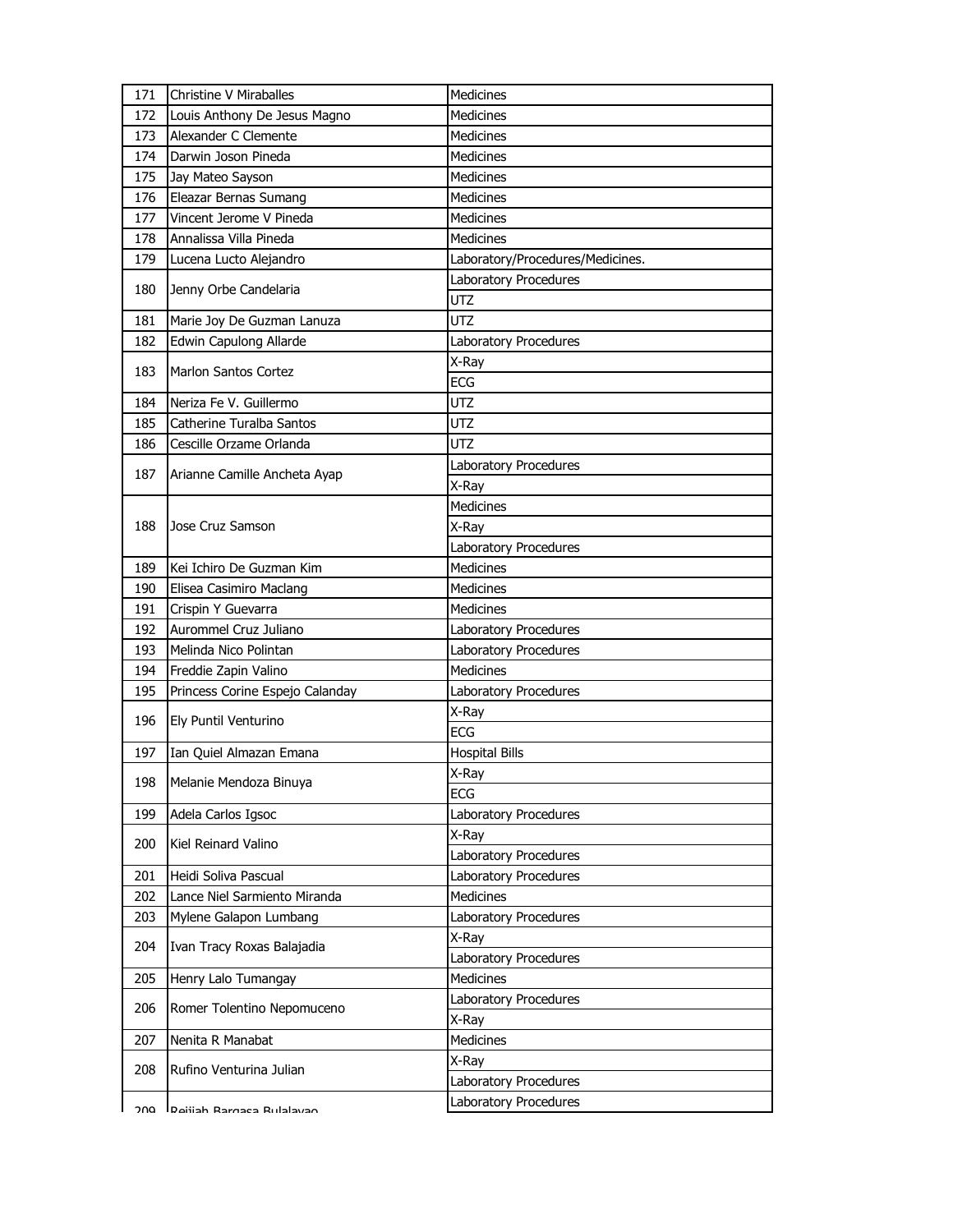| ムロン | INCIJIAH DAIYASA DUIAIAYAU           | X-Rav                 |
|-----|--------------------------------------|-----------------------|
| 210 | <b>IGideon Reu Viterbo Guillermo</b> | <b>Hospital Bills</b> |
| 211 | <b>Susan Valdez Acosta</b>           | Laboratory Procedures |
| 212 | Ken Barimbao Domingo                 | Xray / OPD            |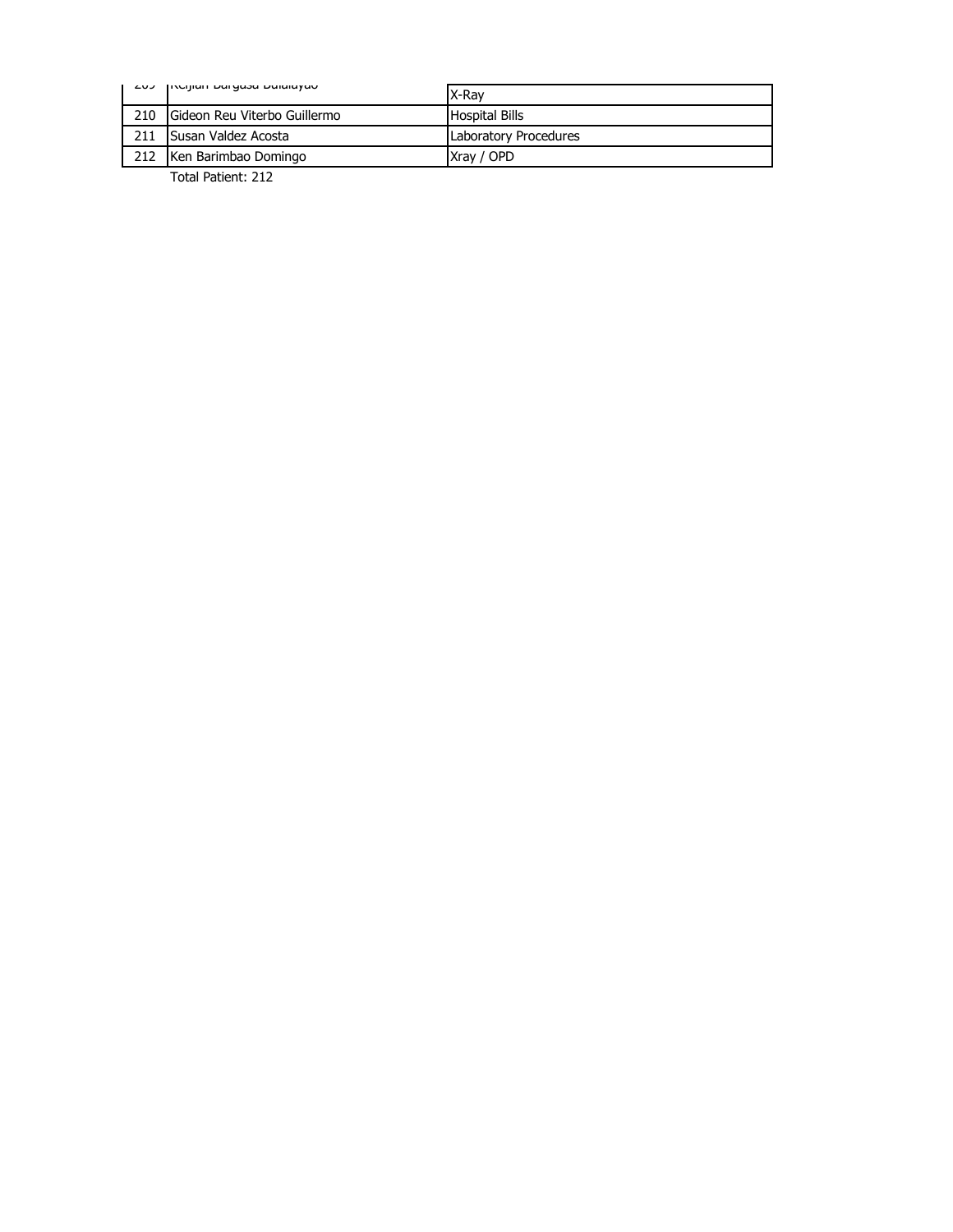

TALAVERA GENERAL HOSPITAL For the month of June year 2020

| No#            | <b>Name of Patient</b>         | <b>Assistance</b>        |
|----------------|--------------------------------|--------------------------|
| 1              | Princess Adizon Villa          | <b>Medicines</b>         |
| $\overline{2}$ | Crisanto Aguilar Nueda         | <b>Medicines</b>         |
| 3              | Catalino Reyes Tiglao          | <b>Medicines</b>         |
| 4              |                                | X-Ray                    |
|                | Regine Joy Mendoza Villamor    | Laboratory Procedures    |
| 5              | Maggie Ann Sandique Vicencio   | <b>UTZ</b>               |
| 6              | Alfredo Gonzales Parayao       | <b>Hospital Bills</b>    |
| 7              | Argie Antonio Sanchez          | <b>Hospital Bills</b>    |
| 8              | Sherlyn Aquino Ocassion        | <b>Hospital Bills</b>    |
| 9              | Ramonchito Del Rosario Agustin | <b>Medicines</b>         |
| 10             | Estrelita Cuaresma Javier      | Laboratory Procedures    |
|                |                                | X-Ray                    |
| 11             | Rogelio Villa Bernabe          | X-Ray                    |
| 12             | Vince Aaron Sapla Garcia       | X-Ray                    |
| 13             | Adrian Red Naguimbing Leoncio  | <b>Medicines</b>         |
| 14             | Reylito Salvador Pangilinan    | <b>Hospital Bills</b>    |
| 15             | Benjamin Ortega Basillo        | <b>Medicines</b>         |
|                |                                | <b>Medicines</b>         |
| 16             | Aj Marthy Alfonso Cauyao       | X-Ray                    |
|                |                                | Laboratory Procedures    |
| 17             | Gilliana Esteban Sarmiento     | <b>Hospital Bills</b>    |
|                |                                | Laboratory Procedures    |
| 18             | Bella Cayanga Torres           | <b>UTZ</b>               |
|                |                                | X-Ray                    |
| 19             | Camille Bugaay Valdez          | <b>Hospital Bills</b>    |
| 20             | Rosalie Domingo Guillermo      | Medicines                |
| 21             | Felipe Fernandez Villanueva    | <b>UTZ</b>               |
|                |                                | X-Ray                    |
| 22             | Edna Alfonso Octavio           | Laboratory Procedures    |
| 23             | Kristine Lumactic Alegarbes    | Laboratory / Procedures. |
| 24             | Anabelle Puyat Agapito         | Laboratory Procedures    |
| 25             | Diana Igot Valencia            | <b>Medicines</b>         |
| 26             | Ruth Garengo Abogado           | Laboratory Procedures    |
| 27             | Elvira Salagsag Gonzales       | Laboratory Procedures    |
| 28             | Ronian Sanchez Serrano         | <b>Hospital Bills</b>    |
|                |                                | Medicines                |
| 29             | Princess Kelly Gamboa Guita    | <b>Hospital Bills</b>    |
| 30             | Luisa De Guzman Libunao        | <b>UTZ</b>               |
| 31             | Violeta Cadena Padilla         | Medicines                |
| 32             | Emariel Sarenas Garay          | <b>Medicines</b>         |
| 33             | Federico Fronda Martin         | Medicines                |
|                |                                |                          |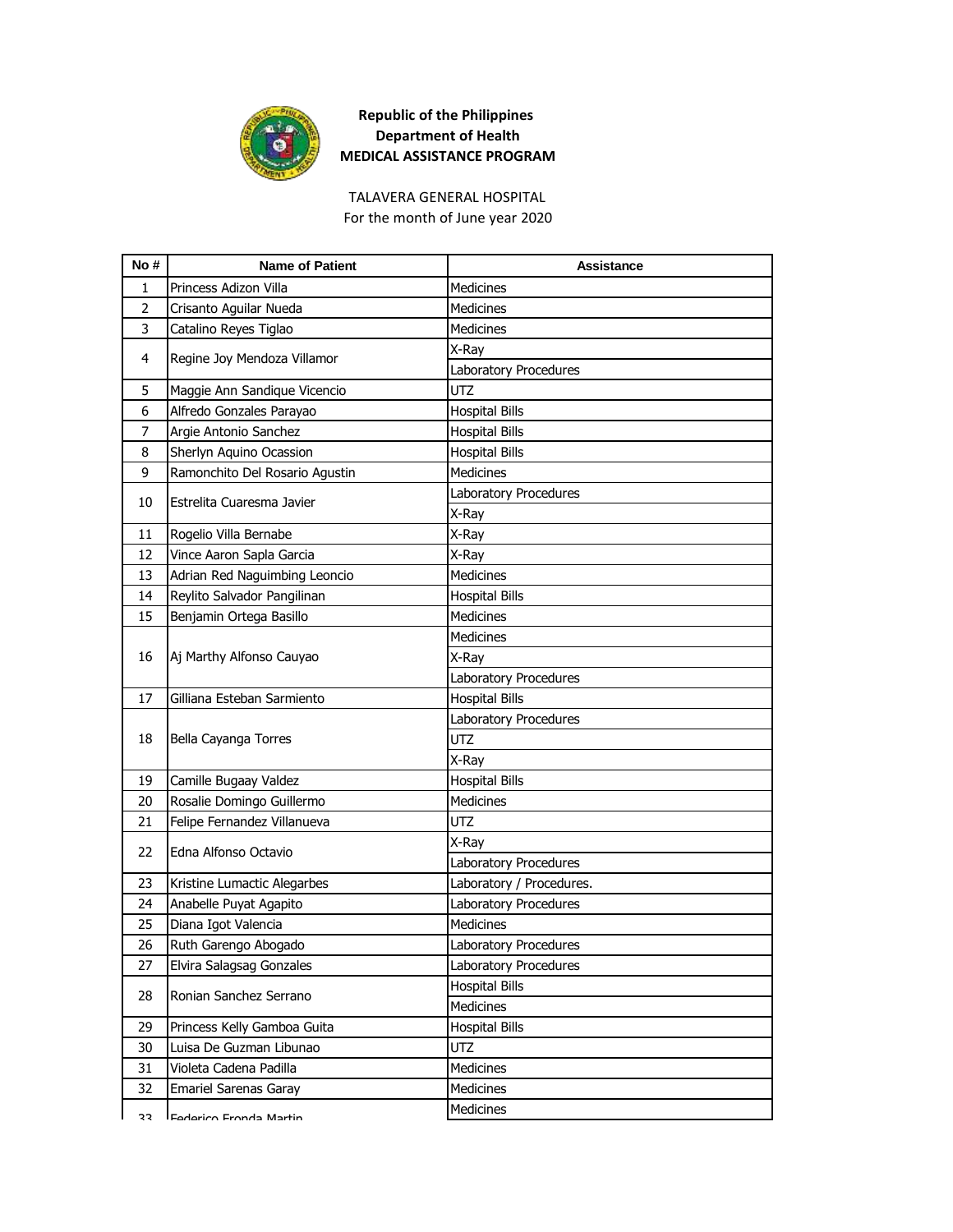| ر ر      | וו כעכוונט ו וטוועם ויום נווו                         | X-Ray                        |
|----------|-------------------------------------------------------|------------------------------|
| 34       | Jack Daniel Landingin Basco                           | <b>Medicines</b>             |
| 35       | Richard Raiz Dela Cruz                                | <b>Medicines</b>             |
| 36       | John Louizze Lynn Aguilar Simeon                      | <b>Medicines</b>             |
| 37       | Mary Ann Hilario Marcelo                              | <b>Hospital Bills</b>        |
| 38       | Robbie Yabes Freirez                                  | Laboratory Procedures        |
| 39       | Lucila Castillo Verde                                 | <b>Medicines</b>             |
| 40       | Ashley Jane Agustin Guillermo                         | Laboratory Procedures        |
| 41       | Luzviminda Sanchez Malabanan                          | Laboratory Procedures        |
| 42       | Zyrill Palomo Dandan                                  | <b>Medicines</b>             |
| 43       | Marivic Dela Cruz Callo                               | <b>Medicines</b>             |
|          |                                                       | X-Ray                        |
| 44       | Francine Faye Andres Jumaquio                         | Laboratory Procedures.       |
| 45       | Queen Dharcel Orlanda Dela Cruz                       | <b>Hospital Bills</b>        |
| 46       | Corazon Bernabe Fronda                                | <b>Medicines</b>             |
| 47       | Robert Umali Millio                                   | <b>Hospital Bills</b>        |
| 48       | Josefina Ramos Portugal                               | X-Ray                        |
| 49       | Ruth Neri Capulong                                    | <b>Medicines</b>             |
|          |                                                       | X-Ray                        |
| 50       | Camille Espanto Yuson                                 | Laboratory Procedures        |
| 51       | Jarrel N/a Lopez                                      | Ultrasound.                  |
| 52       | Sonny Soriano Palapuz                                 | Laboratory Procedures        |
| 53       | Rosalina Monsanto Gedorio                             | Laboratory Procedures        |
| 54       | Olzen Zamora Nazar                                    | <b>Hospital Bills</b>        |
| 55       | Ross Russel Dela Cruz Ramos                           | <b>Medicines</b>             |
| 56       | Pedro Aguto Padre                                     | Laboratory Procedures        |
| 57       | Florencio Manahan Garcia                              | Laboratory Procedures        |
| 58       | Jhonali Poscalbo Timolera                             | Ultrasound.                  |
| 59       | Army Casta $\bigcirc$ eda Sardoncillo                 | Laboratory Procedures        |
|          |                                                       | Ultrasound.                  |
| 60       | Danilo Mananguit Gudoy                                | Laboratory Procedures        |
|          |                                                       | Ultrasound                   |
| 61       | Anthony Garcia Marcelo                                | Ultrasound                   |
| 62       | Digna Manuel Matic                                    | <b>Laboratory Procedures</b> |
| 63       | Marilou Vetuz Paltao                                  | Laboratory Procedures        |
| 64       | Samantha Nicole Bangelo Villanueva                    | <b>Medicines</b>             |
| 65       | Reymundo Corpuz Eugenio                               | Laboratory Procedures        |
| 66       | Andres Fortana Antonio                                | Medicines                    |
| 67       | Dionisio Pabunan Valdez                               | <b>Medicines</b>             |
| 68       | Christina Dioo Clares                                 | Laboratory Procedures        |
|          |                                                       | Ultrasound                   |
|          |                                                       | Laboratory Procedures        |
| 69       | Rose Lyn Torres Samson                                | X-Ray                        |
|          |                                                       | ECG                          |
| 70       | Annabelle Agustin Somera                              | Laboratory Procedures        |
| 71       | Alliah Meryll Mendoza De Vera                         | <b>Medicines</b>             |
| 72<br>73 | Marcelo Jones Baoaga                                  | <b>Medicines</b>             |
|          | Julieta Cuaresma Tadeo                                | <b>Hospital Bills</b>        |
|          |                                                       |                              |
| 74<br>75 | Sesinando Udon Barcelo<br>Daisy Lene Dela Cruz Valdez | Medicines<br>UTZ             |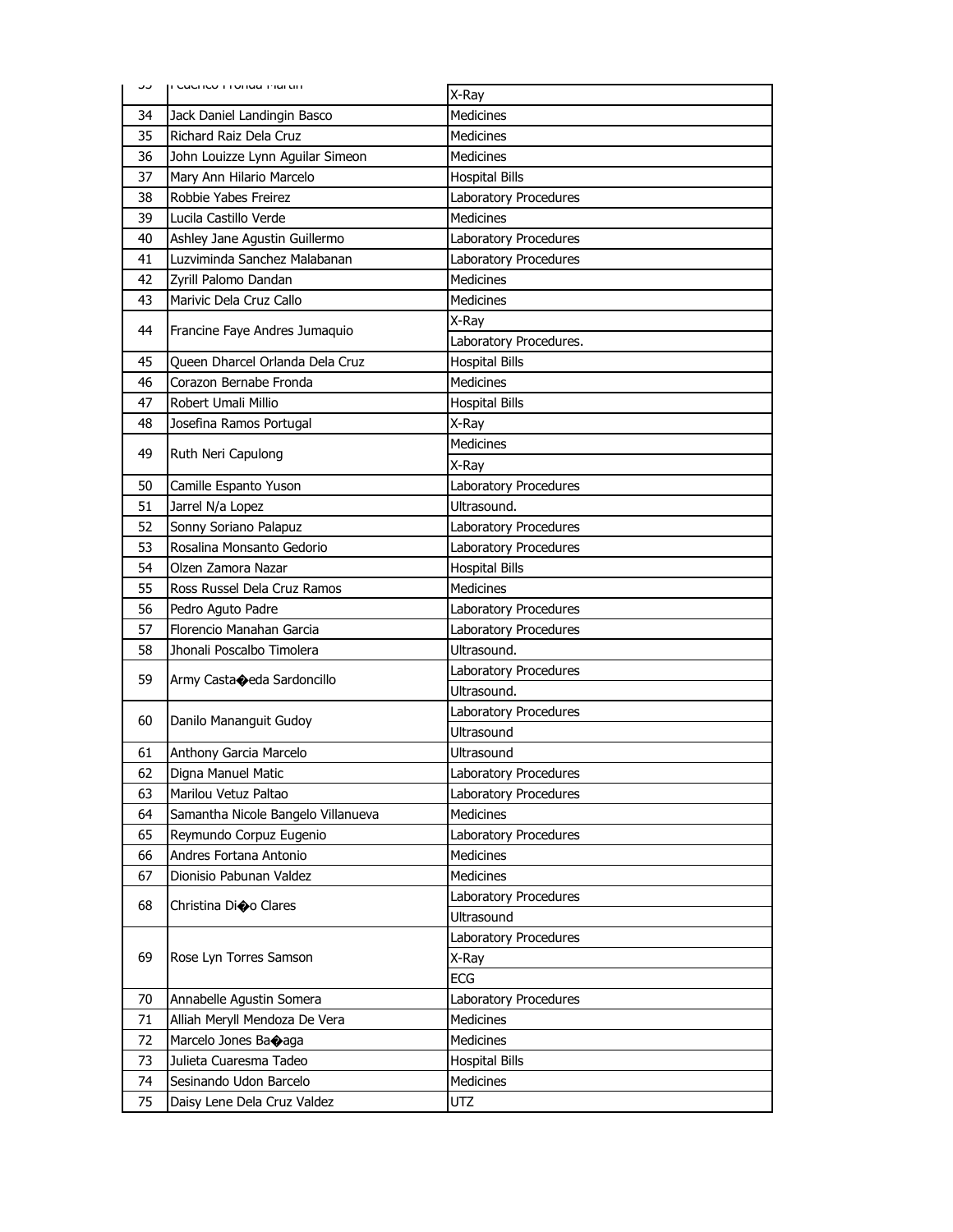| 76  | Arturo Baldedara Angeles              | <b>Medicines</b>         |
|-----|---------------------------------------|--------------------------|
| 77  | Rovincent Marcelo Domingo             | <b>Medicines</b>         |
| 78  | Zyrus Galas Robiso                    | <b>Medicines</b>         |
| 79  | Kevin John Castillo Calleja           | <b>Medicines</b>         |
| 80  | Vea Galvizo Jairreth                  | <b>Medicines</b>         |
| 81  | Jhon Rey Dasay Domingo                | <b>Hospital Bills</b>    |
| 82  | Elbrecht Cabayanan Gilbalega          | Medicines                |
| 83  | Heherson Villaviza Reyes              | Medicines                |
| 84  | Sthefie Amarah M Balbido              | <b>Medicines</b>         |
| 85  | Eulalia Maliwat Ceoa                  | Laboratory Procedures    |
| 86  | Roger Velasco Macalanda               | Ultrasound.              |
| 87  | Jannete Dela Cruz San Antonio         | 2D Echo with Doppler.    |
| 88  | Jovielyn Cinense Bactol               | Laboratory Procedures    |
| 89  | Ranona Guloc Manuel                   | Ultrasound               |
|     |                                       | Laboratory Procedures    |
|     |                                       | <b>Medicines</b>         |
| 90  | Eusebio Reyes Octaviano               | <b>ECG</b>               |
|     |                                       | Laboratory Bills         |
| 91  | Naithan Jacob Eugenio                 | Laboratory Procedures    |
| 92  | Rojienne Faye Bernardo Mertula        | <b>Medicines</b>         |
| 93  | Florentino Abad Matutino              | Medicines                |
| 94  | Luzviminda Cuaresma Serapio           | Laboratory Procedures    |
| 95  | Hilda Pundan Mata                     | Medicines                |
| 96  | Hennesy Wilfred Dela Cruz Joson       | <b>Hospital Bills</b>    |
| 97  | Ruth Russel Dela Cruz Gadriz          | <b>Medicines</b>         |
| 98  | Kyryll Yael Mudlong Quinto            | <b>Hospital Bills</b>    |
| 99  | Jamaica Mina Manuel                   | <b>Hospital Bills</b>    |
| 100 | Mildred Co De Castro                  | Medicines                |
| 101 | Alfrelia Sarmiento Dupitas            | <b>Medicines</b>         |
| 102 | Ivan Khiel Gawat Palad                | <b>Medicines</b>         |
| 103 | Christian Lloyd Balingcongan Bulanadi | Medicines                |
| 104 | Melanio Camayingkong Jimenez          | Laboratory Procedures.   |
| 105 | Joel Mata Descalso                    | Laboratory and Medicines |
| 106 | Arielle Anne Verde Estranero          | Laboratory Procedures    |
| 107 | Ni�o Dela Cruz Magabo                 | Medicines                |
| 108 | Felipe Corpuz Natividad               | Medicines                |
|     |                                       | <b>Hospital Bills</b>    |
| 109 | Mara N/a Gonzales                     | Laboratory Procedures    |
| 110 | Janeth De Guzman Valdez               | Ultrasound               |
| 111 | Vanessa De Leon Mallari               | Laboratory Procedures    |
| 112 | Elsa Dela Cruz Damacio                | Laboratory Procedures    |
| 113 | Evelyn Balagot Burgos                 | <b>Hospital Bills</b>    |
| 114 | Anacleto Fernandez Dela Cruz          | Ultrasound.              |
| 115 | Senando Victoria Tudla                | <b>Medicines</b>         |
| 116 | Marjorie Tabajonda Ico                | <b>Medicines</b>         |
| 117 | Angeli Estibar Balute                 | Ultrasound               |
| 118 | Cris Angelo Cachero Cariaso           | X-Ray                    |
| 119 | Aries Valino Sordoncillo              | Medicines                |
| 120 | Ghio Kim Iringen Evangelista          | <b>Hospital Bills</b>    |
| 171 | ll annora l'araniano l'aurata         | Laboratory Procedures    |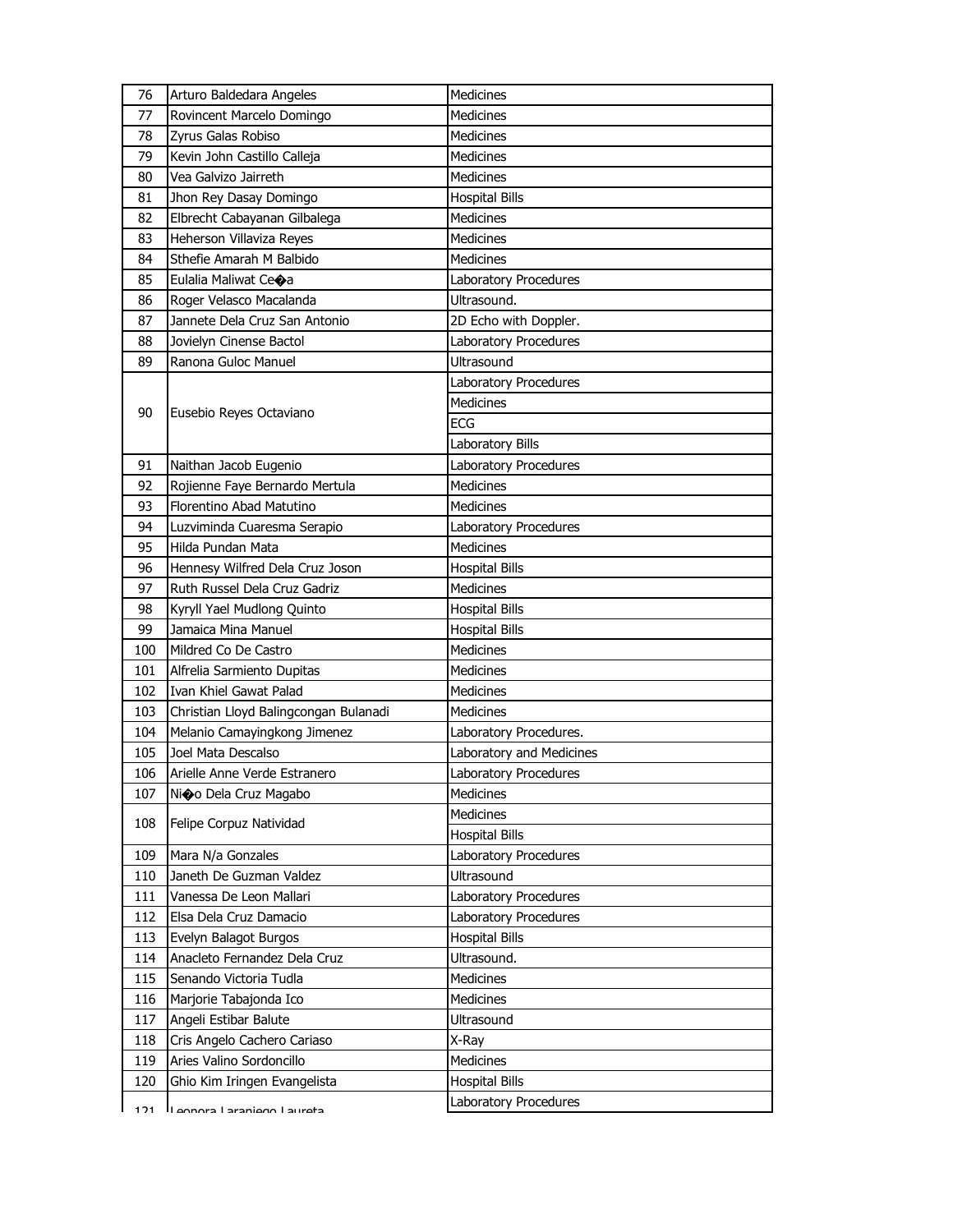|            | ILL LEUINIO LOI ONICYU LOUI CLO                         | X-Ray                                     |
|------------|---------------------------------------------------------|-------------------------------------------|
| 122        | Jerzel Bernardo Mertula                                 | Laboratory Procedures                     |
|            |                                                         | Laboratory Procedures                     |
| 123        | Fortunato Iglesia Espinosa                              | <b>Medicines</b>                          |
| 124        | Rosita Santos Franco                                    | <b>Medicines</b>                          |
| 125        | King Orizal Bong-a                                      | Laboratory Procedures                     |
| 126        | Luzviminda Cuaresma Serapio                             | Laboratory Procedures                     |
|            |                                                         | <b>Hospital Bills</b>                     |
| 127        | Armando Lomboy Tumibay                                  | X-Ray                                     |
|            |                                                         | Laboratory Procedures                     |
| 128        | Gonzalo Verde Tumibay                                   | <b>Medicines</b>                          |
| 129        | Susan Valdez Acosta                                     | Laboratory Procedures                     |
| 130        |                                                         | <b>Hospital Bills</b>                     |
|            | Bernard Sampang Bergonio                                | <b>Medicines</b>                          |
| 131        | Delfin Bulanadi Seoa                                    | X-Ray                                     |
| 132        | Dennis Ventura Balajadia                                | Laboratory Procedures                     |
| 133        | Jerome Rosete De Luna                                   | Laboratory Procedures                     |
|            |                                                         | <b>Medicines</b>                          |
| 134        | Domingo Ponce Martin                                    | <b>Hospital Bills</b>                     |
| 135        | Phoebe Jae Cruz Turalba                                 | <b>Medicines</b>                          |
| 136        | Margarita Malana Urbano                                 | Medicines                                 |
| 137        | Maricel Chabarya Roces                                  | <b>Hospital Bills</b>                     |
|            |                                                         | <b>Medicines</b>                          |
|            |                                                         | Laboratory Procedures                     |
| 138        | Elaine Puno De Guzman                                   | X-Ray                                     |
|            |                                                         | <b>Ultrasound</b>                         |
| 139        | Nenita Corpuz Diaz                                      | Laboratory Procedures.                    |
| 140        | Amelia Viernes Duldulao                                 | Laboratory Procedures                     |
| 141        | Catherine Cortez Donato                                 | Laboratory Procedures                     |
|            |                                                         | Ultrasound                                |
| 142        | Margelyn Evangelista Juan                               | Ultrasound                                |
| 143        | Sylver Anne Espino Mag-isa                              | Medicines                                 |
| 144        | Ardee Christian Alcantara Del Rosario                   | <b>Medicines</b>                          |
| 145        | Ronalyn Gonzaga Cotejo                                  | Ultrasound                                |
| 146        | Jo-ann Dela Cruz Dumawal                                | Laboratory Procedures                     |
|            |                                                         | X-Ray                                     |
| 147        | Josefina Ramos Portugal                                 | <b>Hospital Bills</b>                     |
| 148        | Alex Lester Roca Lauriaga                               | Medicines                                 |
|            |                                                         | Laboratory Procedures                     |
| 149        | Mary Rose Caguicla Costales                             | X-Ray                                     |
|            |                                                         | Ultrasound                                |
| 150        | Leo Angelo Villajuan Barcelo                            | <b>Medicines</b><br>Laboratory Procedures |
| 151<br>152 | Desiree Capili Barrientos<br>Christine Castro Lizarondo | Medicines                                 |
| 153        | Miguel Villones Laconica                                | Medicines                                 |
|            |                                                         | Laboratory Procedures                     |
| 154        | Cathlyn Salvador Tiongson                               | X-Ray                                     |
| 155        | Adoracion Baniaga Ibarra                                | Medicines                                 |
| 156        | Dominga Ignacio Equia                                   | Medicines                                 |
| 157        | Maria Cristina Cruz Tenerife                            | Medicines                                 |
|            |                                                         |                                           |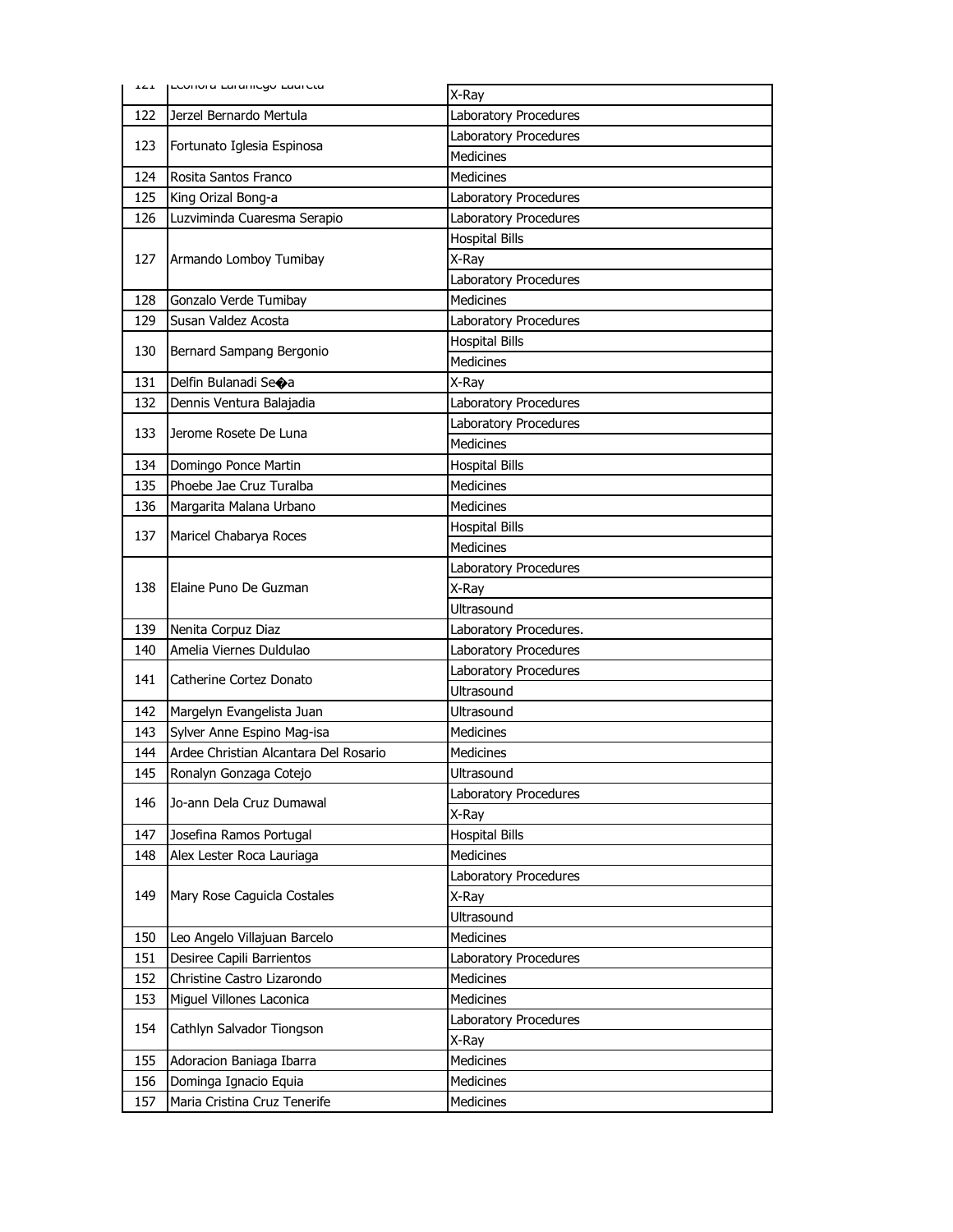| 158 | Mark Louise Carasco Alvarez       | <b>Medicines</b>      |
|-----|-----------------------------------|-----------------------|
| 159 | Jorge Sebastian Parayno           | <b>Medicines</b>      |
| 160 | Keila Leonina Landingin Basco     | Medicines             |
| 161 | Menandro Lingad Gamboa            | Laboratory Procedures |
| 162 | Laarnie Esteban Damacio           | Laboratory Procedures |
|     |                                   | <b>Medicines</b>      |
| 163 | Edralyn Perez Yuzon               | Laboratory Procedures |
| 164 | Melinda Lingad Gamboa             | Laboratory Procedures |
| 165 | Cherryl Patayan Fernandez         | Laboratory Procedures |
|     |                                   | <b>UTZ</b>            |
| 166 | April V Cabatuando                | Dental Procedure      |
|     |                                   | <b>Medicines</b>      |
| 167 | Annacel Evardo Yourk              | Laboratory Procedures |
|     |                                   | <b>Ultrasound</b>     |
| 168 | Myla Joy Delos Santos Delos Reyes | Ultrasound            |
| 169 | John Michael Valentino Galonia    | <b>Hospital Bills</b> |
| 170 | Arnie Borces Fausto               | Medicines             |
| 171 | Venancio Flores Magsilang         | Laboratory Procedures |
| 172 | Girlie Villafuerte Capalad        | Laboratory Procedures |
|     |                                   | Ultrasound            |
| 173 | Carmelita Mejaves Andres          | Ultrasound            |
| 174 | Aleli Rivera Delos Reyes          | Ultrasound            |
|     |                                   | Laboratory Procedures |
| 175 | Judelin Angayan Clarin            | Laboratory Procedures |
|     |                                   | Ultrasound            |
| 176 | Angelita Doctor Agustin           | Laboratory Procedures |
|     |                                   | Ultrasound            |
| 177 | Demy Rodriguez De Guzman          | Ultrasound            |
| 178 | Colleen Rioroso Flores            | <b>Medicines</b>      |
| 179 | Susan Valdez Acosta               | Ultrasound            |
| 180 | Shaira Labasan Aquino             | <b>Hospital Bills</b> |
| 181 | Gabriel Malibiran Gloria          | <b>Medicines</b>      |
| 182 | Meriel Rodriguez Balmater         | Medicines             |
| 183 | Cynthia Valdez Diaz               | <b>Medicines</b>      |
| 184 | William Jade Ferrer Geron         | Ultrasound            |
| 185 | Rosalina Monsanto Gedorio         | <b>Medicines</b>      |
| 186 | Resty Agdan Sarmiento             | Medicines             |
| 187 | Jireh Shalom Tangca Dela Cruz     | Medicines             |
| 188 | Gaudencio Macatlang Rico          | Laboratory Procedures |
| 189 | Benjamhiel Balloza Aquino         | Laboratory Procedures |
| 190 | Consolacion Pafa Serrano          | Ultrasound            |
|     |                                   | X-Ray                 |
| 191 | Maebell Babas Agustin             | Laboratory Procedures |
| 192 | Shierlyn Aquino Ocasion           | Ultrasound            |
|     |                                   | Laboratory Procedures |
| 193 | Ma. Rosario Pangilinan Eser       | <b>Medicines</b>      |
| 194 | Bernard Capinlac Garcia           | Laboratory Procedures |
|     |                                   | X-Ray                 |
| 195 | Isabel Gonzales Ebrano            | 2D ECHO/ LABORATORY   |
|     |                                   | ECG                   |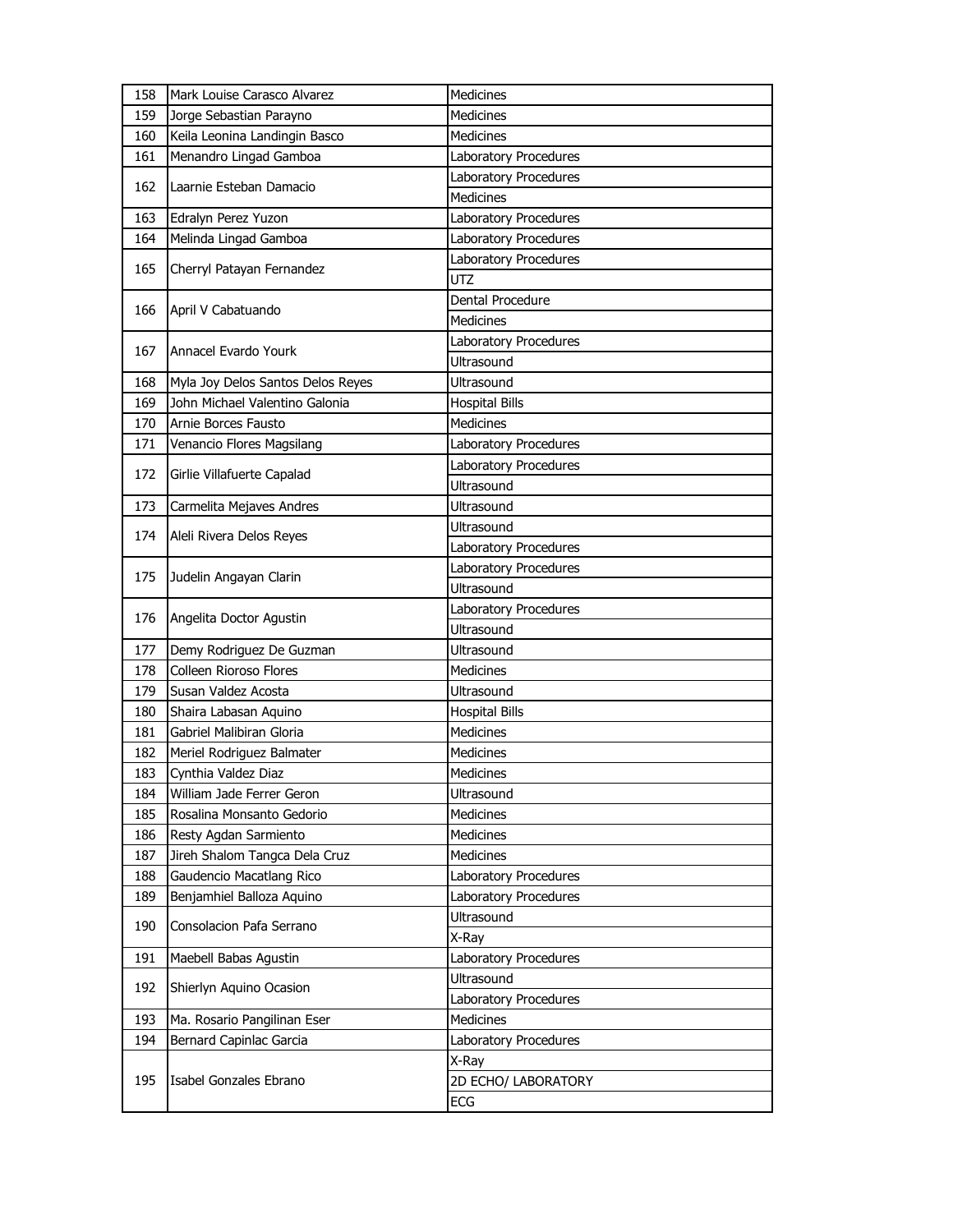| 196 | Ramil Jr Balmores Villastiqui      | X-Ray                        |
|-----|------------------------------------|------------------------------|
| 197 | Vanessa Punay Perfecto             | <b>Medicines</b>             |
| 198 | Gian Jayson Mesde San Juan         | <b>Medicines</b>             |
| 199 | Mikee Labarento Lucas              | X-ray and Laboratory         |
| 200 | Jhona May Marte Gallardo           | <b>Medicines</b>             |
| 201 | Saturnino Fabregas Re $\bigcirc$ a | <b>Medicines</b>             |
| 202 | Rodolfo Jr Peoas Olayres           | Laboratory Procedures.       |
| 203 | Rose Ann Bayabado Villamar         | Laboratory Procedures        |
| 204 | Mary Joy Mallare Grospe            | Ultrasound                   |
| 205 | Quinzel Joy Almeyda Vicente        | Ultrasound                   |
| 206 | Carolyn Domondon Agbayani          | Ultrasound                   |
| 207 | David Josh Oanes Sigua             | Laboratory Procedures        |
|     |                                    | Laboratory Procedures        |
| 208 | Angelica Portugal Ibay             | X-Ray                        |
|     |                                    | <b>ECG</b>                   |
| 209 | Jillian Athena Valdez Serrano      | <b>Medicines</b>             |
|     |                                    | Medicines                    |
| 210 | Jhorry Jeff Merabate Rago          | <b>Hospital Bills</b>        |
|     |                                    | <b>Laboratory Procedures</b> |
| 211 | Apolonio Maniquiz De Leon          | <b>ECG</b>                   |
| 212 | Shara Mangulabnan Javier           | Ultrasound                   |
| 213 | Marilyn Jimenez Muico              | X-Ray                        |
| 214 | Roosevelt Garcia Dela Cruz         | <b>Medicines</b>             |
|     |                                    | Laboratory Procedures        |
| 215 | Norie Ballesteros Nicolas          | X-Ray                        |
| 216 | Anatalia Gante Sampang             | <b>Medicines</b>             |
| 217 | Marcelino Mendoza Salazar          | Medicines                    |
| 218 | Marilyn Amisola Gacusan            | <b>Hospital Bills</b>        |
|     |                                    | Laboratory Procedures.       |
| 219 | Marilyn Jimenez Muico              | <b>Medicines</b>             |
| 220 | Anita Gamboa Eugenio               | Laboratory Procedures        |
| 221 |                                    | X-Ray                        |
|     | Anita Gamboa Eugenio               | ECG                          |
| 222 | Noel Joseph Javier Del Carmen      | Medicines                    |
| 223 | Aida Gonzales Bono                 | Medicines                    |
| 224 | Rina Rodriguez Dela Cruz           | Ultrasound.                  |
|     |                                    | Laboratory Procedures.       |
| 225 | Victoriano Llamas Tabago           | ECG                          |
|     |                                    | Laboratory Procedures        |
| 226 | Josefina Santos Pertible           | <b>Medicines</b>             |
|     |                                    | Laboratory Procedures        |
| 227 | Carmi Vana Fajardo                 | ECG                          |
|     |                                    | X-Ray                        |
| 228 | John Denver Santiago Pineda        | X-Ray                        |
| 229 | Jonalyn Quijano Blando             | Laboratory Procedures        |
| 230 | Angelica Garcia Romano             | Laboratory Procedures        |
| 231 | Joanne Saguaman Asuncion           | X-Ray                        |
| 232 | Babette Ramos Vicencio             | Ultrasound                   |
| 233 | Babette Ramos Vicencio             | Laboratory Procedures        |
| 234 | Melody Crispin Portugal            | Laboratory Procedures        |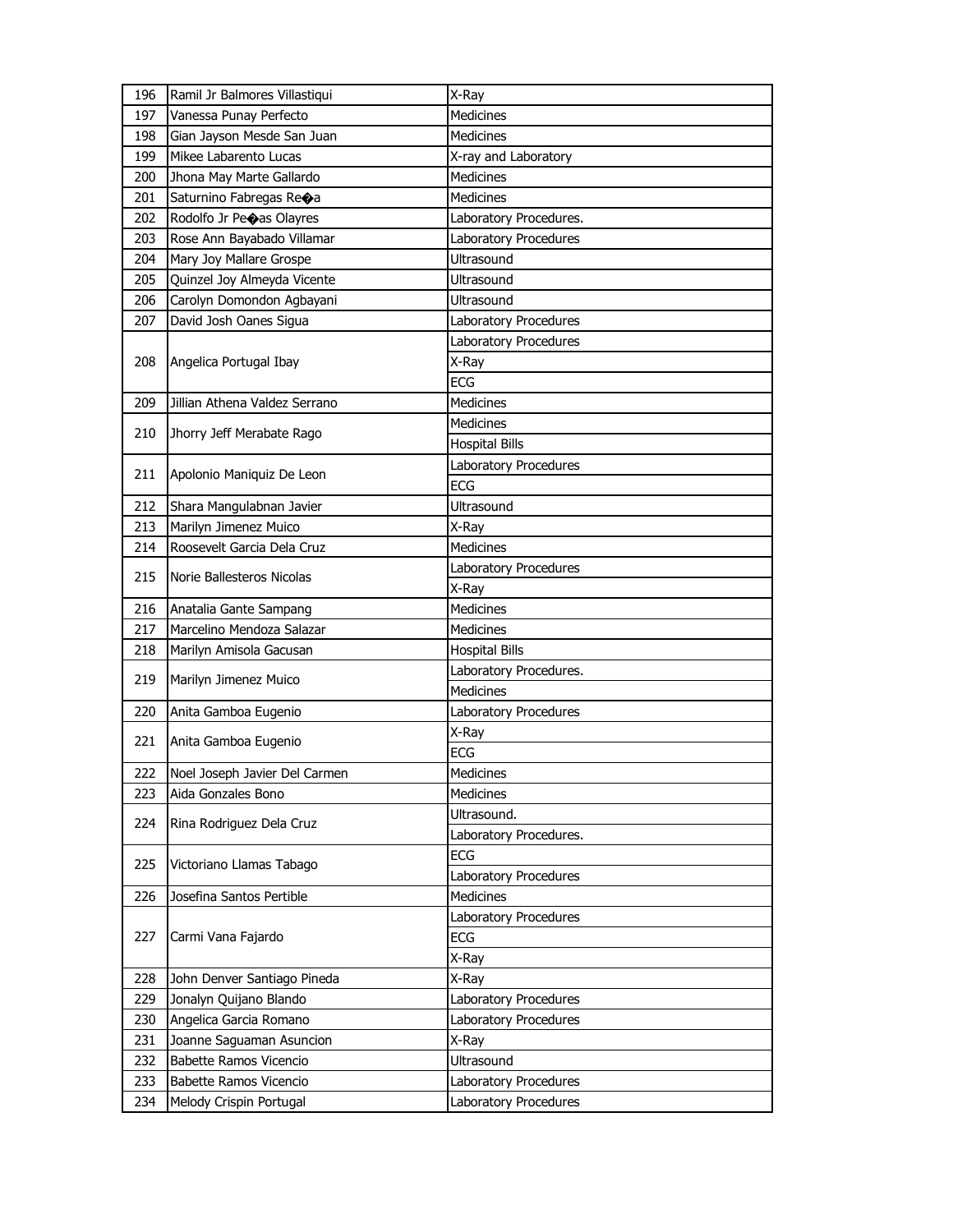| 235 | Gelos Obidoza Lumibao             | <b>Hospital Bills</b>  |
|-----|-----------------------------------|------------------------|
| 236 | Rosalyn Miravalles Bulalayao      | Laboratory Procedures  |
| 237 | Patrick Lawrence Penson Niegos    | <b>Medicines</b>       |
| 238 | Mutya Andres Mendoza              | <b>Medicines</b>       |
|     |                                   | <b>Medicines</b>       |
| 239 | Luzviminda Sicsic Marques         | Ambu Fee               |
| 240 | Liberty Oliveras Bacoli           | <b>Medicines</b>       |
| 241 | Cherry Lopez Bernardino           | Laboratory Procedures  |
|     |                                   | Ultrasound.            |
| 242 | Joana Marie Feliciano Panahon     | Laboratory Procedures  |
| 243 | Emilio Nava Abella                | <b>Ultrasound</b>      |
| 244 | Patrick Aiden Freirez Binag       | <b>Hospital Bills</b>  |
| 245 | Diana Jean Agustin Lorenzo        | <b>Medicines</b>       |
| 246 | Jhairo Dela Vega Rivera           | <b>Hospital Bills</b>  |
| 247 | Hilario Villaviza Jacinto         | Laboratory Procedures  |
|     |                                   | X-Ray                  |
| 248 | Hilario Villaviza Jacinto         | Medicines              |
| 249 | Jesus Samatra Andres              | <b>Medicines</b>       |
| 250 | Virginia Samatra Andres           | <b>Medicines</b>       |
| 251 | Vanessa Legaspi Gabriel           | Laboratory Procedures  |
| 252 | Patricia Escat Benoja             | Laboratory Procedures. |
|     |                                   | X-Ray                  |
| 253 | Elvira Bulanadi San Pedro         | <b>Hospital Bills</b>  |
| 254 | Erwin Eugenio Escoban             | <b>Hospital Bills</b>  |
| 255 | Julieta Nanip Pariol              | <b>Hospital Bills</b>  |
| 256 | Rizaldo Palec Ramos               | <b>Hospital Bills</b>  |
| 257 | Benjamin Barrientos Estibar       | Laboratory Procedures  |
| 258 | Ma. Gina Policarpio Dagal         | Medicines              |
| 259 | Jorge Agustin Rodriguez Arellano  | <b>Hospital Bills</b>  |
| 260 | Imelda Tortoza Rosales            | Laboratory Procedures  |
| 261 | Allan Kim Garcia Tinio            | <b>Hospital Bills</b>  |
| 262 | June Adeza Bocobo                 | <b>Medicines</b>       |
| 263 | Alexander Serrano Arcilla         | Medicines              |
| 264 | Reynaldo Aquino Villados          | Ambu Fee               |
| 265 | Mark Kenneth Perez Sampana        | Medicines              |
| 266 | John Mark Cariaga Butardo         | <b>Hospital Bills</b>  |
| 267 | Irene Azarcon Baldedara           | Laboratory Procedures  |
|     |                                   | Ultrasound.            |
| 268 | Madonna Perez Pangilinan          | <b>Hospital Bills</b>  |
| 269 | Mariel Domingo Fronda             | Medicines              |
| 270 | Ashley Mhay Villafuerte Dela Cruz | Medicines              |
| 271 | Margarita Alubog Serapio          | <b>Hospital Bills</b>  |
| 272 | Virginia Salazar Verde            | Laboratory Procedures  |
| 273 | Mary Jane Inocencio Mudlong       | Ultrasound             |
| 274 | Joseph Franco Manuzon             | Laboratory Procedures  |
|     |                                   | X-Ray                  |
| 275 | Ma. Gina Policarpio Dagal         | Medicines              |
| 276 | Maria Cristina Palara Bernaldez   | Laboratory Procedures. |
| 277 | Adela Lumpay Liporada             | <b>Medicines</b>       |
| ን7Ջ | Andree Antractural                | Laboratory Procedures  |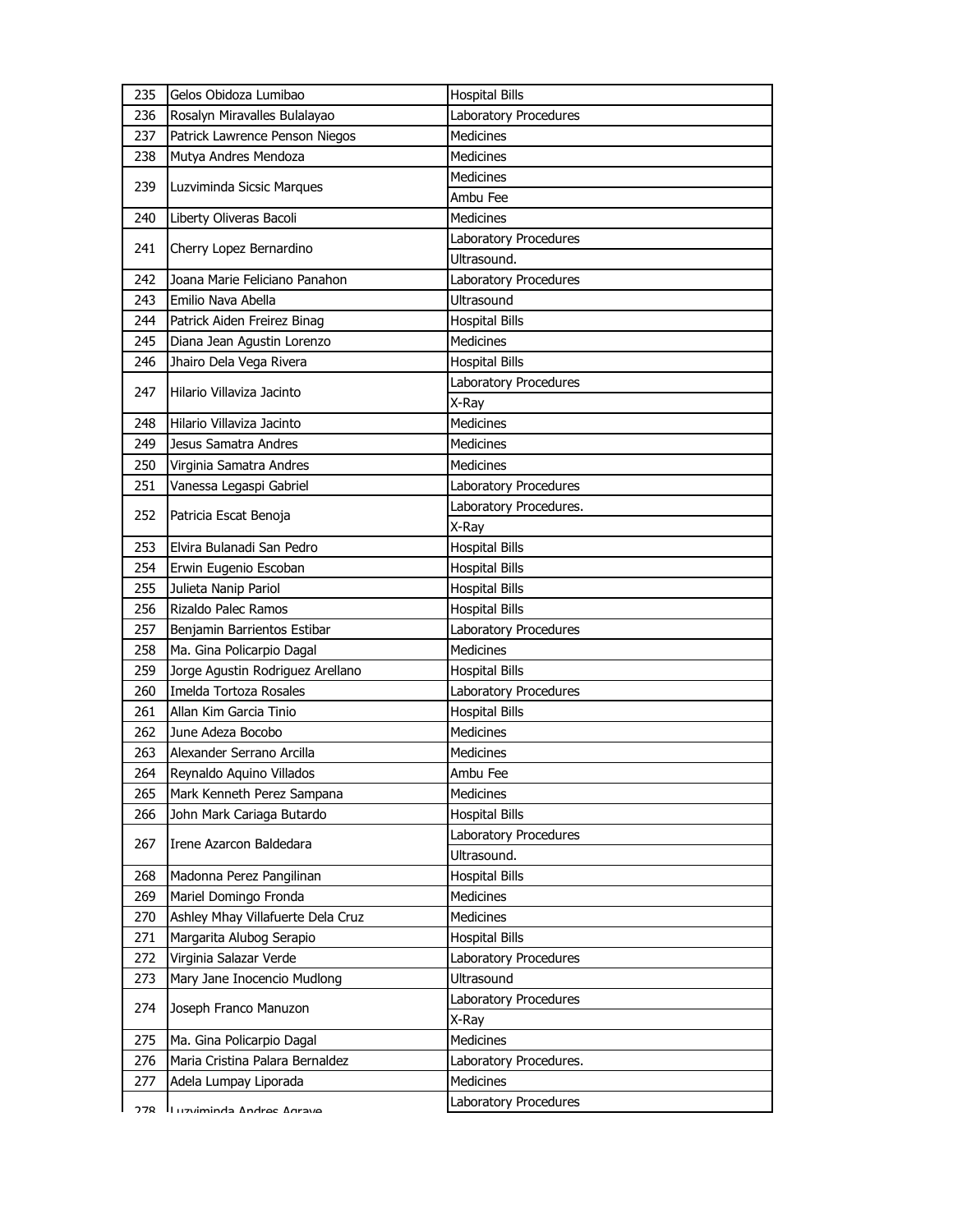| د ، ب | LUZVIIIIIIIU MIUI CO MYI AVC                           | <b>ECG</b>                          |
|-------|--------------------------------------------------------|-------------------------------------|
|       |                                                        | Ultrasound                          |
| 279   | Marissa Posadas Navicio                                | Ultrasound                          |
| 280   | Jonalyn Quijano Blando<br>Rolen Grace Rosaliosa Santos |                                     |
| 281   |                                                        | Ultrasound                          |
| 282   | Maricel Beundia Velasquez                              | Laboratory Procedures               |
| 283   | Czarina Sofia Fernando Pineda                          | <b>Medicines</b>                    |
| 284   | Yolanda Manalaysay Vinasoy                             | Laboratory Procedures               |
| 285   | John Rick Villaduja Uraga                              | <b>Medicines</b>                    |
| 286   | Afrelia Sarmiento Dupitas                              | Laboratory Procedures               |
| 287   | Nelien Ocampo Domingo                                  | Laboratory Procedures               |
| 288   | Nelien Ocampo Domingo                                  | X-Ray                               |
|       |                                                        | Laboratory Procedures               |
| 289   | April Duray Andres                                     | X-Ray                               |
|       |                                                        | <b>ECG</b>                          |
| 290   | Angelita Leoncio Liwag                                 | X-Ray                               |
|       |                                                        | <b>Ultrasound</b>                   |
| 291   | April Duray Andres                                     | Laboratory Procedures               |
| 292   | April Duray Andres                                     | X-Ray                               |
|       |                                                        | <b>ECG</b>                          |
| 293   | Emarie Elaine N/a Soto                                 | Laboratory Procedures               |
|       |                                                        | X-Ray                               |
| 294   |                                                        | Laboratory Procedures               |
|       | Leilani Corpuz Ambrocio                                | Xray/ECG                            |
| 295   | Janette Pagaduan Diego                                 | Laboratory Procedures               |
| 296   | Realyn Redondo Melchor                                 | Laboratory Procedures               |
|       |                                                        |                                     |
| 297   | Krisa Regine Orena Suan                                | Laboratory Procedures               |
| 298   | Jeanelyn Marquez Duran                                 | Ultrasound                          |
| 299   | Valeriana Dela Cruz Daguioag                           | <b>Hospital Bills</b>               |
| 300   | Lucita Leoncio Liwag                                   | Laboratory Procedures               |
| 301   | Ruth Garengo Abogado                                   | Ultrasound                          |
|       |                                                        | Laboratory Procedures.              |
| 302   | Joerlie Salcedo De Leon                                | Xray/ECG                            |
| 303   | Danilo Valdez Navor                                    | Medicines                           |
|       |                                                        | X-Ray                               |
| 304   | Graceziel Dela Cruz Decena                             | Ultrasound                          |
| 305   | Emilio Miguel Cerva                                    | <b>Medicines</b>                    |
|       |                                                        | Laboratory Procedures               |
| 306   | Jaydrielyn Grace Padagdag Bulanadi                     | Ultrasound                          |
|       |                                                        | <b>Hospital Bills</b>               |
| 307   | Marcos Manucot Pamposa                                 |                                     |
|       |                                                        | X-Ray                               |
| 308   | Marilou Ramos Alvarez                                  | Laboratory Procedures<br>Ultrasound |
| 309   | Regina Dela Cruz Bohol                                 | Ultrasound                          |
| 310   | Puerta Gabriel Victoriano                              | Medicines                           |
| 311   |                                                        | Medicines                           |
|       | John Patrick Agulto Olitres                            | Ultrasound                          |
| 312   | Maximiano Punay Pangan                                 |                                     |
| 313   | Floredeliza Punzal Bulanadi                            | Xray/ECG                            |
| 314   | Maria Consolacion Fernando Paraso                      | X-ray / ECG / Laboratory Procedures |
|       | Ionathan Falina Cawat                                  | Laboratory Procedures.<br>ECG       |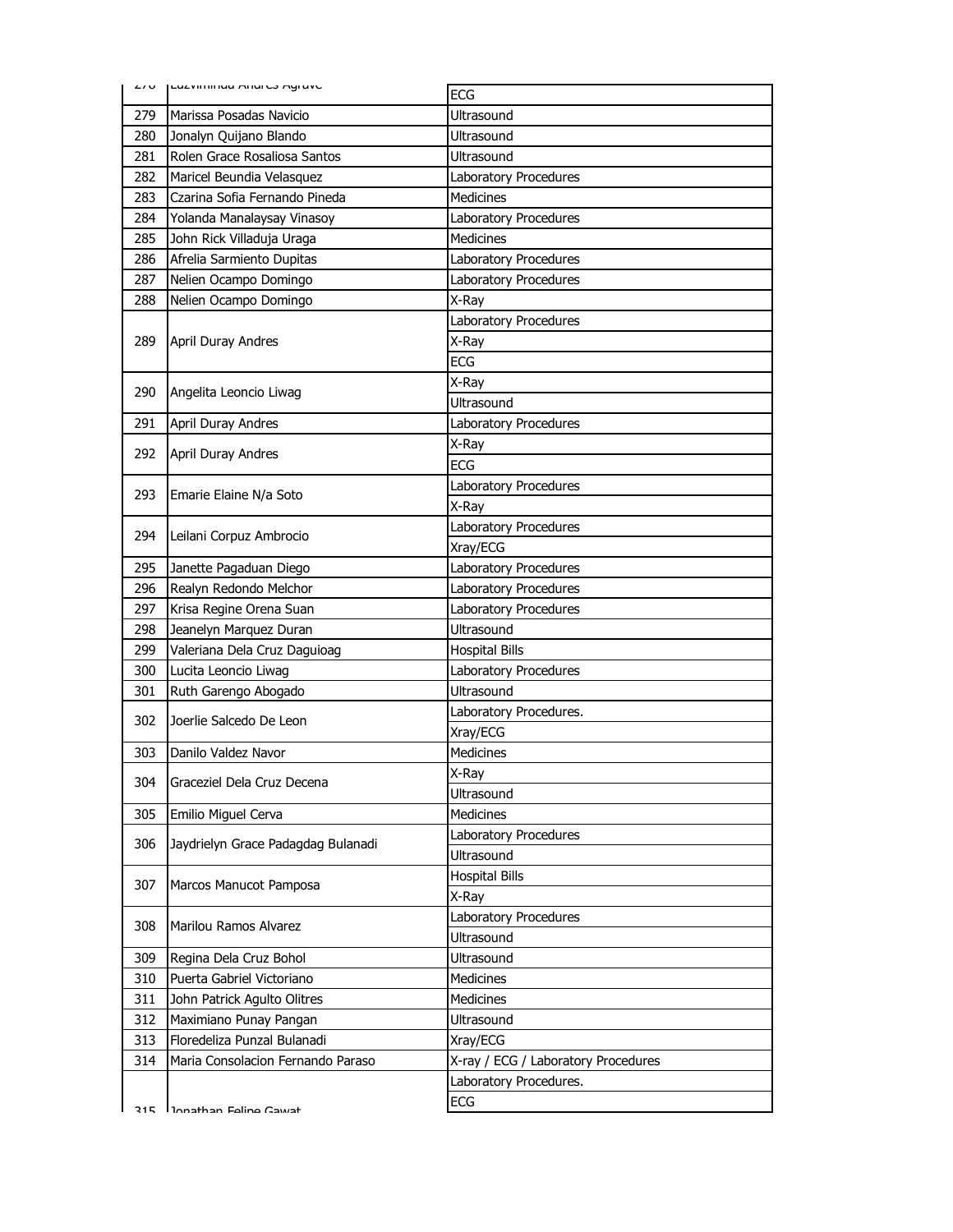|     | <b>JIJ</b> JUHALHAH FORD GAMAL | Laboratory Procedures  |
|-----|--------------------------------|------------------------|
|     |                                | X-Ray                  |
| 316 | Renan Mercado Rosete           | <b>Medicines</b>       |
| 317 | Rosalyn Keleste Borja          | Ultrasound             |
| 318 | Olympia Virtudazo Jose         | <b>Medicines</b>       |
| 319 | Jesus Lapitan Lirom            | <b>Medicines</b>       |
| 320 | Mary Jane Liwag Ocampo         | Ultrasound             |
| 321 | Mary Joyce Reyes Angeles       | Ultrasound             |
| 322 | John Mar Autria Lubian         | <b>Medicines</b>       |
| 323 | Mischelle Sanchez Miranda      | <b>Hospital Bills</b>  |
| 324 | Sofia Sandoval Sales           | Laboratory Procedures  |
| 325 | Kate Althea Amparo Olanda      | <b>Medicines</b>       |
| 326 | Gretchen Sandrino Lagat        | Ultrasound             |
| 327 | Nathaniel N/a Delos Santos     | Laboratory Procedures  |
| 328 | Vilma Ferrer Geron             | Laboratory Procedures  |
| 329 | Giovanni Robles Soriano        | <b>Medicines</b>       |
| 330 | Winnie Pautu Roman             | <b>Medicines</b>       |
| 331 | Leonila Pascual Biadan         | Laboratory Procedures  |
|     |                                | Laboratory Procedures  |
| 332 | Ernesto Gabato Balmoria        | ECG                    |
| 333 | Rivea Marcos Damian            | Medicines              |
| 334 | Alfredo Gonzales Parayao       | <b>ECG</b>             |
| 335 | Rachel Mae Perez Amistad       | Ultrasound             |
|     |                                | Laboratory Procedures  |
| 336 | Geronima Galace Mejia          | Ultrasound.            |
| 337 | Vivian Santos Andrada          | <b>Medicines</b>       |
|     |                                | Laboratory Procedures  |
| 338 | Jane Lery Sarile Villanueva    | X-Ray                  |
|     |                                |                        |
| 339 |                                | Ultrasound             |
|     | Janette Pagaduan Diego         | Ultrasound.            |
| 340 | Joselito Bautista Naco         | Laboratory Procedures. |
| 341 | Leonila Romero Descalso        | Ultrasound             |
| 342 | Ryan Balajonda Villasan        | Laboratory Procedures  |
| 343 | Joynercel Espenilla Elarde     | Ultrasound             |
| 344 | Joynercel Espenilla Elarde     | Laboratory Procedures  |
| 345 | Jojette Cuananan Silvio        | Medicines              |
| 346 | Mischelle Sanchez Miranda      | <b>Medicines</b>       |
| 347 | Anna Sophia Loreta Villadoz    | Ultrasound.            |
| 348 | Ella Mae Aduana Tad-y          | Ultrasound             |
| 349 | Daisy Lyn Dela Cruz Sarmiento  | Laboratory Procedures  |
|     |                                | Laboratory Procedures  |
|     |                                | Ultrasound             |
| 350 | Bonifacio Bondoc Giron         | X-Ray                  |
|     |                                | <b>ECG</b>             |
| 351 | Rosenda Casagay Padigdig       | Medicines              |
| 352 | Crystaleene Laforteza Dawang   | Laboratory Procedures  |
|     |                                | ECG                    |
| 353 | Nojario Rayo Panizares         | Laboratory Procedures  |
| 354 | Rica De Guzman Atriola         | Laboratory Procedures  |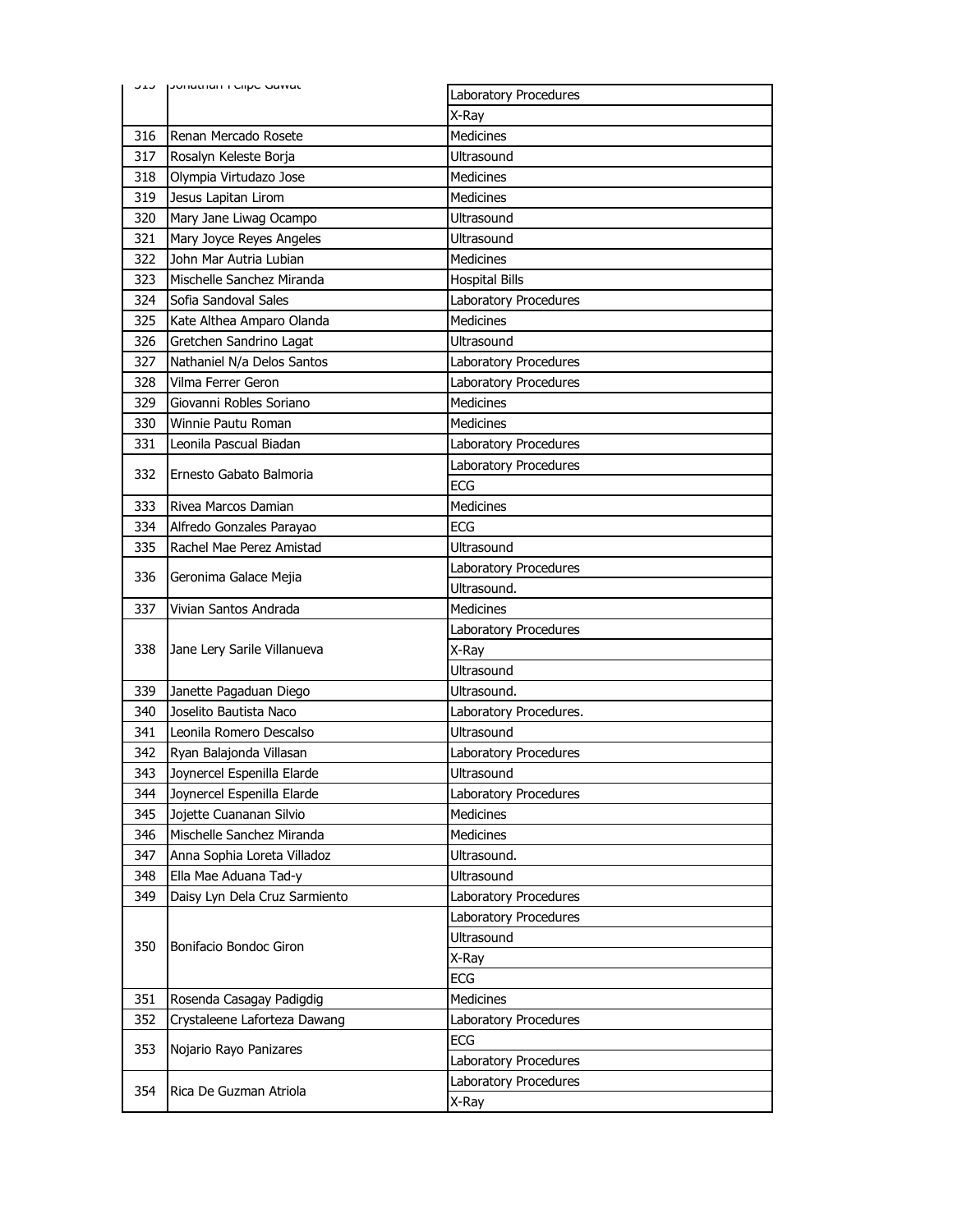| 355 | Bayani Villamar De Jesus          | Medicines                   |
|-----|-----------------------------------|-----------------------------|
| 356 | Melirose Tabago Dar               | <b>Medicines</b>            |
| 357 | Gerald Carbonel Viterbo           | X-RAY/LABORATORY PROCEDURE. |
| 358 | Maureen Grace Viernes Estigoy     | Ultrasound                  |
| 359 | Ronnel Baquirin Feliciano         | Laboratory Procedures       |
| 360 | Ruby Julian Benedicto             | Laboratory Procedures       |
| 361 | Natividad Redema Gamboa           | Laboratory Procedures       |
| 362 | Marilyn Jimenez Muico             | Ultrasound                  |
| 363 | Marlon Sabate Luno                | Laboratory Procedures       |
| 364 | Vanessa Legaspi Gabriel           | Ultrasound                  |
| 365 | Telce Joy Decena Bondoc           | <b>Hospital Bills</b>       |
| 366 | Juanita Mangupit Villamar         | Laboratory Procedures       |
| 367 | Violeta Rivera Eugenio            | <b>Medicines</b>            |
| 368 | Nida Rivera Soniga                | <b>Hospital Bills</b>       |
| 369 | Isabelita Esmabe Mananghaya       | X-Ray                       |
| 370 | Jheda Solomon Rosano              | Laboratory Procedures       |
|     |                                   | Ultrasound.                 |
| 371 | Reynaldo Ritan Balarag            | <b>Medicines</b>            |
| 372 | Jenica Garcia Torres              | Laboratory Procedures.      |
|     |                                   | Ultrasound                  |
| 373 | Romina Oxasion Mosquida           | Ultrasound                  |
| 374 | Angie Pagilalawan Asuncion        | Laboratory Procedures       |
| 375 | Michele Antonio Adduru            | Laboratory Procedures       |
|     |                                   | Ultrasound.                 |
| 376 | Jamaica Madagay Maturan           | Laboratory Procedures       |
|     |                                   | X-Ray                       |
| 377 | Romer Macapagal Paulino           | <b>ECG</b>                  |
|     |                                   | Laboratory Procedures       |
| 378 | Mayumi Julian Aspiras             | Laboratory Procedures       |
| 379 | John Paul Dela Cruz Gaudia        | <b>Medicines</b>            |
| 380 | Crispin Gunsay Nueda              | <b>Medicines</b>            |
|     |                                   | <b>Medicines</b>            |
| 381 | Nenita Pascual Reyes              | X-Ray                       |
|     |                                   | <b>Hospital Bills</b>       |
| 382 | Estelita Re $\bigcirc$ a Estolas  | Medicines                   |
| 383 | Victoriano Agustin Basilio        | <b>Medicines</b>            |
| 384 | Rommel Gahis Supe $\bigcirc$ a    | Medicines                   |
| 385 | Mikaela Joy Caoile Mamaril        | <b>Hospital Bills</b>       |
| 386 | Ronel Mayo Bacani                 | <b>Medicines</b>            |
|     |                                   | <b>Hospital Bills</b>       |
| 387 | Alberto Aquino Serapio            | <b>Hospital Bills</b>       |
| 388 | Melchor Calixtro Gervacio         | <b>Hospital Bills</b>       |
| 389 | Mercedes Pascual Molina           | <b>Hospital Bills</b>       |
|     |                                   | Medicines                   |
| 390 | Romeo Javier Barawid              | <b>Hospital Bills</b>       |
| 391 | Pacifico Hipolito Quistorio       | Laboratory Procedures       |
|     |                                   | <b>Hospital Bills</b>       |
| 392 | Julia Simbulan De Elon            | Laboratory Procedures       |
| 393 | Maria Consolacion Fernando Paraso | Ultrasound.                 |
| 394 | Shunil Hasi Shahani               | Dental Procedure            |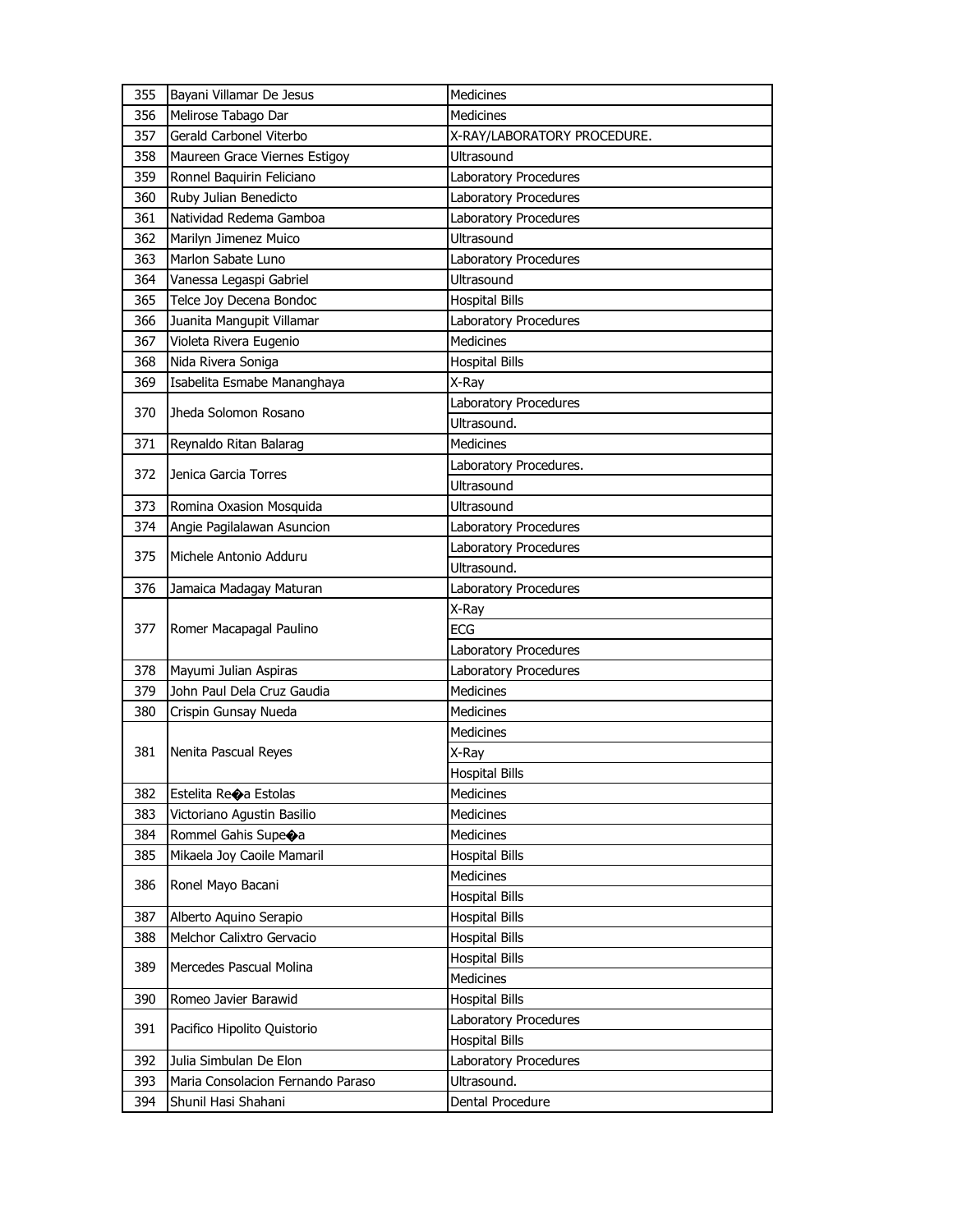| 395 | Solomon N/a Reyes                | Ultrasound             |
|-----|----------------------------------|------------------------|
|     |                                  | Laboratory Procedures  |
| 396 | Fitz Gerald Pineda Manuzon       | <b>Ultrasound</b>      |
|     |                                  | <b>Medicines</b>       |
| 397 | Fausto Santiago Pascual          | Laboratory Procedures  |
|     |                                  | Laboratory Procedures  |
| 398 | Jenny Brioso Gacos               | Ultrasound             |
| 399 | Joeliana Dapula Rivera           | Ultrasound.            |
| 400 | Shiela Miano Ocampo              | Laboratory Procedures  |
|     |                                  | Ultrasound.            |
| 401 | Jasmin Marzan De Guzman          | Laboratory Procedures. |
| 402 | Artemio Jr Madarang Ramos        | Laboratory Procedures  |
| 403 | Melanie Payuyo Guevarra          | Laboratory Procedures  |
| 404 | Fernando Sr De Guzman Valdez     | Ultrasound.            |
| 405 | Jackilyn Reyes Gimeno            | Ultrasound             |
| 406 | Justine Gian Ganal Basas         | Medicines              |
| 407 | Milagros Castro Soniga           | Ultrasound             |
| 408 | Adelaida Pastor Cabusas          | Laboratory Procedures. |
| 409 | Jordan Husules Mislang           | Laboratory Procedures  |
| 410 | Jm Santos Perez                  | <b>Medicines</b>       |
| 411 | Gloria Galleta Gorillo           | <b>Medicines</b>       |
|     |                                  | Laboratory Procedures  |
| 412 | Vanessa Legaspi Gabriel          | X-Ray                  |
| 413 | Gloria Domingo Vidad             | <b>Medicines</b>       |
| 414 | Osmundo Nicolas Villavicencio    | <b>Hospital Bills</b>  |
|     |                                  |                        |
| 415 | Elisa Abayra Ili                 | Laboratory Procedures  |
| 416 | Esterlyn Espiritu Emana          | <b>Hospital Bills</b>  |
|     |                                  | Laboratory Procedures  |
| 417 | Luisa De Guzman Libunao          | X-Ray                  |
|     |                                  | <b>ECG</b>             |
| 418 | Merly N/a Matias                 | Medicines              |
| 419 | Aeron Jero Domingo Valenton      | <b>Hospital Bills</b>  |
|     |                                  | Laboratory Procedures  |
| 420 | Erlinda Nu�ez Chico              | Ultrasound             |
| 421 | Edmer Tumacder Ambrocio          | <b>Hospital Bills</b>  |
|     |                                  | Medicines              |
| 422 | Floredeliza Gonzales Saralde     | Laboratory Procedures. |
|     |                                  | X-Ray                  |
| 423 | Jhonalie Poscablo Timonera       | Laboratory Procedures  |
| 424 | Joe Tranquilino Ramirrez         | <b>Medicines</b>       |
| 425 | Gerry Felix Ibarra               | Ultrasound             |
| 426 | Nathalie Dela Cruz Dugay         | Medicines              |
| 427 | John Justine Genove Gonzales     | Medicines              |
| 428 | Nobby Johsly Villafuerte Cabrera | <b>Medicines</b>       |
| 429 | Jazzlyn Maniquiz Cunanan         | Medicines              |
|     |                                  | Laboratory Procedures  |
| 430 | Desiree Celirio Montessa         | Medicines              |
| 431 | Mary Jane Salonga Juguilon       | Medicines              |
| 432 | Arwin Valdez Dela Cruz           | Medicines              |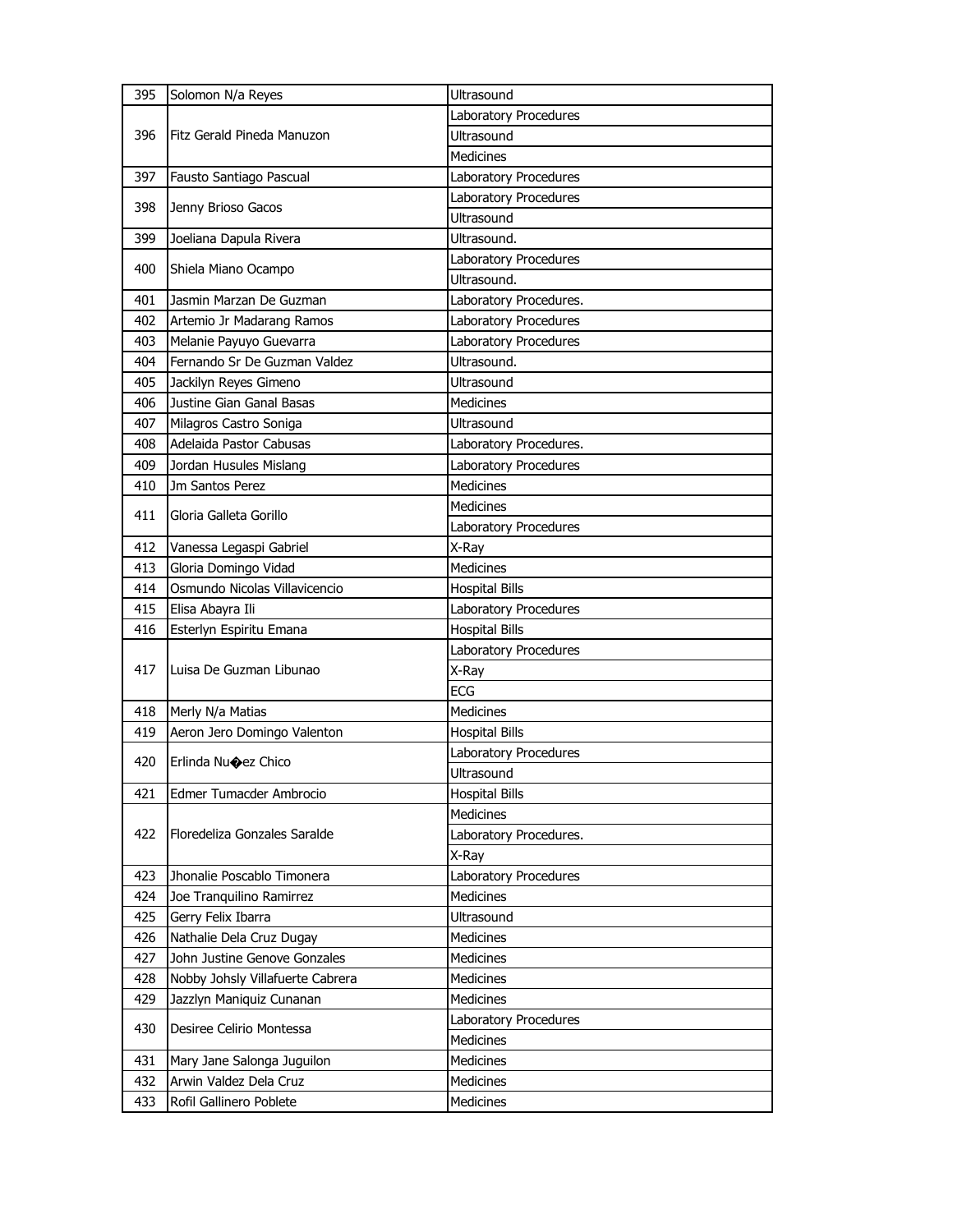| 434 | Alliyah Dela Peoa Atendido      | <b>Hospital Bills</b> |
|-----|---------------------------------|-----------------------|
| 435 | Jenny Rose Arango Dagohoy       | X-Ray                 |
| 436 | Fe Constantino Sablay           | <b>Medicines</b>      |
| 437 | Rosalyn Viaje Obra              | X-Ray                 |
| 438 | Josie Ann Toledo Julian         | <b>Hospital Bills</b> |
| 439 | Jamira Adique Tolentino         | Laboratory Procedures |
| 440 | Sonia Perez Umali               | Laboratory Procedures |
| 441 | Marry Valdez Antonio            | Ultrasound            |
| 442 | Nio Estimar Punay               | Ultrasound            |
|     |                                 | Ultrasound            |
| 443 | Naila Januya Orena              | Medicines             |
| 444 | Elisa Abayra Ili                | <b>Ultrasound</b>     |
| 445 | William Jade Ferrer Geron       | Laboratory Procedures |
| 446 | Juanita Balantac Blanco         | Laboratory Procedures |
|     |                                 | Ultrasound            |
| 447 | Maricel De Elon Arango          | Laboratory Procedures |
| 448 | Princess Sarah Salonga Hirang   | <b>Hospital Bills</b> |
| 449 | Ligaya Basores San Vicente      | Laboratory Procedures |
| 450 | Kylie Junifer Turalba Martin    | <b>Ultrasound</b>     |
| 451 | Yolanda De Vega Garcia          | Ultrasound            |
| 452 | Michaella De Guzman Miranda     | <b>Hospital Bills</b> |
| 453 | Arwin Valdez Dela Cruz          | <b>Medicines</b>      |
| 454 | Jomar Jimenez Malhin            | <b>Medicines</b>      |
| 455 | Ericson Lim Coso                | <b>Medicines</b>      |
| 456 | Felix Jr Selga Santos           | Ultrasound            |
|     |                                 |                       |
| 457 | Michaella De Guzman Miranda     | Ultrasound            |
| 458 | Roma Alcano Flores              | <b>Medicines</b>      |
| 459 | Renelyn Tisel Layno             | Ultrasound            |
| 460 | Rosalie Macatbag De Luna        | Laboratory Procedures |
| 461 | Patricia Dela Cruz Villareal    | Laboratory Procedures |
| 462 | Azel Corpuz Hernandez           | Laboratory Procedures |
| 463 | Yolanda De Vega Garcia          | Laboratory Procedures |
| 464 | Antonio Serrano Arcilla         | <b>ECG</b>            |
| 465 | Mary Rose Samonte Huluganga     | <b>Medicines</b>      |
| 466 | Amie Sabangan Lomonggo          | Medicines             |
|     |                                 | Laboratory Procedures |
| 467 | Lenie Mahayag Dolfo             | Ultrasound            |
| 468 | Purificacion Yenson Jacinto     | Laboratory Procedures |
| 469 | John Andrew Aquino Belaoos      | <b>Hospital Bills</b> |
| 470 | Froilan Perez Abellano          | Ultrasound            |
| 471 | David Wayne Fulgencio Dela Cruz | <b>Hospital Bills</b> |
| 472 | Rolando Umayam Manliguez        | Ultrasound.           |
| 473 | Annie Borces Fausto             | 2D ECHO               |
| 474 | Nathaniel Fabros Baustista      | <b>Medicines</b>      |
| 475 | Rocell Balandang Gungon         | Ultrasound            |
| 476 | Mestica Rivera Camarin          | Laboratory Procedures |
| 477 | Mark Hipolito Pascua            | Medicines             |
|     |                                 | Laboratory Procedures |
| 478 | Maximo Agustin Somera           | X-Ray                 |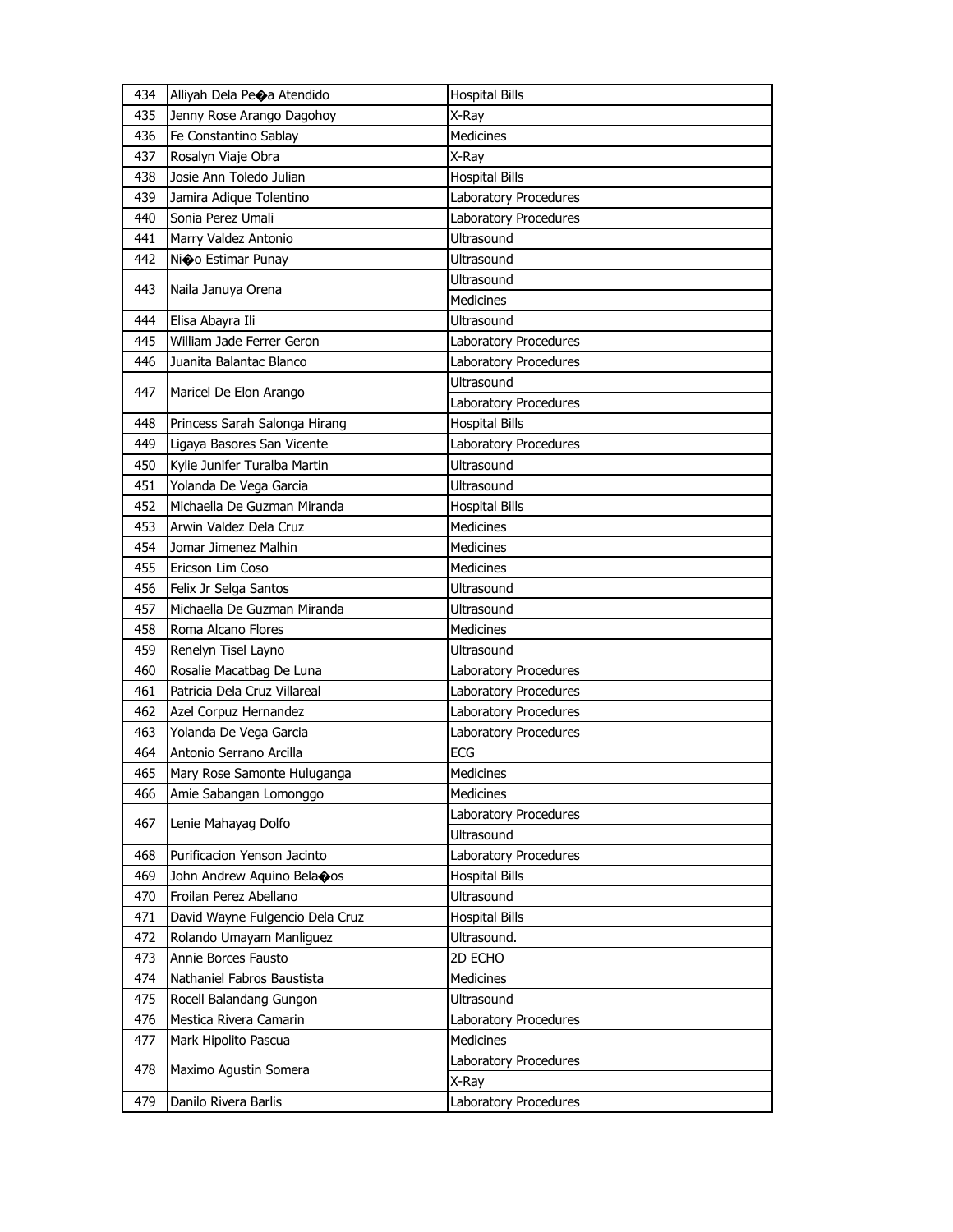| 480 | Wilmariz Umali Garcia            | Ultrasound                   |
|-----|----------------------------------|------------------------------|
| 481 | Jhon Dave Linsangan Brimbuela    | Medicines.                   |
| 482 | Ryan Jay Jacoba Dela Rosa        | Medicines                    |
| 483 | Nojario Rayo Panizares           | X-Ray                        |
| 484 | Catalina Cordova Cudal           | <b>Medicines</b>             |
| 485 | June Dela Cruz Sagum             | <b>Hospital Bills</b>        |
|     |                                  | Laboratory Procedures.       |
| 486 | Nilda Malaluan Ponce             | X-Ray                        |
| 487 | John Matthew Cornes Soriano      | <b>Hospital Bills</b>        |
| 488 | Hannah Bianca Ibarra Lagazo      | <b>Hospital Bills</b>        |
| 489 | Dolores Limos Salamanca          | Laboratory Procedures        |
| 490 | Ariel Esmino Juan                | <b>Medicines</b>             |
| 491 | Benjie Bactol Bulanadi           | Medicines                    |
| 492 | Jerico Caradman Nu $\bigcirc$ ez | Ultrasound.                  |
| 493 | Celestino Doronio Vicente        | Laboratory Procedures        |
| 494 | Rosemarie Alcantara Espineda     | <b>Laboratory Procedures</b> |
| 495 | Pacifico Hipolito Quistorio      | <b>Hospital Bills</b>        |
|     |                                  | Laboratory Procedures        |
| 496 | Celestino Doronio Vicente        | <b>Ultrasound</b>            |
|     | Leonida Santos Castillo          | Laboratory Procedures        |
| 497 |                                  | X-Ray                        |
|     |                                  | <b>Medicines</b>             |
| 498 | Izaganny Sercimia De Guzman      | <b>Hospital Bills</b>        |
| 499 | Akesha Marjorie Barrientos Lopez | <b>Hospital Bills</b>        |
| 500 | Janine Tagasa Salvador           | <b>Hospital Bills</b>        |
| 501 | Abelardo De Guzman Aguino        | Laboratory Procedures.       |
| 502 | Maria Arenas Caisip              | <b>Medicines</b>             |
| 503 | Ella Mae Aduana Tad-y            | Laboratory Procedures.       |
| 504 | Jerico Caradman Nu $\bigcirc$ ez | Laboratory Procedures        |
| 505 | Novelyn Minguez Dumayag          | <b>Ultrasound</b>            |
| 506 | Teodora Alejandro Puselero       | Laboratory Procedures        |
| 507 | Enzo Lampa Gabriel               | <b>Hospital Bills</b>        |
| 508 | Lyra Calica Guillermo            | Laboratory Procedures        |
| 509 | Jasper Maza Ronquillo            | Medicines                    |
| 510 | Marjorie Tabalno Angeles         | <b>LABORATORY AND X-RAY</b>  |
| 511 | Yvonne Peralta Nocum             | <b>Medicines</b>             |
| 512 | Marilyn Umayam Dela Yola         | Medicines                    |
| 513 | Lance Jhon N/a Sanidad           | <b>Hospital Bills</b>        |
| 514 | Jan Ahleya Sangalang Solidum     | Laboratory Procedures        |
|     |                                  | X-Ray                        |
| 515 | Jaime Tagaza Saplaco             | Laboratory Procedures        |
| 516 | Rolando Nolasco Urcia            | Medicines                    |
| 517 | Felicidad Palisoc Dacanay        | Medicines                    |
| 518 | Judy Ann Solomon Rosano          | Laboratory Procedures        |
|     |                                  | Ultrasound                   |
| 519 | Marsheelleene Baui Gambol        | Laboratory / Procedures.     |
| 520 | Natalie Orajay Panahon           | Medicines                    |
| 521 | Maria Arenas Caisip              | Medicines                    |
| 522 | Veronica Gomez Velasco           | Medicines                    |
| 523 | Jamira Adique Tolentino          | <b>Hospital Bills</b>        |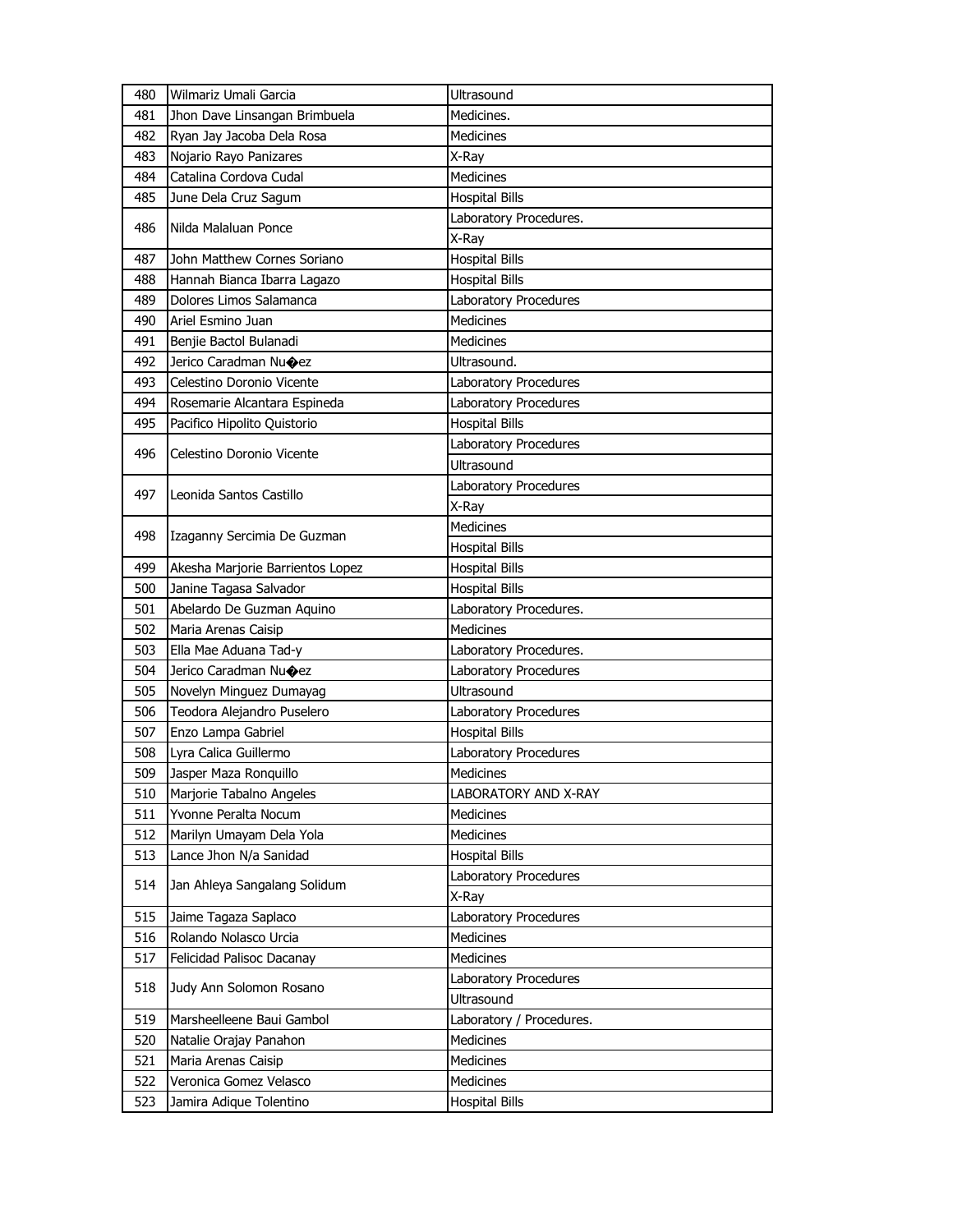| 524 | Venia Joh Alejandro Luno         | <b>Medicines</b>       |
|-----|----------------------------------|------------------------|
| 525 |                                  | Laboratory Procedures  |
|     | Melbar Dela Cruz Espaool         | X-Ray                  |
| 526 | Santiago Reyes Capulong          | Ultrasound             |
| 527 | Rechelle Battang Lopez           | <b>Medicines</b>       |
| 528 | Meriam Tabago Mendez             | <b>Medicines</b>       |
|     |                                  | Laboratory Procedures  |
| 529 | Jonaly Tadeo Villarin            | Ultrasound             |
| 530 | Maxima Hamlang Tecson            | Ultrasound             |
|     |                                  | Laboratory Procedures  |
| 531 | Erene Umangan Ferry              | Ultrasound             |
| 532 | Kathrina Camacho Pedrosa         | Ultrasound             |
| 533 | Edarlyn Dela Cruz Francisco      | Laboratory Procedures  |
| 534 | Wilma Guillermo Castillo         | <b>Medicines</b>       |
|     |                                  | Ultrasound             |
| 535 | Christine Joy Espiritu Barbira   | Laboratory Procedures  |
| 536 | Camille Carbonel Clarez          | Ultrasound             |
| 537 | Maxima Hamlang Tecson            | Laboratory Procedures  |
| 538 | Letecia Amingat Villamar         | X-Ray                  |
| 539 | Ryan Paulo N/a Nicolas           | <b>Medicines</b>       |
| 540 | Ernesto Gabriel Madamba          | <b>Medicines</b>       |
|     |                                  | Ultrasound             |
| 541 | Edna Gabutin Zaputalo            | Laboratory Procedures  |
| 542 | Arnold Pangilinan Lobo           | <b>Medicines</b>       |
|     |                                  | Laboratory Procedures  |
| 543 | Eduardo Domingo Villadoz         | <b>Ultrasound</b>      |
|     |                                  |                        |
| 544 | Anna Marie Domingo Pangalilingan | Ultrasound             |
| 545 | Miriam Manipud Bautista          | <b>Hospital Bills</b>  |
| 546 | Mikaela Bautista Javate          | <b>Hospital Bills</b>  |
| 547 | Laila Labiano Villacorte         | Laboratory Procedures  |
| 548 | Robinson Garcia Rivera           | Laboratory Procedures  |
| 549 | Leilani Corpuz Ambrocio          | Laboratory Procedures. |
| 550 | Jayro Jonas Villafuerte          | Ultrasound             |
| 551 | Alexa Nicole Reyes Angeles       | <b>Hospital Bills</b>  |
| 552 | Gia Ryzalyn Castillo Roxas       | <b>Medicines</b>       |
| 553 | Cynthia Valdez Diaz              | <b>Medicines</b>       |
| 554 | Markuz Ahyan Navor Cruz          | <b>Hospital Bills</b>  |
| 555 | Finelareighn N/a Gonzales        | Laboratory Procedures  |
| 556 | Aldous Tolentino Gamit           | <b>Medicines</b>       |
| 557 | Leoncio Villaera Laureano        | <b>Medicines</b>       |
| 558 | Natalie Orajay Panahon           | <b>Medicines</b>       |
| 559 | Ronel Quibuyen Tomas             | Laboratory Procedures  |
| 560 | Prince Aaron Sandoval Sombito    | <b>Hospital Bills</b>  |
| 561 | Josh Justine Paguinto Vizconde   | <b>Hospital Bills</b>  |
| 562 | Melchor Calixtro Gervacio        | Medicines              |
| 563 | Yolanda Manuzon Pelayo           | Laboratory Procedures  |
| 564 | Rhodora Ruz Marquez              | Laboratory Procedures. |
| 565 | Marivic Biadan Alcantara         | Laboratory Procedures  |
| 566 | Bernard De Guzman Mariano        | <b>Medicines</b>       |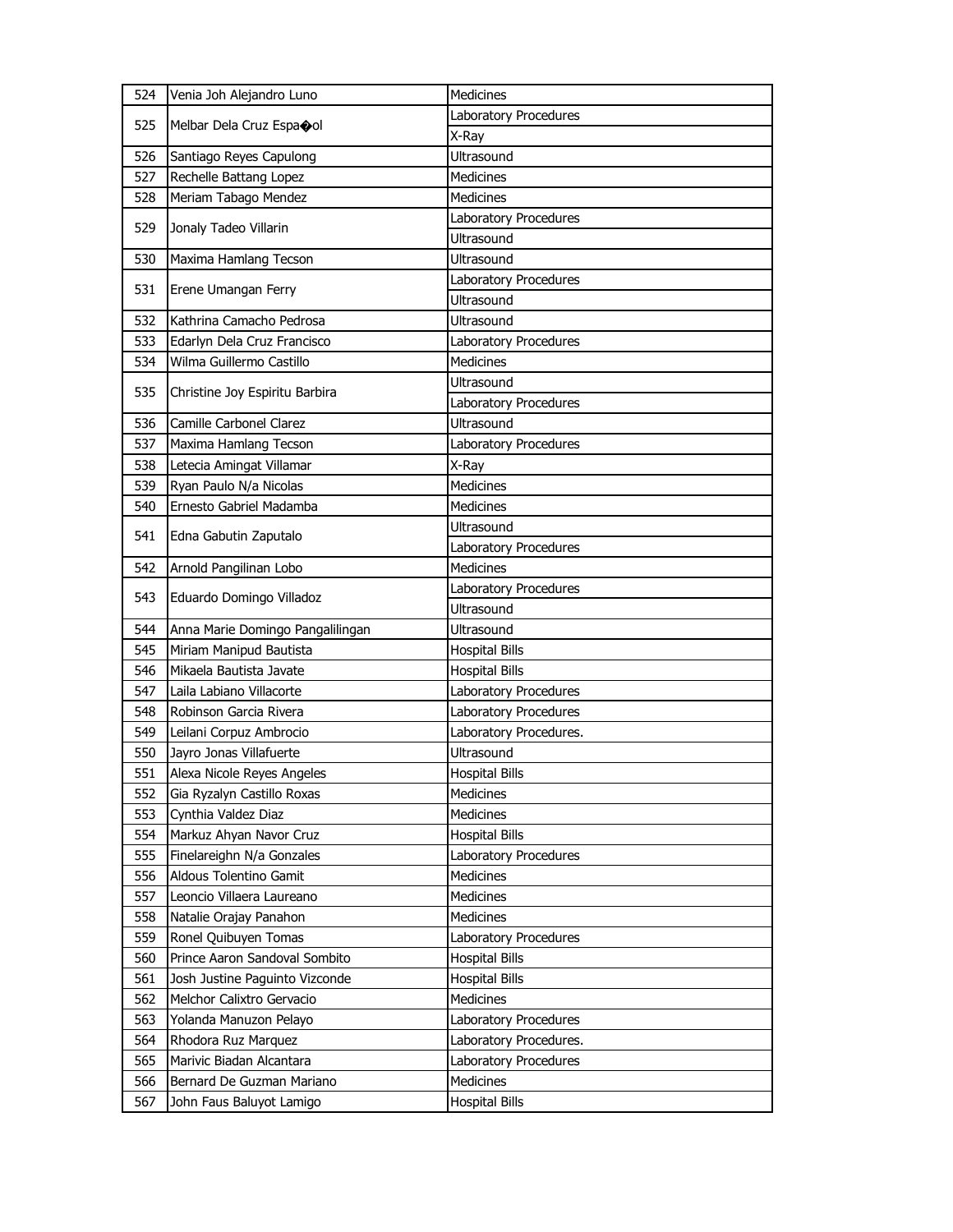| 568 | Ana Infante Ganaden                              | Laboratory Procedures  |
|-----|--------------------------------------------------|------------------------|
| 569 | Mario Gengoyon Gayares                           | Laboratory Procedures  |
| 570 | Jo-ann Dela Cruz Dumawal                         | <b>Hospital Bills</b>  |
| 571 | Marry Joy Notario Nimenzo                        | <b>Medicines</b>       |
| 572 | Mary Jane Liwag Ocampo                           | Ultrasound             |
| 573 | Angela Trinidad Tagle                            | Ultrasound             |
|     |                                                  | Laboratory Procedures  |
| 574 | Aralyn Domingo Reyes                             | Ultrasound             |
| 575 | Estrelita Andasan Retoma                         | Laboratory Procedures  |
| 576 | Edlhyne Obra Abante                              | <b>Hospital Bills</b>  |
| 577 | Antonio Serrano Arcilla                          | <b>Medicines</b>       |
| 578 | Xyril Dimalanta Pagaduan                         | <b>Medicines</b>       |
| 579 | Rolando Umayam Manliguez                         | <b>Hospital Bills</b>  |
|     | Zhara Jane Mandani Ramos                         | Laboratory Procedures  |
| 580 |                                                  | Ultrasound             |
| 581 | Violeta Rivera Eugenio                           | <b>Medicines</b>       |
| 582 | Angie Pagilalawan Asuncion                       | Medicines              |
| 583 | Maritess Almeda Crisostomo                       | <b>Medicines</b>       |
| 584 | Mel Alvin Medina Ubaldo                          | <b>Medicines</b>       |
|     | Annie Pasacay Dayrit                             | Laboratory Procedures  |
| 585 |                                                  | X-Ray                  |
| 586 | Nelia Balingcongan Lapuz                         | 2D Echo with Doppler.  |
| 587 | Florencia Gabriel Leabres                        | Laboratory Procedures  |
| 588 |                                                  | Laboratory Procedures  |
|     | Marivic Biadan Alcantara                         | <b>Ultrasound</b>      |
|     |                                                  |                        |
| 589 | Magdalena Baquiran Capulong                      | Ultrasound             |
|     |                                                  | X-Ray                  |
| 590 | Cielo Luneta Villadoz                            | Laboratory Procedures. |
|     |                                                  | Laboratory Procedures  |
| 591 | Felipe M Guillermo                               | X-Ray                  |
|     |                                                  | <b>ECG</b>             |
| 592 | Avigail Ferrer Fetalino                          | Medicines              |
| 593 | Nicole Ann Maza Ronquillo                        | Medicines              |
| 594 | Learicel Sunido Subeza                           | Medicines              |
| 595 | Delfin Bulanadi Ce�a                             | <b>Medicines</b>       |
| 596 | Gelacio Soria Galapon                            | Medicines              |
| 597 | Kevin Lee Fistula Yap                            | Medicines              |
| 598 | Mauro Ibarra Abrenica                            | <b>Medicines</b>       |
| 599 | Judy Reforma Padilla                             | Medicines              |
| 600 | Lolita Mercado Policarpio                        | <b>Medicines</b>       |
|     |                                                  | Laboratory Procedures  |
| 601 | Alma Salcedo Taladua                             | X-Ray                  |
|     |                                                  | ECG                    |
| 602 | Renerenz Macasa De Dios                          | <b>Medicines</b>       |
| 603 | Miguel Miano Ocampo                              | X-Ray                  |
|     |                                                  | Laboratory Procedures  |
| 604 | Frilyn Rosales Dayuday                           | <b>Hospital Bills</b>  |
| 605 | Lilibeth Meneses Danao                           | Laboratory Procedures  |
| 606 | Lorielyn Balajadia Tagasa<br>Edralyn Perez Yuson | <b>Ultrasound</b>      |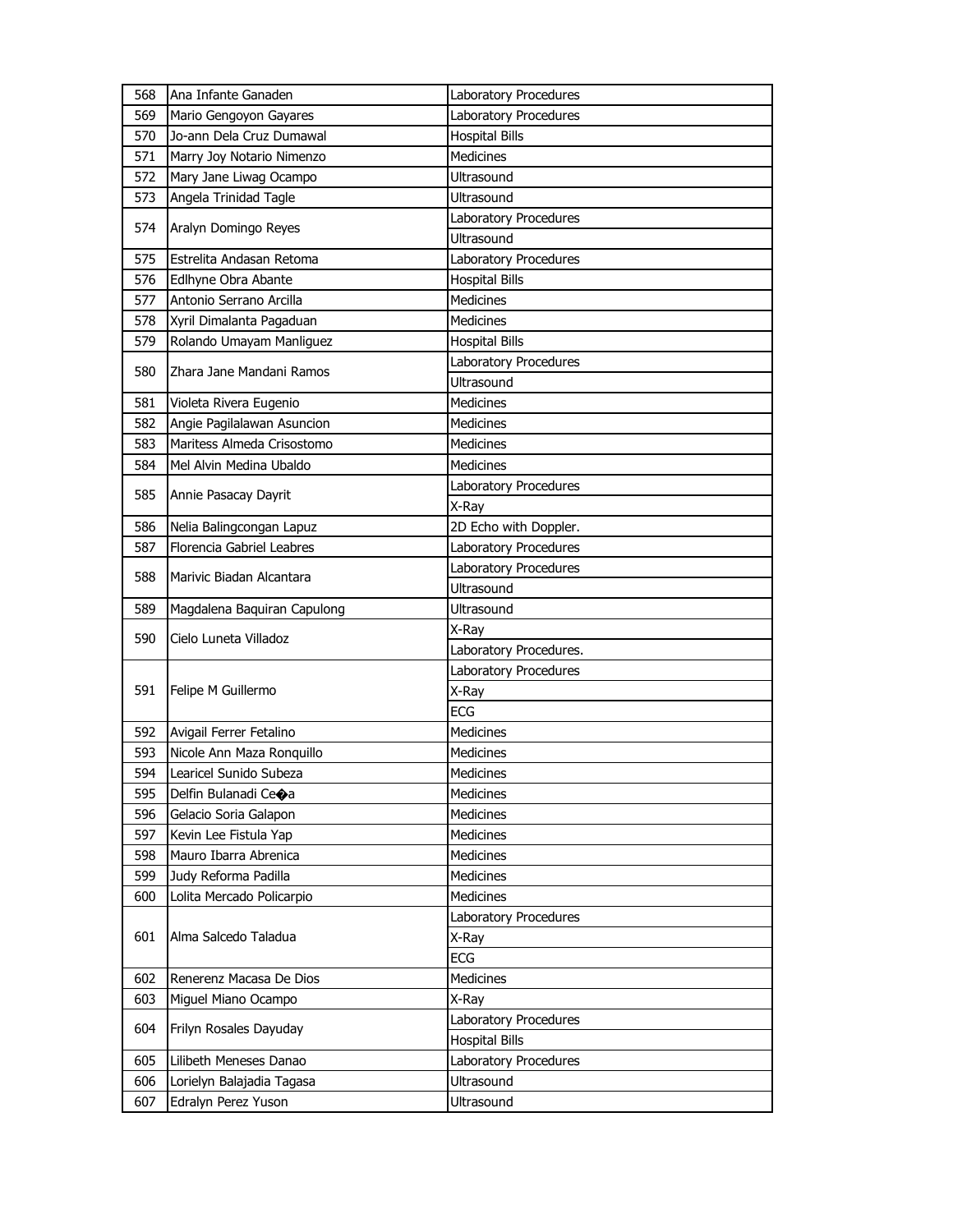| 608<br>Susana San Pedro Tabalno<br>Laboratory Procedures<br>Laboratory Procedures<br>Eduardo Protacio Tabalno<br>609<br><b>Medicines</b><br>Ismael Galera Estolas<br>610<br><b>Medicines</b><br>611<br>Margelyn Evangelista Juan<br>Mariz Purificacion Aresta<br>612<br>Laboratory Procedures<br>Laboratory Procedures<br>613<br>Joselito Bautista Naco<br><b>Medicines</b><br>614<br>Chona Lagasca Rabillas<br>Laboratory Procedures<br>615<br>Czarelle Jane Villamar Costales<br>X-Ray<br><b>ECG</b><br><b>Laboratory Procedures</b><br><b>ECG</b><br>616<br>Ma. Loida Rivera Yanguas<br><b>Medicines</b><br>X-RAY.<br>617<br>Maico Cabacungan Balagtas<br><b>Hospital Bills</b><br>Laboratory Procedures<br>618<br>Elisa Ariza Nosotros<br>Ultrasound<br>619<br>Elizabeth Dela Cruz Gallian<br><b>Hospital Bills</b><br><b>Medicines</b><br>620<br>Raisaiah Joy Diaz Dela Peoa<br>Maribel Baltazar Adona<br>621<br>Laboratory Procedures<br>Maribel Baltazar Adona<br>Laboratory Procedures<br>622<br><b>Hospital Bills</b><br>623<br><b>Tristan Asuncion Macuroy</b><br>Frank Adasi Kebasen<br><b>Medicines</b><br>624<br>625<br>Clarito Ting Yu<br><b>Medicines</b><br>626<br><b>Kc Anne Torres Cruz</b><br>Ultrasound<br>Laboratory Procedures<br>627<br>Meliza Valdez Manalo |  |  |
|-------------------------------------------------------------------------------------------------------------------------------------------------------------------------------------------------------------------------------------------------------------------------------------------------------------------------------------------------------------------------------------------------------------------------------------------------------------------------------------------------------------------------------------------------------------------------------------------------------------------------------------------------------------------------------------------------------------------------------------------------------------------------------------------------------------------------------------------------------------------------------------------------------------------------------------------------------------------------------------------------------------------------------------------------------------------------------------------------------------------------------------------------------------------------------------------------------------------------------------------------------------------------------------|--|--|
|                                                                                                                                                                                                                                                                                                                                                                                                                                                                                                                                                                                                                                                                                                                                                                                                                                                                                                                                                                                                                                                                                                                                                                                                                                                                                     |  |  |
|                                                                                                                                                                                                                                                                                                                                                                                                                                                                                                                                                                                                                                                                                                                                                                                                                                                                                                                                                                                                                                                                                                                                                                                                                                                                                     |  |  |
|                                                                                                                                                                                                                                                                                                                                                                                                                                                                                                                                                                                                                                                                                                                                                                                                                                                                                                                                                                                                                                                                                                                                                                                                                                                                                     |  |  |
|                                                                                                                                                                                                                                                                                                                                                                                                                                                                                                                                                                                                                                                                                                                                                                                                                                                                                                                                                                                                                                                                                                                                                                                                                                                                                     |  |  |
|                                                                                                                                                                                                                                                                                                                                                                                                                                                                                                                                                                                                                                                                                                                                                                                                                                                                                                                                                                                                                                                                                                                                                                                                                                                                                     |  |  |
|                                                                                                                                                                                                                                                                                                                                                                                                                                                                                                                                                                                                                                                                                                                                                                                                                                                                                                                                                                                                                                                                                                                                                                                                                                                                                     |  |  |
|                                                                                                                                                                                                                                                                                                                                                                                                                                                                                                                                                                                                                                                                                                                                                                                                                                                                                                                                                                                                                                                                                                                                                                                                                                                                                     |  |  |
|                                                                                                                                                                                                                                                                                                                                                                                                                                                                                                                                                                                                                                                                                                                                                                                                                                                                                                                                                                                                                                                                                                                                                                                                                                                                                     |  |  |
|                                                                                                                                                                                                                                                                                                                                                                                                                                                                                                                                                                                                                                                                                                                                                                                                                                                                                                                                                                                                                                                                                                                                                                                                                                                                                     |  |  |
|                                                                                                                                                                                                                                                                                                                                                                                                                                                                                                                                                                                                                                                                                                                                                                                                                                                                                                                                                                                                                                                                                                                                                                                                                                                                                     |  |  |
|                                                                                                                                                                                                                                                                                                                                                                                                                                                                                                                                                                                                                                                                                                                                                                                                                                                                                                                                                                                                                                                                                                                                                                                                                                                                                     |  |  |
|                                                                                                                                                                                                                                                                                                                                                                                                                                                                                                                                                                                                                                                                                                                                                                                                                                                                                                                                                                                                                                                                                                                                                                                                                                                                                     |  |  |
|                                                                                                                                                                                                                                                                                                                                                                                                                                                                                                                                                                                                                                                                                                                                                                                                                                                                                                                                                                                                                                                                                                                                                                                                                                                                                     |  |  |
|                                                                                                                                                                                                                                                                                                                                                                                                                                                                                                                                                                                                                                                                                                                                                                                                                                                                                                                                                                                                                                                                                                                                                                                                                                                                                     |  |  |
|                                                                                                                                                                                                                                                                                                                                                                                                                                                                                                                                                                                                                                                                                                                                                                                                                                                                                                                                                                                                                                                                                                                                                                                                                                                                                     |  |  |
|                                                                                                                                                                                                                                                                                                                                                                                                                                                                                                                                                                                                                                                                                                                                                                                                                                                                                                                                                                                                                                                                                                                                                                                                                                                                                     |  |  |
|                                                                                                                                                                                                                                                                                                                                                                                                                                                                                                                                                                                                                                                                                                                                                                                                                                                                                                                                                                                                                                                                                                                                                                                                                                                                                     |  |  |
|                                                                                                                                                                                                                                                                                                                                                                                                                                                                                                                                                                                                                                                                                                                                                                                                                                                                                                                                                                                                                                                                                                                                                                                                                                                                                     |  |  |
|                                                                                                                                                                                                                                                                                                                                                                                                                                                                                                                                                                                                                                                                                                                                                                                                                                                                                                                                                                                                                                                                                                                                                                                                                                                                                     |  |  |
|                                                                                                                                                                                                                                                                                                                                                                                                                                                                                                                                                                                                                                                                                                                                                                                                                                                                                                                                                                                                                                                                                                                                                                                                                                                                                     |  |  |
|                                                                                                                                                                                                                                                                                                                                                                                                                                                                                                                                                                                                                                                                                                                                                                                                                                                                                                                                                                                                                                                                                                                                                                                                                                                                                     |  |  |
|                                                                                                                                                                                                                                                                                                                                                                                                                                                                                                                                                                                                                                                                                                                                                                                                                                                                                                                                                                                                                                                                                                                                                                                                                                                                                     |  |  |
|                                                                                                                                                                                                                                                                                                                                                                                                                                                                                                                                                                                                                                                                                                                                                                                                                                                                                                                                                                                                                                                                                                                                                                                                                                                                                     |  |  |
|                                                                                                                                                                                                                                                                                                                                                                                                                                                                                                                                                                                                                                                                                                                                                                                                                                                                                                                                                                                                                                                                                                                                                                                                                                                                                     |  |  |
|                                                                                                                                                                                                                                                                                                                                                                                                                                                                                                                                                                                                                                                                                                                                                                                                                                                                                                                                                                                                                                                                                                                                                                                                                                                                                     |  |  |
|                                                                                                                                                                                                                                                                                                                                                                                                                                                                                                                                                                                                                                                                                                                                                                                                                                                                                                                                                                                                                                                                                                                                                                                                                                                                                     |  |  |
| Ultrasound                                                                                                                                                                                                                                                                                                                                                                                                                                                                                                                                                                                                                                                                                                                                                                                                                                                                                                                                                                                                                                                                                                                                                                                                                                                                          |  |  |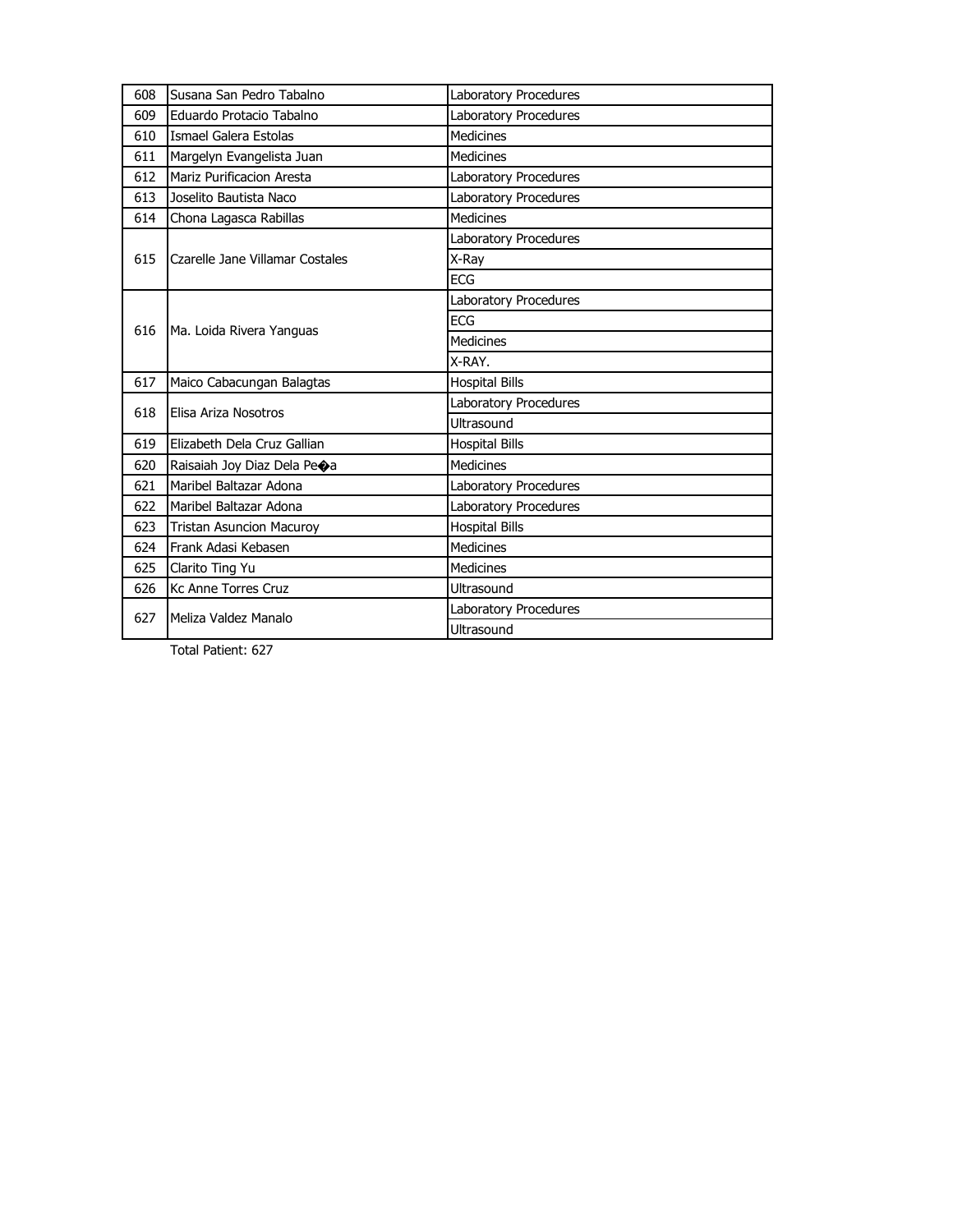

TALAVERA GENERAL HOSPITAL For the month of July year 2020

| No #           | <b>Name of Patient</b>         | Assistance            |
|----------------|--------------------------------|-----------------------|
| 1              | Jaime Gomez Salum              | <b>Hospital Bills</b> |
| $\overline{2}$ | Editha Gallardo Mamaril        | X-Ray                 |
| 3              | Prince Jake Asis Cunanan       | Ultrasound            |
| 4              | Alexa Faith Pablo Maoago       | <b>Medicines</b>      |
| 5              | Julieta Amtorio Morada         | <b>Medicines</b>      |
|                |                                | Laboratory Procedures |
| 6              | Rosenda Capinlac Garcia        | Ultrasound            |
|                |                                | ECG                   |
| 7              | Sisa Largo Lacanilao           | <b>Medicines</b>      |
| 8              | Pepito Villaviza Yanguas       | <b>Medicines</b>      |
| 9              | Nimshi Perez Fausto            | <b>Medicines</b>      |
| 10             | Prince Jake Asis Cunanan       | X-Ray                 |
| 11             | Filipina Del Rosario Santos    | <b>Medicines</b>      |
| 12             | Christian Andrew B Vallejo     | <b>Medicines</b>      |
| 13             | Raymundo Mananguit Serrano     | <b>Medicines</b>      |
|                |                                | Laboratory Procedures |
| 14             | Juanito Jr Tomas Esguerra      | X-Ray                 |
| 15             | Milagros Dimla Jose            | Laboratory Procedures |
|                |                                | <b>Ultrasound</b>     |
| 16             | Randy Alcantara Esteban        | <b>Medicines</b>      |
| 17             | Avelina Carino De Guzman       | <b>Medicines</b>      |
| 18             |                                | Laboratory Procedures |
|                | Anjannette Ramirez Cabanes     | <b>Ultrasound</b>     |
| 19             | Claire Enriquez Mandia         | Ultrasound            |
| 20             | Danilo Rivera Barlis           | X-Ray                 |
| 21             | Arlene Eser Piamonte           | Medicines             |
| 22             | Matilde Villaned Lapuz         | <b>Medicines</b>      |
| 23             | Emelita Palomo Ducusin         | <b>Ultrasound</b>     |
| 24             | Angelina Ibay Pajarillaga      | 2D Echo with Doppler. |
| 25             | Kristelle Ann Olino Lapuz      | <b>Medicines</b>      |
| 26             | Joselito Bautista Naco         | <b>Medicines</b>      |
| 27             | Emeliano Dela Cruz Villacorte  | Laboratory Procedures |
| 28             | Novelyn Minguez Dumayag        | Laboratory Procedures |
|                |                                | X-Ray                 |
| 29             | Angeline Maligaya Puntawe      | Laboratory Procedures |
|                |                                | Ultrasound            |
| 30             | Aliyah Mae - Zata              | Medicines             |
| 31             | Lara Jane Ventura Castro       | Medicines             |
| 32             | Elpie Dimaapi Cornes           | Medicines             |
| 33             | Kimberly Ann Malubay Lina      | Medicines             |
| 34             | Patricia Mae Martinez San Juan | Ultrasound            |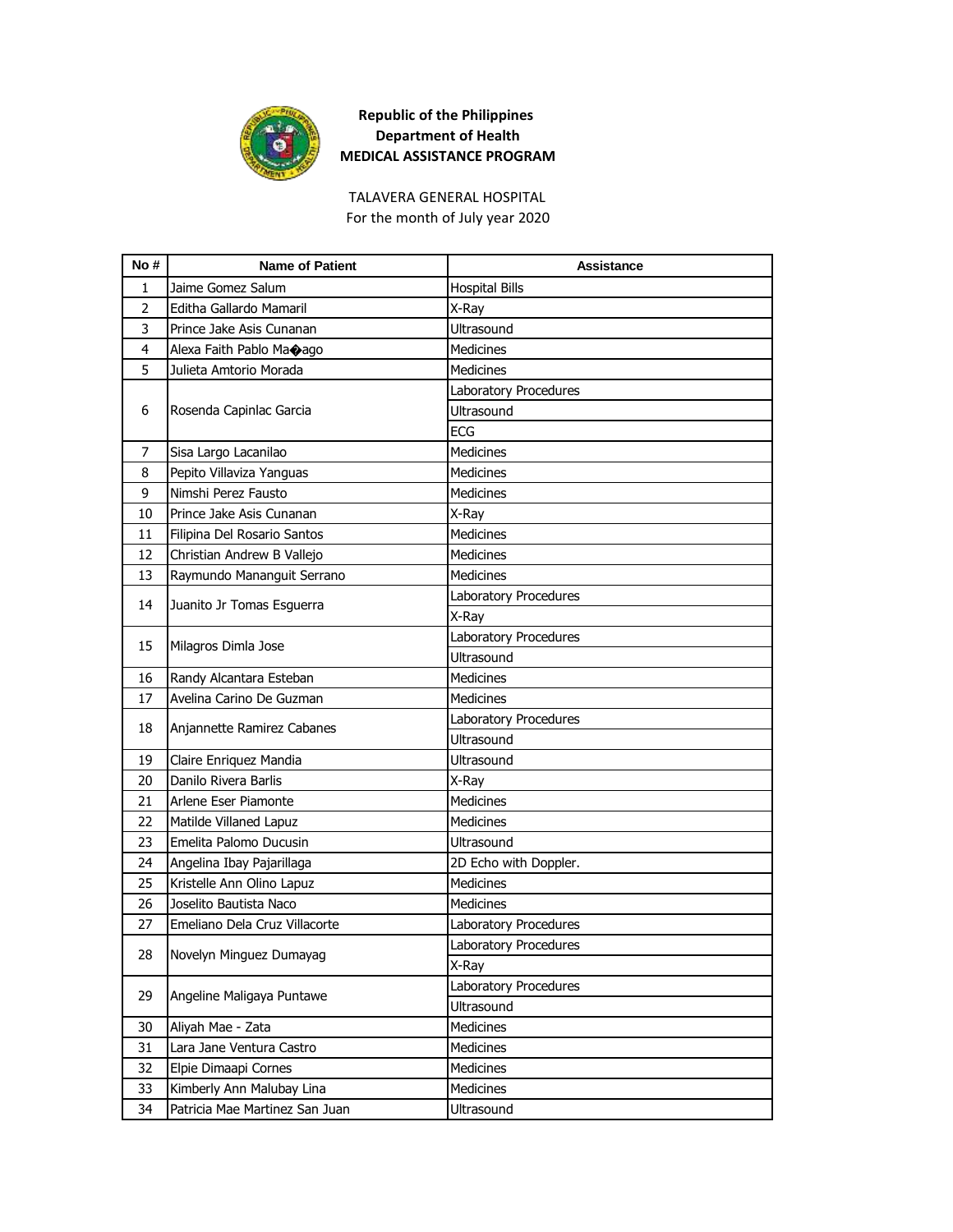| 35 | Ricardo Baldoza Callo            | <b>Hospital Bills</b> |
|----|----------------------------------|-----------------------|
| 36 | Raevell Manuzon Gonzales         | <b>Medicines</b>      |
| 37 | Clariz Ungas Alacar              | <b>Medicines</b>      |
| 38 | Permina Miguel Asuncion          | <b>Hospital Bills</b> |
| 39 | Dolores Nicolas Pinto            | Laboratory Procedures |
| 40 | Jenalyn V Pangilinan             | <b>Ultrasound</b>     |
| 41 | Arlene Eser Piamonte             | <b>Medicines</b>      |
| 42 | Catalina Morelos Sayson          | <b>Hospital Bills</b> |
|    |                                  | Laboratory Procedures |
| 43 | Rona Marzan Martinez             | Ultrasound            |
| 44 | Precious Ramos De Guzman         | Laboratory Procedures |
|    |                                  | <b>Ultrasound</b>     |
| 45 | Marina Eugenio Mina              | <b>Medicines</b>      |
| 46 | Reychelle Dela Cruz Sengco       | Ultrasound            |
| 47 | Amy Pasacay Dayrit               | Ultrasound            |
| 48 | Jonna May C Manuel               | Laboratory Procedures |
| 49 | Ariel Ayao Mitra                 | <b>Medicines</b>      |
| 50 | Mirasol Pacdal Hilario           | Ultrasound            |
| 51 | Marieta Canaman Francisco        | <b>Ultrasound</b>     |
| 52 | Artemio Jr Madarang Ramos        | Xray/ECG              |
| 53 | Ronnel Baquirin Feliciano        | <b>Ultrasound</b>     |
| 54 | Paulino Duran Aquino             | Laboratory Procedures |
| 55 | Sarah Fulgencio Catalon          | <b>Medicines</b>      |
| 56 | Clarissa Soriano Garcia          | <b>Ultrasound</b>     |
| 57 | Santiago Jr Quijano Diaz         | <b>Medicines</b>      |
|    |                                  |                       |
| 58 | Marilou Gahis Petrola            | <b>Ultrasound</b>     |
|    |                                  | X-Ray                 |
| 59 | Raiza Merco Sultan               | <b>ECG</b>            |
|    |                                  | Laboratory Procedures |
| 60 | Catherine Turalba Santos         | X-Ray                 |
|    |                                  | <b>Ultrasound</b>     |
| 61 | Jonabeth Santos Ramos            | Laboratory Procedures |
| 62 | Jasper Aquino Hermogenes         | <b>Medicines</b>      |
| 63 | Leonides Rivera Cajucom          | Laboratory Procedures |
| 64 | Cresencia De Guzman Dela Peoa    | Laboratory Procedures |
| 65 | Jeremie Duque Espenocilla        | <b>Medicines</b>      |
| 66 | Alfredo Jr Villacorte            | Medicines             |
| 67 | Hilario Mananguit Orlanda        | Laboratory Procedures |
| 68 | Melandro Lingad Gamboa           | Medicines             |
| 69 | Ernieson Santos Ang              | Medicines             |
| 70 | Alhas Asuncion David             | <b>Hospital Bills</b> |
| 71 | Jessieca Pedrosa Elas            | <b>Hospital Bills</b> |
| 72 | Mary Grace Constantino           | <b>Hospital Bills</b> |
| 73 | Mark David Dizon Garcia          | <b>Hospital Bills</b> |
|    |                                  | Laboratory Procedures |
| 74 | Patricia Escat Benoja            | X-Ray                 |
| 75 | Nathaniel Yohanne Torreoa Rodimo | <b>Hospital Bills</b> |
| 76 | Modesto Rabang Serrano           | Laboratory Procedures |
| 77 | Melody Santos Pineda             | Laboratory Procedures |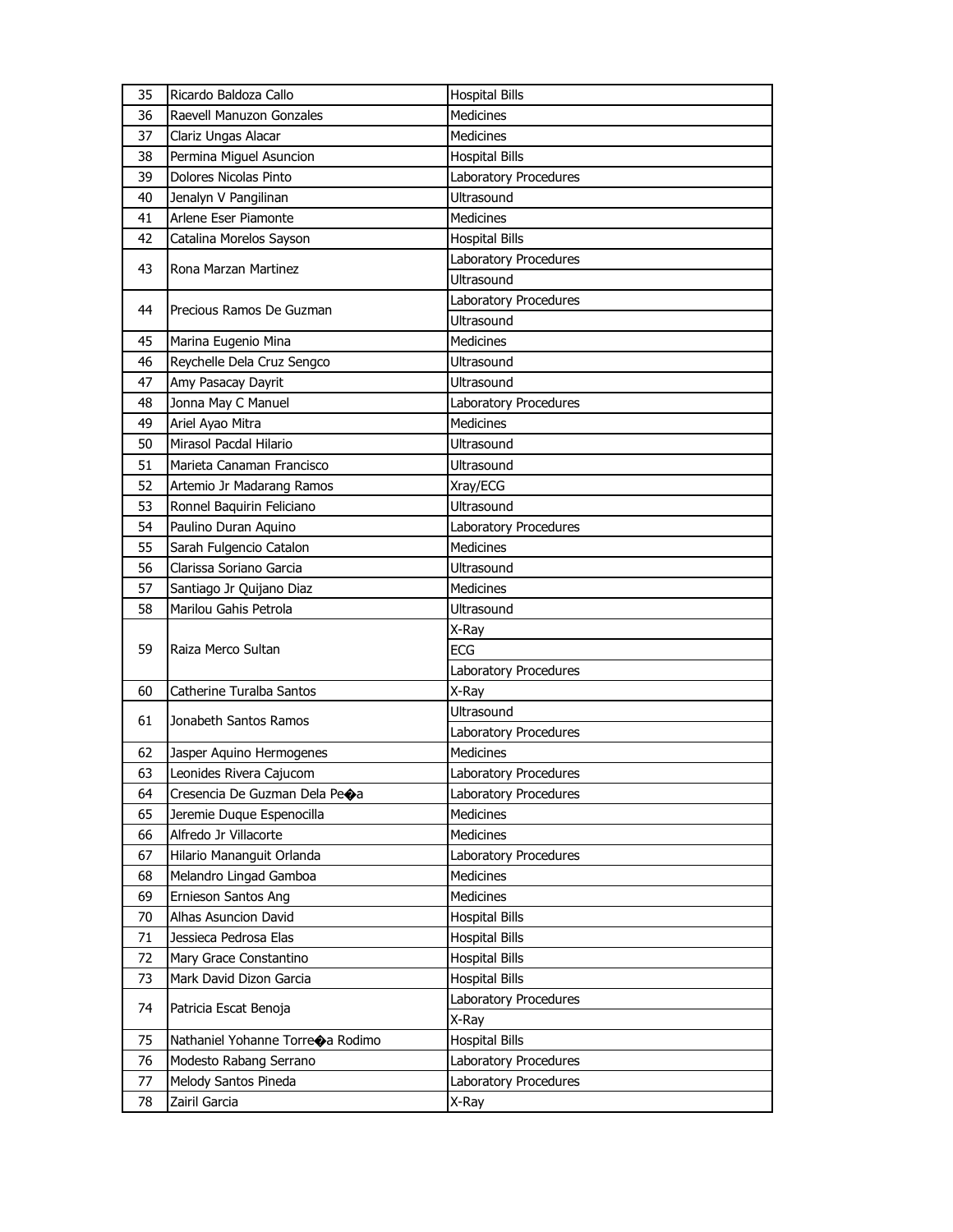| 79  | Imelda Urpano Valdez           | Laboratory Procedures  |
|-----|--------------------------------|------------------------|
| 80  | Erica Pulido Tapia             | <b>Medicines</b>       |
|     |                                | Laboratory Procedures  |
| 81  | Roy David Fausto               | <b>Medicines</b>       |
| 82  | Chrissie Gayle Francisco Abad  | <b>Medicines</b>       |
| 83  | John John Beltran Pagaling     | <b>Medicines</b>       |
| 84  | Matilde Jose Casimiro          | <b>Medicines</b>       |
| 85  | Esmeralda Mendoza Balacano     | X-Ray                  |
| 86  | Espiridion Simbulan Agustin    | Laboratory Procedures  |
| 87  | Victoria Ramos Labonete        | Laboratory Procedures  |
| 88  | Mary Ann Centeno Gamilla       | <b>Hospital Bills</b>  |
| 89  | Adrian N/a Villafuerte         | <b>Hospital Bills</b>  |
| 90  | Celvy Duria Salamanca          | <b>Medicines</b>       |
| 91  | Clyde Andrew Pasacay Dayrit    | <b>Hospital Bills</b>  |
| 92  | Federico Ramos Dela Yola       | <b>Medicines</b>       |
| 93  | Claire Montealegre Villamar    | X-Ray                  |
| 94  | Cathriona Grace Santos Mahilum | <b>Hospital Bills</b>  |
| 95  | Arcelyn Semeniano Diomaro      | <b>Medicines</b>       |
| 96  | Anamer Estrada Pascua          | <b>Ultrasound</b>      |
| 97  | Lorielyn Balajadia Tagasa      | X-Ray                  |
| 98  | Danilo Rivera Barlis           | X-Ray                  |
|     |                                | <b>Ultrasound</b>      |
| 99  | Mara N/a Gonzales              | Laboratory Procedures  |
| 100 | Jennivie Bagsangi Cubsilan     | <b>Medicines</b>       |
| 101 | Kenji Fabros Encarnacion       | <b>Medicines</b>       |
| 102 |                                | <b>ECG</b>             |
|     | Marissa Lopez Santiago         | Laboratory Procedures. |
| 103 | Artheia Fausto Cayapan         | <b>Hospital Bills</b>  |
| 104 | Estelita Maquidang Marvel      | <b>Medicines</b>       |
| 105 | Jhonalyn Dela Cruz Bustamante  | Ultrasound             |
|     | Mirasol Pacdal Hilario         | Medicines              |
| 106 |                                | <b>Hospital Bills</b>  |
|     |                                | <b>Hospital Bills</b>  |
| 107 | Claire Montealegre Villamar    | Medicines              |
|     |                                | X-Ray                  |
| 108 | Jose Cruz Samson               | 2 D echo.              |
| 109 | Ronald Esteban Saclolo         | <b>Medicines</b>       |
| 110 | Reychelle Dela Cruz Sengco     | Laboratory Procedures  |
| 111 | Rhonalaiza Agustin Garcia      | Ultrasound             |
| 112 | Merlita Umali Pagaduan         | Laboratory Procedures  |
| 113 | Erene Umangan Ferry            | <b>Hospital Bills</b>  |
| 114 | Ednalyn Saavedra Francisco     | Laboratory Procedures  |
| 115 | Norie May Corpuz Alasaas       | Ultrasound             |
| 116 | Princess Joy Del Rosario       | X-Ray                  |
| 117 | Regina Asuncion Puntawe        | <b>Hospital Bills</b>  |
| 118 | Jerwin Mistika Liwanag         | Laboratory Procedures  |
| 119 | Toni Luz Fabillar Cabahil      | <b>Ultrasound</b>      |
| 120 | Jay-ar Peralta Labong          | <b>Hospital Bills</b>  |
| 121 | Cjay Antonio Castiea           | <b>Medicines</b>       |
| 122 | John Carlos N Guillermo        | <b>Medicines</b>       |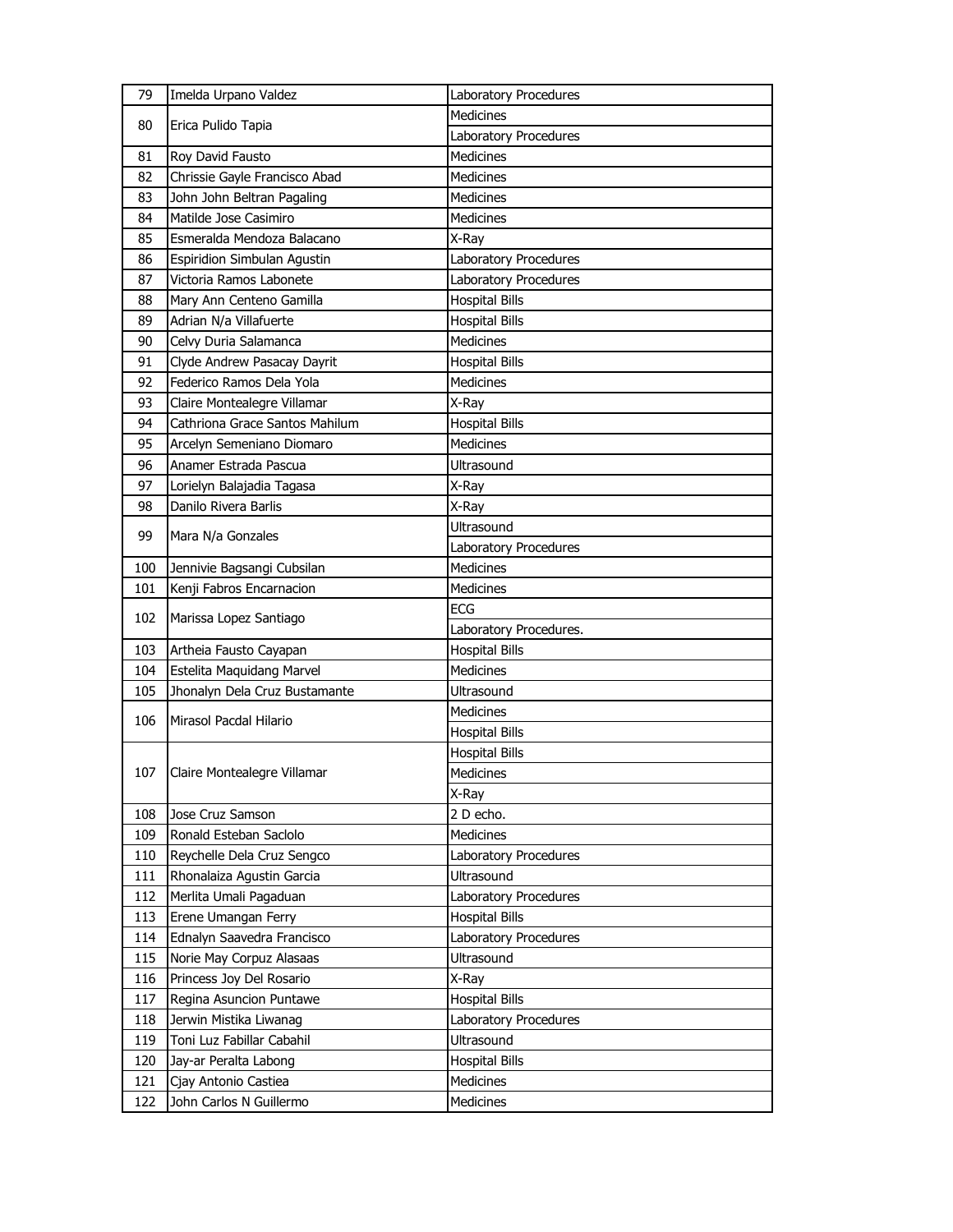| 123 | Gwen Hannah Costales Castro           | Medicines             |
|-----|---------------------------------------|-----------------------|
| 124 | Raylie Villaviza Buenaventura         | <b>Medicines</b>      |
| 125 | Liwayway Del Rosario Eugenio          | Laboratory Procedures |
| 126 | Jane Lery Sarile Villanueva           | Ultrasound            |
| 127 | Army Castaceda Sordoncillo            | X-Ray                 |
| 128 | Adela Agustin Caliboso                | Medicines             |
|     |                                       | Laboratory Procedures |
| 129 | Loida Quiroz Carlos                   | X-Ray                 |
| 130 | Reymundo Paguio Sioson                | <b>ECG</b>            |
| 131 | Liwayway Cortez Clemente              | Laboratory Procedures |
| 132 | Mariel Villareal San Pedro            | Laboratory Procedures |
| 133 | Therese Denise Dela Cruz Aquino       | <b>Medicines</b>      |
| 134 | Lawrence Capindian                    | <b>Medicines</b>      |
| 135 | Jairon Pineda Undan                   | <b>Medicines</b>      |
| 136 | Demetria Espejo Castillo              | Medicines             |
| 137 | <b>Tiffany Dimaliwat Nalda</b>        | Medicines             |
| 138 | Winnie Crespo Mipalar                 | X-Ray                 |
| 139 | Mark Roniel Olaco                     | <b>Medicines</b>      |
| 140 | John Paul Dagdag Cunanan              | <b>Medicines</b>      |
| 141 | Venice Jade Mandia Graganta           | Medicines             |
| 142 | Kimberly Arigando Salas               | X-Ray                 |
| 143 | Dan Mariano Portana                   | <b>Medicines</b>      |
| 144 | Margie Ann Sandique Vicencio          | X-Ray                 |
| 145 | Christine Dianne Fernandez Lingad     | <b>Ultrasound</b>     |
| 146 | Leonila Pascual Biadan                | Laboratory Procedures |
|     |                                       |                       |
| 147 | Cecille Reboto Asuncion               | Laboratory Procedures |
|     |                                       | <b>ECG</b>            |
| 148 | William Jade Ferrer Geron             | X-Ray                 |
| 149 | Arturo Jr Morales Gabriel             | Medicines             |
| 150 | Conrado Paclibare Ermitanio           | <b>Hospital Bills</b> |
| 151 | Eduardo Quinto Santiano               | <b>Hospital Bills</b> |
|     |                                       | X-Ray                 |
| 152 | Ruben Jr Angla Morales                | ECG                   |
| 153 | Estanislao Estrella Timbang           | Medicines             |
| 154 | Fely Artos Villacorte                 | <b>Hospital Bills</b> |
|     |                                       | Laboratory Procedures |
| 155 | Almira Dela Cruz Buluran              | Ultrasound            |
| 156 | Maureen Javier Ecat                   | Laboratory Procedures |
| 157 | Kelvin Jay Mamawi Solitario           | <b>Medicines</b>      |
| 158 | Editha Gallardo Mamaril               | <b>Ultrasound</b>     |
| 159 | Kris Regine Orena Suan                | <b>Hospital Bills</b> |
| 160 | Jam Alexa Lopez Hermoso               | <b>Hospital Bills</b> |
| 161 | Kian Bris Orena Suan                  | <b>Hospital Bills</b> |
|     |                                       | Medicines             |
| 162 | Chris Jerald Grospe Villamar          | <b>Hospital Bills</b> |
| 163 | Vina Vanessa Abigale Bajan Manzanillo | Medicines             |
| 164 | Raelyn Juliana Buenaventura           | Ultrasound            |
| 165 | Julyann Marey Sambu Dizon             | Medicines             |
| 166 | Ricardo Nicolas Pinto                 | Laboratory Procedures |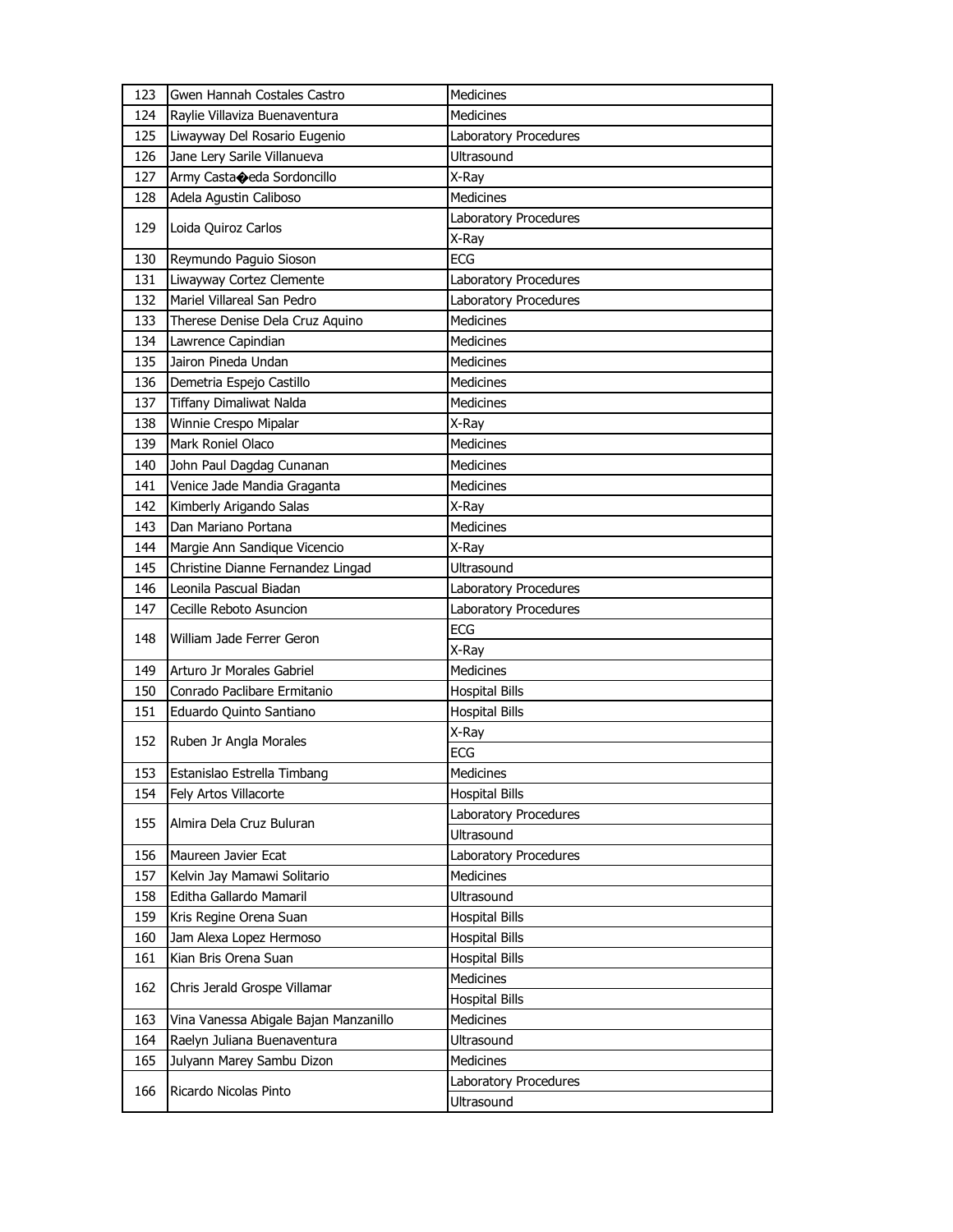|     | Maximiano Punay Pangan           | Laboratory Procedures          |
|-----|----------------------------------|--------------------------------|
| 167 |                                  | X-Ray                          |
|     |                                  | <b>ECG</b>                     |
| 168 | Eloisa Julian Quiani             | Laboratory Procedures          |
| 169 | Enrique Mactal Cortez            | Laboratory Procedures          |
| 170 | Fely Artos Villacorte            | Laboratory Procedures          |
|     |                                  | X-Ray                          |
| 171 | Florencio Ignacio Dela Peoa      | Laboratory Procedures          |
| 172 | Angelita Javier Tagle            | Laboratory Procedures          |
| 173 | Bernard Joseph Manuel Tadeo      | <b>Hospital Bills</b>          |
| 174 | Marcy Tadiwan Samson             | <b>Medicines</b>               |
| 175 | Hannah Joy Gato Grospe           | <b>Hospital Bills</b>          |
|     |                                  | X-Ray                          |
| 176 | Leonida Santos Castillo          | Laboratory Procedures          |
|     |                                  | <b>Medicines</b>               |
|     |                                  | <b>Medicines</b>               |
| 177 | Rosendo Alay-ay Damian           | Laboratory Procedures          |
| 178 | Jenivieve Mangguray Alin         | <b>Hospital Bills</b>          |
| 179 | Brianna Charrise Alin Panganiban | <b>Hospital Bills</b>          |
|     |                                  | Laboratory Procedures          |
| 180 | Antonio Pineda Magtalapa         | X-Ray                          |
| 181 | Maribeth Mendoza Cairlan         | Laboratory Procedures          |
| 182 | Crizelle Francisco Valdez        | <b>Hospital Bills</b>          |
| 183 | Francisca Decano Marbella        | Medicines                      |
|     |                                  | X-Ray                          |
| 184 | Marcela Madarang Ison            | <b>ECG</b>                     |
|     |                                  | Laboratory Procedures          |
| 185 | Ron Arkhiel Dicion San Antonio   | Medicines                      |
| 186 | Rochelle Mananquil Duque         | Laboratory Procedures.         |
|     |                                  | Laboratory Procedures          |
| 187 | Annaliza Santiago Pablo          | MEDS./CT-SCAN W/ CONTRAST      |
| 188 | Nica De Guzman Julian            | Laboratory Procedures          |
| 189 | Ashley Pasamonte Sayson          | X-Ray                          |
| 190 | Gorgonia Esteban Tomas           | Laboratory Procedures          |
|     |                                  | Dental Procedure               |
| 191 | Reynaldo Jr Valino Marquez       | Medicines                      |
| 192 | Ruben Jr Angla Morales           | Laboratory Procedures          |
| 193 | Rogelio Mimis Gabriel            | Laboratory Procedures          |
| 194 | Rodolfo Fernando Juliano         | Laboratory Procedures          |
| 195 | Ambrocio Flores Sagurit          | Laboratory Procedures          |
| 196 | Ezekiel Villanueva Escorel       | <b>Hospital Bills</b>          |
| 197 | Imelda Binuya Dizon              | Laboratory Procedures          |
| 198 | Marietta Sordoncillo Domingo     | Laboratory Procedures          |
| 199 | Zoe Katherin Villanada Perez     | Medical Assistance / Medicines |
| 200 | Maribeth Mendoza Cairlan         | Laboratory Procedures          |
|     |                                  | Laboratory Procedures          |
| 201 | Merlita Umali Pagaduan           | Ultrasound                     |
| 202 | Francesca Decano Marbella        | Medicines                      |
| 203 | Noel Uy Gatmaitan                | Laboratory Procedures          |
|     |                                  | Laboratory Procedures          |
| ገበ⊿ | Crictal Artoc Villacorta         |                                |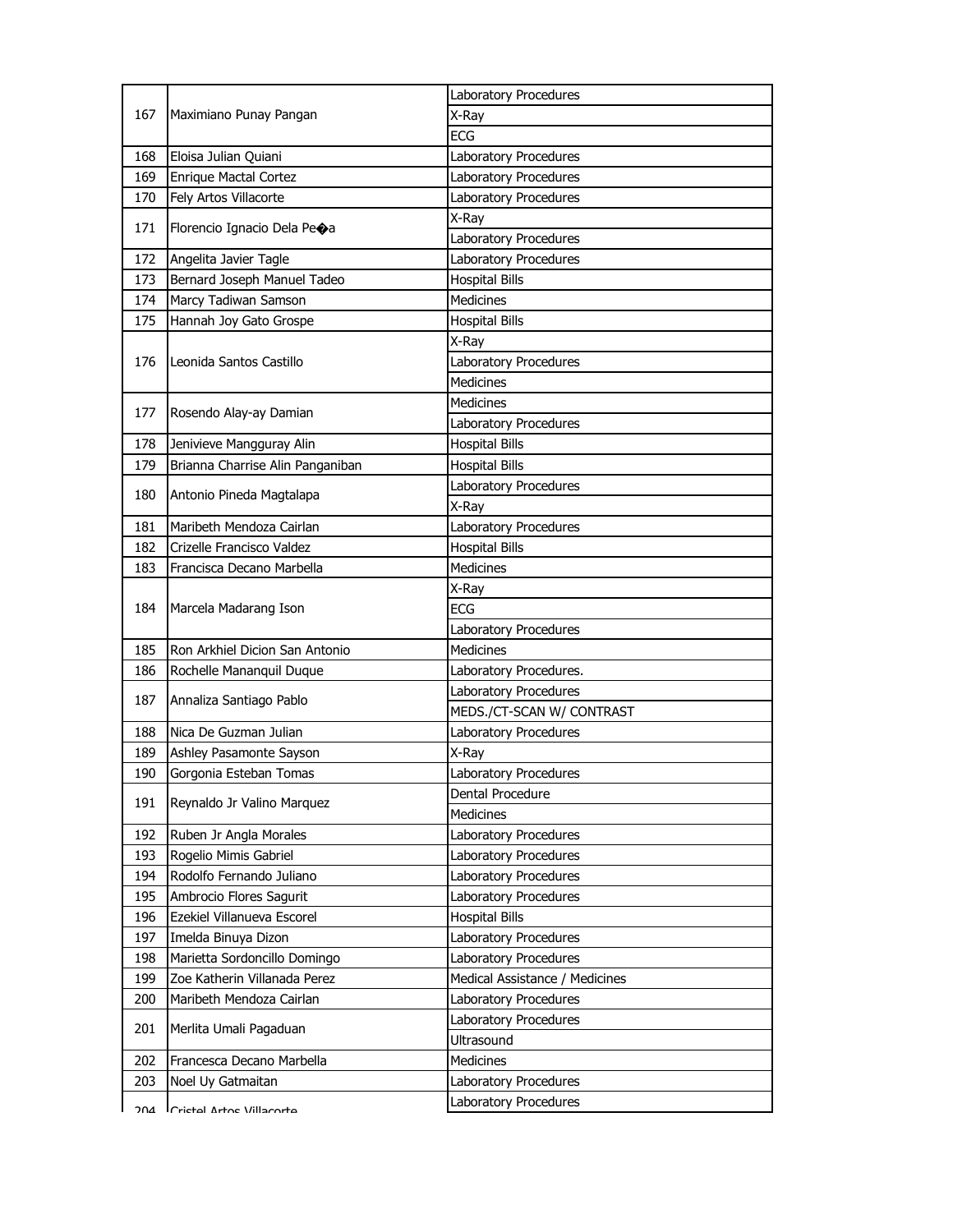| דש∠ | LIJICI MILUJ VIIIGLUILE           | Ultrasound                          |
|-----|-----------------------------------|-------------------------------------|
| 205 | Arman Echevarria Castro           | <b>Medicines</b>                    |
| 206 | Prince Jayzam Camarin Villanueva  | <b>Hospital Bills</b>               |
| 207 | Paul Andrew Acosta Pascual        | Medicines                           |
| 208 | Prince Joman Duran Reyes          | <b>Hospital Bills</b>               |
| 209 | Liza Marie Fontanilla Agunoy      | Laboratory Procedures               |
| 210 | Michelle Anne Alvares Quides      | <b>Medicines</b>                    |
| 211 | <b>Patrick David Valdez</b>       | <b>Hospital Bills</b>               |
| 212 | Nicole Cabugos Palaganas          | <b>Hospital Bills</b>               |
|     |                                   | Ultrasound                          |
| 213 | Renelyn Tisel Layno               | Laboratory Procedures               |
|     |                                   | Laboratory Procedures               |
| 214 | Karen Michaela Grospe Adriano     | <b>Ultrasound</b>                   |
| 215 | Lilibeth Diosay Dizon             | X-Ray                               |
|     |                                   | <b>ECG</b>                          |
| 216 | Riza Valenzuela Ronquillo         | <b>Medicines</b>                    |
| 217 | Christopher Jimenez Barenio       | Laboratory Procedures               |
|     |                                   | <b>ECG</b>                          |
| 218 | Marietta Sordoncillo Domingo      | Medicines.                          |
|     |                                   | Laboratory Procedures               |
| 219 | Perpetua Joson Lazaro             | ULTRASOUND*                         |
|     |                                   | <b>ECG</b>                          |
|     |                                   | X-Ray                               |
| 220 | Banigno Nuoez Salas               | Laboratory Procedures               |
|     |                                   | X-Ray                               |
|     |                                   | Laboratory Procedures               |
| 221 | Luningning Orpilla Wamil          | X-Ray                               |
|     |                                   | <b>ECG</b>                          |
| 222 | Mary Cris Along Garciano          | Laboratory Procedures               |
| 223 | Mark Daniel Santiago Custodio     | <b>Medicines</b>                    |
| 224 | Trina Caballero Mendoza           | Laboratory Procedures               |
| 225 | Guillerma Cabangcla Mercado       | Ultrasound                          |
| 226 | Lilibeth Diosay Dizon             | Laboratory Procedures               |
| 227 | Rafael Benemerito De Jesus        | Medicines                           |
| 228 | Luningning Orpilla Wamil          | Laboratory Procedures               |
|     |                                   | <b>Ultrasound</b>                   |
| 229 | Joey Calalang Santiago            | Ultrasound                          |
| 230 | Jhoan Roque Santos                | Laboratory Procedures               |
|     |                                   | Ultrasound                          |
| 231 |                                   |                                     |
|     | Joanna Marie Buenaventura Nebrida | Laboratory Procedures               |
|     |                                   | Ultrasound                          |
| 232 | Tomas Panit Salanga               | Medicines                           |
| 233 | Dennis Galang Botin               | <b>Hospital Bills</b>               |
| 234 | Susie Pascua Esteban              | Laboratory Procedures               |
| 235 | Jenalyn V Pangilinan              | X-Ray                               |
|     |                                   | Laboratory Procedures.              |
| 236 | Jannah Mae Galapon Alejo          | <b>Hospital Bills</b>               |
| 237 | Pepito Villaviza Yanguas          | Medicines                           |
| 238 | Jocelyn Simpleca Pudol            | Laboratory Procedures<br>Ultrasound |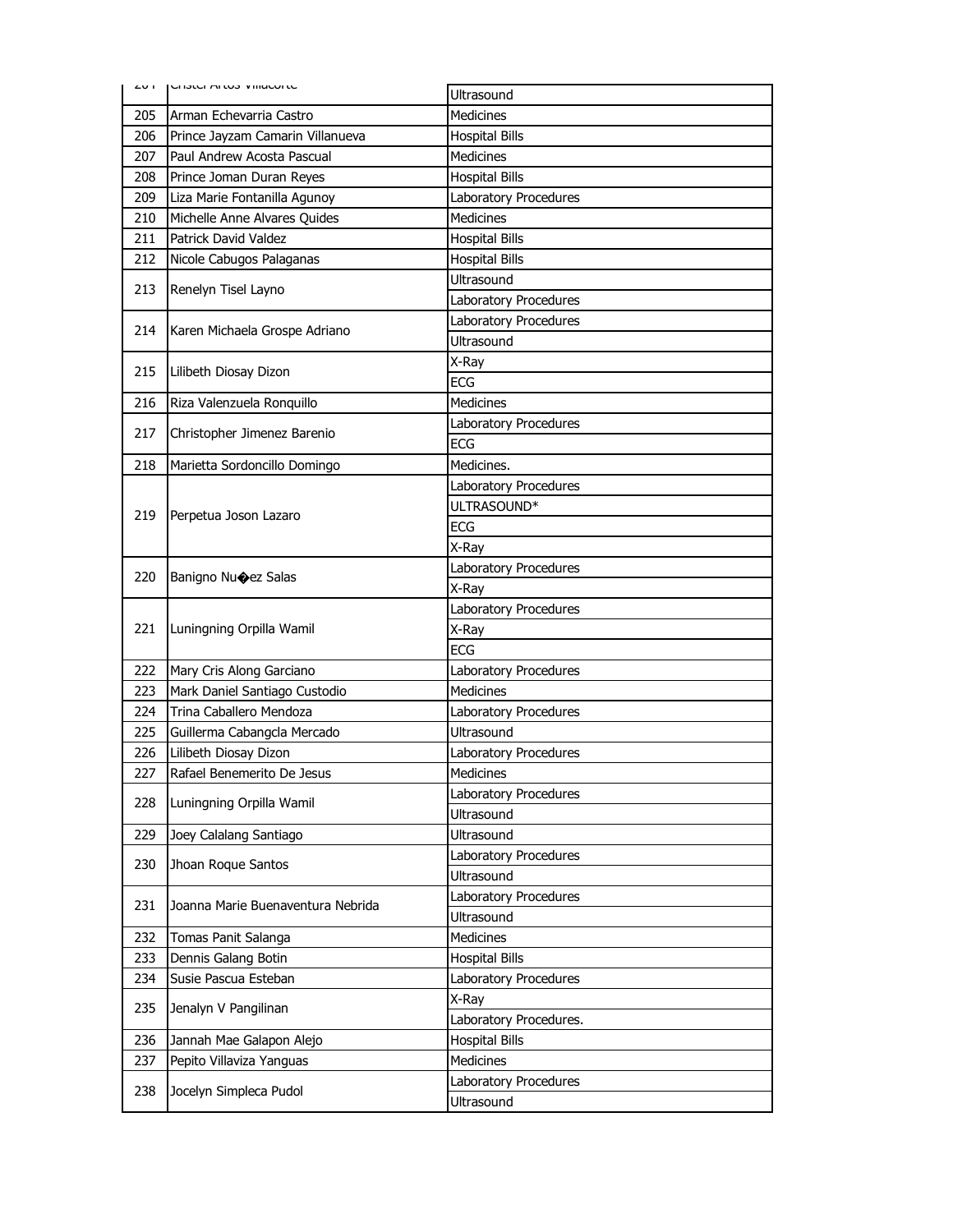| 239 | Jenny Rose Parallon Sagnip   | Ultrasound             |
|-----|------------------------------|------------------------|
|     |                              | X-Ray                  |
| 240 | Susana Cristal Sarmiento     | <b>Hospital Bills</b>  |
| 241 | Jenifer Carpillo Pagulong    | Laboratory Procedures  |
| 242 | Rhein Joshua Tamayo Ragudo   | <b>Medicines</b>       |
| 243 | Salvador Crespo Jordan       | <b>Medicines</b>       |
| 244 | Nicko Ilaga Hermoguez        | X-Ray                  |
|     |                              | Laboratory Procedures  |
| 245 | Jenny Gonzales Nimenzo       | <b>Ultrasound</b>      |
| 246 | Danica Manantan Espiritu     | Laboratory Procedures  |
| 247 | Zeus Domingo Vite            | <b>Hospital Bills</b>  |
| 248 | Richelle Joy Lustre Garcia   | <b>Medicines</b>       |
| 249 |                              | Ultrasound             |
|     | Agnes Ricablanca Gatmaitan   | Laboratory Procedures  |
| 250 | Victor De Gracia Caisip      | Laboratory Procedures  |
| 251 |                              | Laboratory Procedures  |
|     | Michelle Besano Sagnip       | Ultrasound             |
|     |                              | Ultrasound             |
| 252 | Pia Rose Galas Reyes         | Laboratory Procedures  |
|     | Delfin Jr Alloso Guillero    | X-Ray                  |
| 253 |                              | Ultrasound             |
| 254 | Yolanda Del Rosario Yenson   | Laboratory Procedures  |
| 255 | Merlita Eugenio Aldos        | Laboratory Procedures  |
| 256 | Claire Juliano Reyes         | Laboratory Procedures. |
| 257 | Angela Scarlet Kadusale      | <b>Medicines</b>       |
| 258 | Judith Abul Francisco        | Medicines              |
| 259 | Angelica Garcia Romano       | <b>Ultrasound</b>      |
| 260 | Angelica Garcia Uminga       | Dental Procedure       |
| 261 | Angelo Garcia Uminga         | Dental Procedure       |
| 262 | Jewell Japones Angelo        | <b>Medicines</b>       |
| 263 | Catherine Bumanlag Javillana | Laboratory Procedures  |
| 264 | Eduardo Mangoba Yumol        | X-Ray                  |
| 265 | Espania Verganos Labasan     | Ultrasound             |
| 266 | Fely Artos Villacorte        | Ultrasound             |
| 267 | Cj Kurt Mateo Viscayno       | <b>Hospital Bills</b>  |
| 268 | Shanaia Carpo Daiz           | <b>Hospital Bills</b>  |
| 269 | Jiro Viloria Milagrosa       | <b>Hospital Bills</b>  |
| 270 | Nhorie Torda Lastimado       | Medicines              |
| 271 | Lourdes Manabat Sangalang    | <b>Medicines</b>       |
| 272 | Janzel Velez De Guzman       | <b>Medicines</b>       |
| 273 | Rea Pado Begino              | Laboratory Procedures  |
| 274 | Thanya Tiania Sarmiento      | Laboratory Procedures  |
| 275 | Ricardo Nicolas Pinto        | X-Ray                  |
| 276 | Jhonalie Poscablo Timonera   | Laboratory Procedures  |
| 277 | Winnie Pagalongan Patecion   | Medicines              |
|     |                              | Laboratory Procedures  |
| 278 | Rebecca Bala Sanidad         | X-Ray                  |
|     |                              | Ultrasound             |
| 279 | Roselyn Ermio Gatpo          | Ultrasound             |
| 280 | Librado Baquilar Ferry       | Medicines              |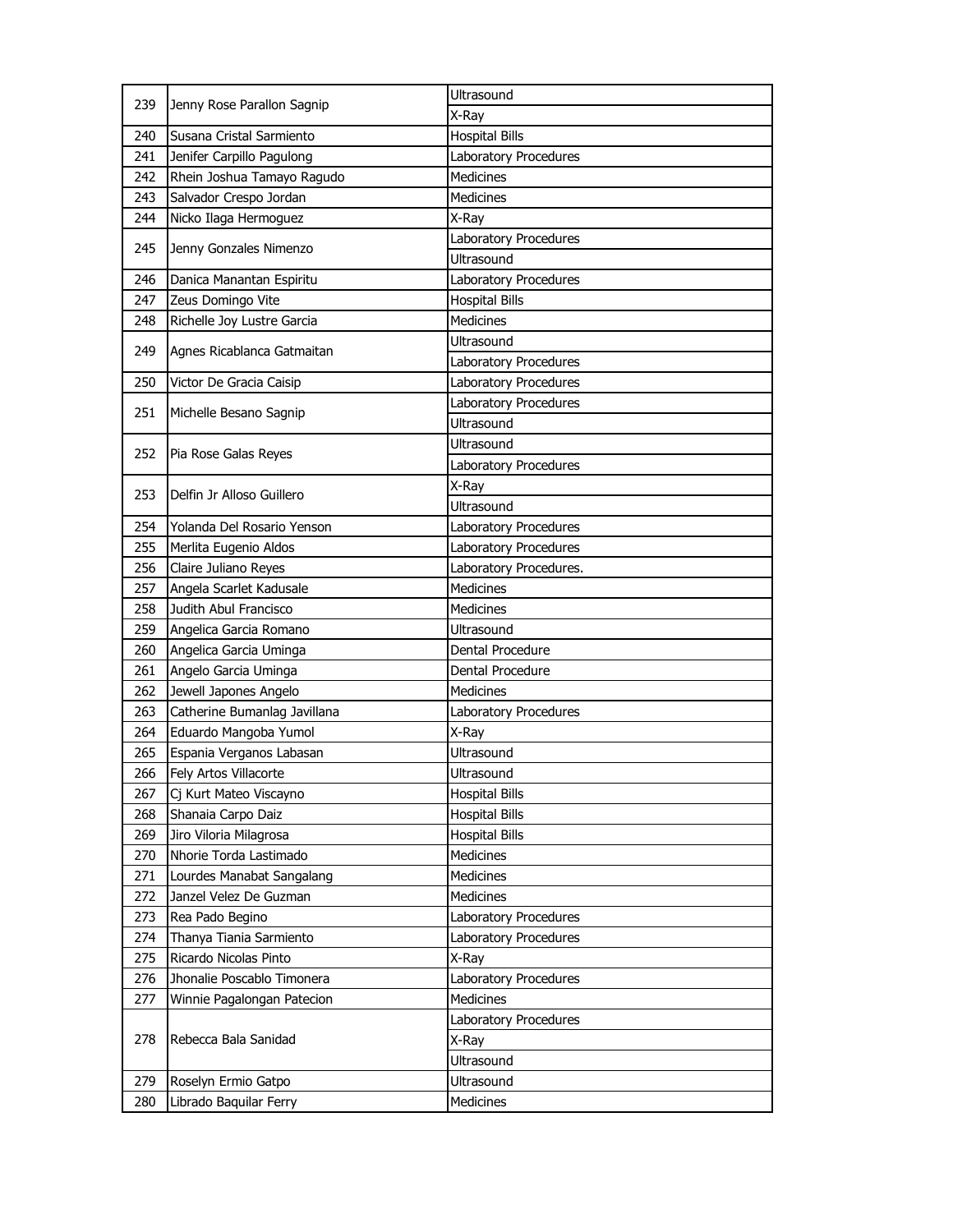| 281 | Randy Del Rosario Caballero  | X-Ray                 |
|-----|------------------------------|-----------------------|
| 282 | Mark Sebastian Velasco       | Medicines             |
| 283 | Melchor Bada Juliano         | <b>Medicines</b>      |
| 284 | Crystaleene Dawang Laforteza | Ultrasound            |
| 285 | Hazelyn Mamaclay Buenconsejo | Medicines             |
| 286 | Felipe Garcia Simeon         | Medicines             |
| 287 | Lilian Villasenor Quinones   | Laboratory Procedures |
| 288 | Geramie Arcoso De Ocampo     | Laboratory Procedures |
| 289 | James Lopez Billen           | <b>Medicines</b>      |
| 290 | Liam John Serrano Parohinog  | Newborn Screening     |
| 291 | Florencia Guevarra Manahan   | X-Ray                 |
| 292 | Dylan Paul - De Guzman       | Newborn Screening     |
| 293 | Belinda Quijano Diaz         | Dental Procedure      |
|     |                              | Medicines             |
| 294 | Andy Bringera Franco         | Laboratory Procedures |
|     |                              | <b>Medicines</b>      |
| 295 | Elenita Santos Cortez        | Laboratory Procedures |
| 296 | Randy Del Rosario Caballero  | Laboratory Procedures |
| 297 | Freddie C. Silva             | Laboratory Procedures |
| 298 | Rodrick E Dela Peoa          | Laboratory Procedures |
| 299 | Princess Mia Balance Domingo | <b>Hospital Bills</b> |
| 300 | Marianery Ignacio Manabat    | <b>Medicines</b>      |
| 301 | Ingracia Domingo Gonzales    | <b>Ultrasound</b>     |
| 302 | Vina Briones San Migiel      | Laboratory Procedures |
| 303 | Marites Manabat Palusapos    | <b>Medicines</b>      |
| 304 | Feliciano Pangilinan Olaco   | Medicines             |
| 305 | Ma. Luisa Molina Tabilin     | <b>Hospital Bills</b> |
| 306 | Romulo Valino Gonzales       | Medicines             |
| 307 | Airish Lagasca Pangilinan    | <b>Hospital Bills</b> |
| 308 | Jinbei Vicencio Valenzuela   | <b>Hospital Bills</b> |
| 309 | Mariel Khim Mendoza Rivera   | <b>Hospital Bills</b> |
| 310 | Bryan Nicolas Iglesia        | X-Ray                 |
|     |                              | <b>ECG</b>            |
| 311 | Ghian-aj Olpindo Marquez     | Medicines             |
|     |                              | <b>Hospital Bills</b> |
| 312 | Aeros Karth Manuel Garcia    | <b>Hospital Bills</b> |
| 313 | Reine Pastorfide Asuncion    | <b>Hospital Bills</b> |
| 314 | Anna Jane Soriano Gumonit    | Medicines             |
| 315 | Bartolome Sumera Magtalapa   | <b>Hospital Bills</b> |
| 316 | Drake Lanz Guillermo Erese   | Laboratory Procedures |
| 317 | Michaela Ventura Elicarte    | <b>Medicines</b>      |
| 318 | John Kenneth Clarez Paez     | <b>Medicines</b>      |
| 319 | Ma. Cecilia Rosete Pascual   | <b>Medicines</b>      |
| 320 | Emy Alzate Asprec            | <b>Medicines</b>      |
| 321 | Kristine Javate Pajar        | <b>Medicines</b>      |
| 322 | Kulie Zell Dizon Eugenio     | <b>Medicines</b>      |
| 323 | Dominga Valdez Guillermo     | <b>Medicines</b>      |
| 324 | Christian Carancho Gajeton   | <b>Medicines</b>      |
| 325 | Casey Liam Gahitan Butac     | <b>Medicines</b>      |
| つつに | Chirly Tudla Doclin          | Ultrasound            |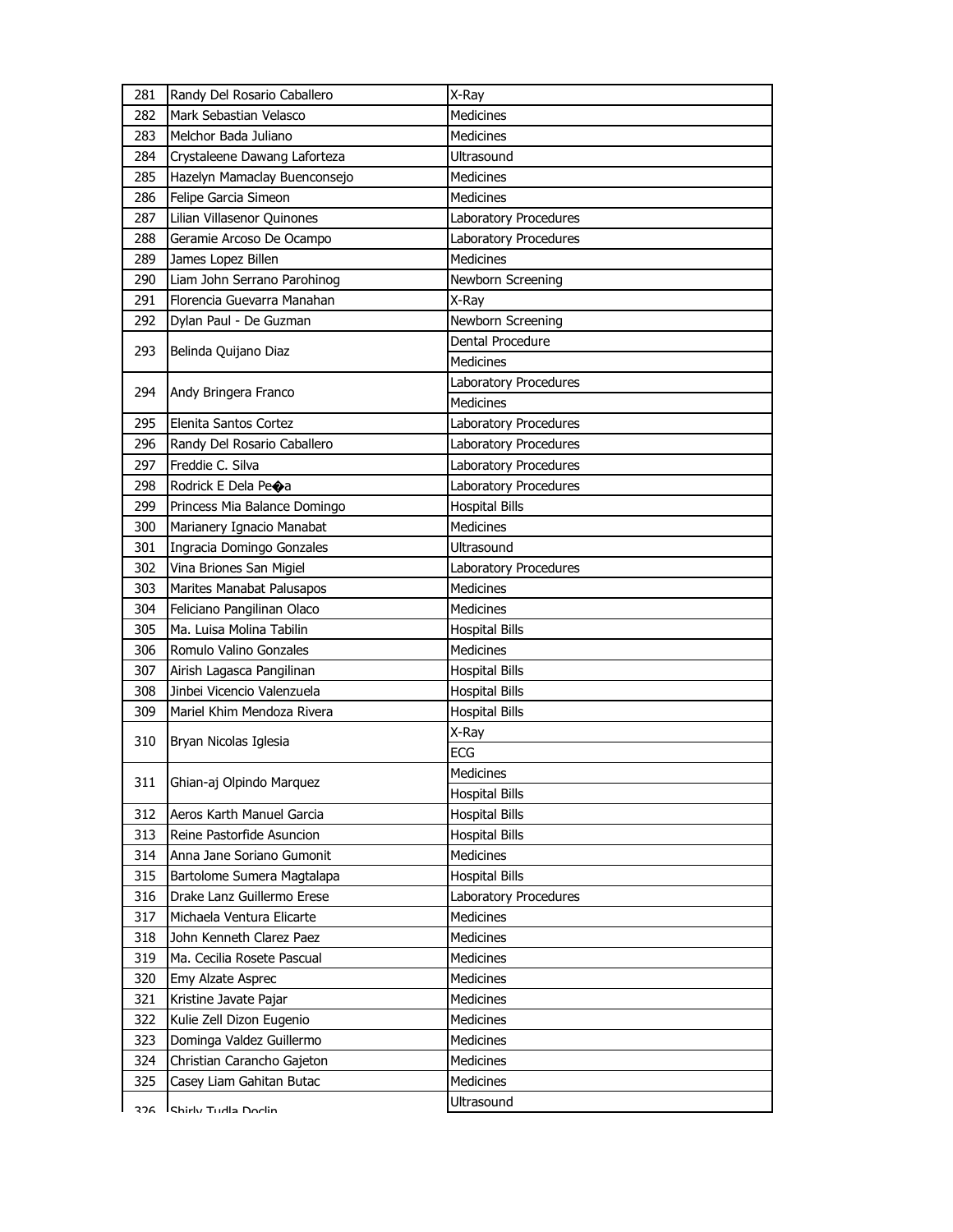|     | <b>JZU JUMIY TUUR DUCHIT</b>    |                              |
|-----|---------------------------------|------------------------------|
|     |                                 | Laboratory Procedures        |
| 327 | Reynaline Policarpio Combe      | Laboratory Procedures        |
| 328 | Karen Fulgencio Nimenzo         | <b>Ultrasound</b>            |
| 329 | Mae Ann Bumanlag Javillana      | Laboratory Procedures        |
| 330 | Zaldy Canoy Bulanon             | <b>Medicines</b>             |
| 331 | Ederlyn Dela Cruz Francisco     | Ultrasound                   |
|     |                                 | Laboratory Procedures        |
| 332 | Jovie Caisip Reguyal            | <b>Medicines</b>             |
| 333 | Jeraldine Palad Nuete           | Laboratory Procedures        |
| 334 | Marion Acosta Malgapo           | <b>Medicines</b>             |
| 335 | Cristy Valdez De Dios           | Laboratory Procedures        |
| 336 | Kristalaine Dopla Lebaste       | <b>Medicines</b>             |
| 337 | Rommel Alberto Palacio          | Medicines                    |
| 338 | Kristine Joy Somera Cabanting   | <b>Ultrasound</b>            |
| 339 | Myka Gonzaga Antonio            | <b>Medicines</b>             |
| 340 | Jocelyn San Pedro Grospe        | <b>Hospital Bills</b>        |
| 341 | Sophia Marie Salazar Malong     | <b>Hospital Bills</b>        |
| 342 | Estelita - Javier               | <b>Medicines</b>             |
| 343 | Mia Tadena Ubaldo               | <b>Medicines</b>             |
|     |                                 | Laboratory Procedures        |
| 344 | Edwin Profeta Menorca           | Laboratory Procedures        |
| 345 | Peter Capinlac Gabato           | <b>Hospital Bills</b>        |
| 346 | Charito Cortez Villacorte       | <b>Medicines</b>             |
|     |                                 | Laboratory Procedures        |
| 347 | Vivian Santos Andrada           | Laboratory Procedures        |
| 348 | Jayson Vicencio Andrada         | Laboratory Procedures        |
| 349 | Sarah Jane Palad Bandarlipe     | Ultrasound                   |
|     |                                 | Laboratory Procedures.       |
| 350 | Sarah Gaytos Manalaysay         | Ultrasound                   |
|     |                                 | X-Ray                        |
| 351 | Reymon Vigilia Nineng           | <b>Medicines</b>             |
| 352 | Juby Bernabe Villanueva         | <b>Medicines</b>             |
| 353 | Dwayne Kyrie Serrano Buluran    | <b>Hospital Bills</b>        |
| 354 |                                 | <b>Laboratory Procedures</b> |
|     | Mary Ann Alamani Arabit         | Ultrasound                   |
| 355 | Estela Gapuz Magno              | <b>Medicines</b>             |
| 356 | Janette Bernardo Abapo          | <b>Medicines</b>             |
| 357 | Jhon Leonard Briones Juan       | Medicines                    |
|     |                                 | Ultrasound                   |
| 358 | Lovely Cristela Ordonio Felipe  | Laboratory Procedures.       |
|     |                                 | Laboratory Procedures        |
| 359 | Carlyn Krichille Berdolana Obos | X-Ray                        |
| 360 | Ian Jacinto Padero              | Medicines                    |
| 361 | Ericka Castillo Santos          | <b>Hospital Bills</b>        |
|     |                                 | X-Ray                        |
| 362 | Marissa Domingo Matias          | Laboratory Procedures        |
| 363 | Czhanaia Louise Domingo Maooso  | <b>Hospital Bills</b>        |
| 364 | Jenica Garcia Torres            | Ultrasound                   |
|     |                                 | Ultrasound                   |
| 365 | Elaine Gapac Viador             | Laboratory Procedures        |
|     |                                 |                              |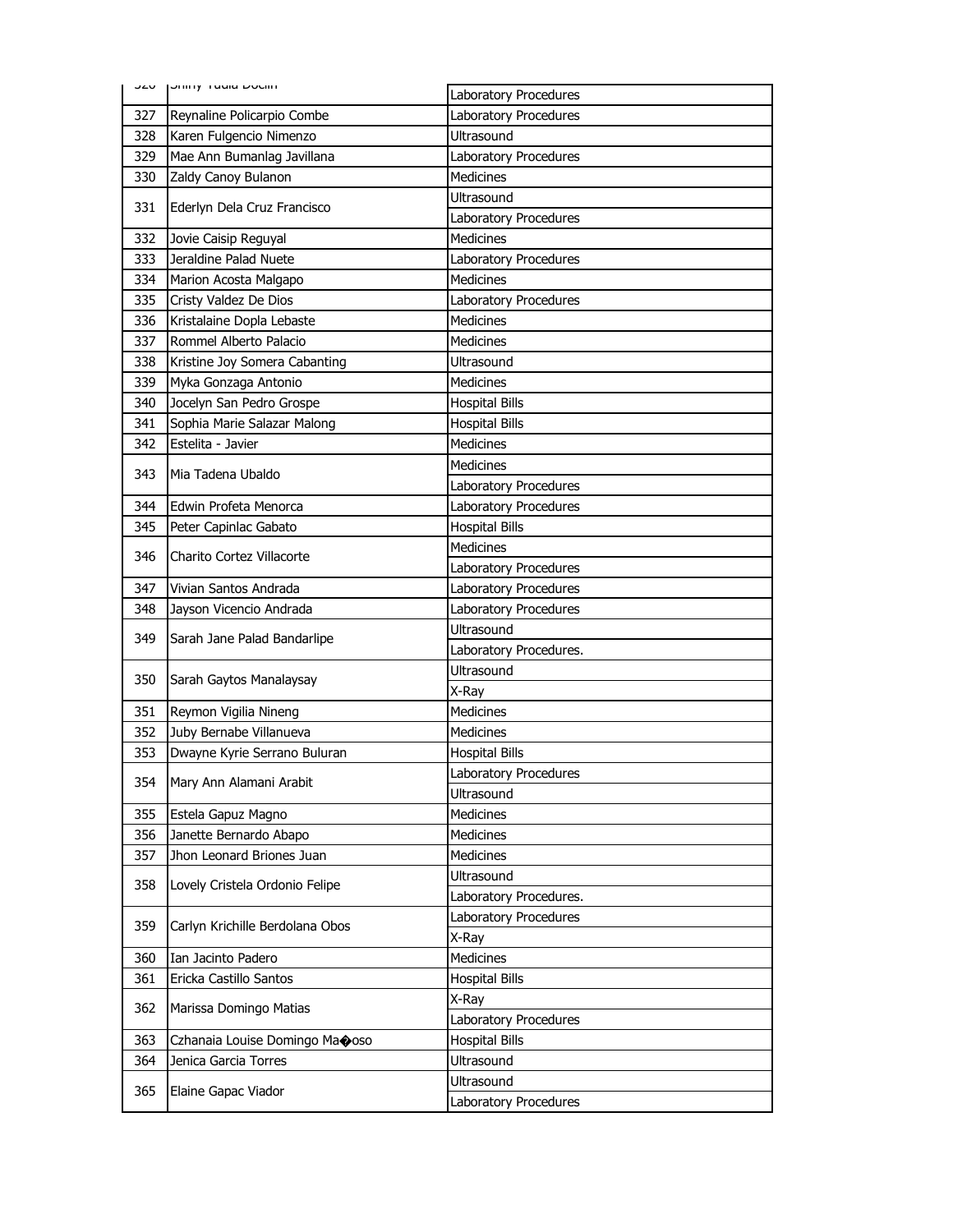| 366 | Janella Fernandez Manundo         | Laboratory Procedures |
|-----|-----------------------------------|-----------------------|
|     |                                   | Ultrasound            |
| 367 | Marlon Dela Cruz Pernia           | Medicines             |
| 368 | Erlina Rivera Ramos               | <b>Medicines</b>      |
| 369 | Mil James Manuel San Pedro        | Laboratory Procedures |
| 370 | Joyce Ann Bautista San Vicente    | Laboratory Procedures |
|     |                                   | X-Ray                 |
| 371 | Trina Caballero Mendoza           | Laboratory Procedures |
|     |                                   | X-Ray                 |
| 372 | Alexis Dela Cruz Ferrer           | Laboratory Procedures |
| 373 | Janice De Guzman Belen            | Laboratory Procedures |
|     |                                   | Ultrasound            |
| 374 | Jeanelyn Marquez Duran            | Laboratory Procedures |
|     |                                   | X-Ray                 |
| 375 | Augusto Marquez Dimaya            | <b>Medicines</b>      |
| 376 | Erlina Rivera Ramos               | Laboratory Procedures |
| 377 | Lilibeth Meneses Danao            | <b>Medicines</b>      |
|     |                                   | <b>Medicines</b>      |
| 378 | Charito Cortez Villacorte         | Laboratory Procedures |
|     |                                   | Dental Procedure      |
| 379 | Karen Mae Barrawid Javier         | Medicines             |
|     |                                   | <b>Hospital Bills</b> |
| 380 | Eleonor Parungao Manucot          | Laboratory Procedures |
|     |                                   | Laboratory Procedures |
| 381 | Melandrace Pulinday Almazan       | <b>Ultrasound</b>     |
| 382 |                                   | Laboratory Procedures |
|     | Daisy Andres Bozar                | Ultrasound            |
| 383 | Avelina Carino De Guzman          | <b>Medicines</b>      |
| 384 | Sean Kurt Rosano Dela Cruz        | <b>Hospital Bills</b> |
| 385 | Kian Xyrus Sales Reanzares        | <b>Hospital Bills</b> |
| 386 | Janine Claire Velasquez San Pedro | <b>Ultrasound</b>     |
| 387 | Aniselo Cabuat Genove             | Laboratory Procedures |
| 388 | Lalicia Garcia Mariano            | X-Ray                 |
| 389 | Alexander Serrano Arcilla         | <b>Medicines</b>      |
| 390 | Corazon Mancia Villaruz           | Medicines             |
|     | Felda Robles Sualog               | <b>Ultrasound</b>     |
| 391 |                                   | Medicines             |
| 392 | Camille Sheen Elustrismo Santos   | Laboratory Procedures |
| 393 | Lea San Pedro Emboy               | Laboratory Procedures |
| 394 | Ariza Mae Hernando Buenaventura   | Laboratory Procedures |
| 395 |                                   | X-Ray                 |
|     | Estela Gapuz Magno                | Laboratory Procedures |
| 396 | Camille Sheen Elustrismo Santos   | Laboratory Procedures |
| 397 |                                   | <b>Medicines</b>      |
|     | Marie Joy Javier Maglilong        | Dental Procedure      |
| 398 | Dionisia Alamani Fajardo          | Laboratory Procedures |
| 399 | Julita Parocha Soriano            | Laboratory Procedures |
| 400 | Mary Jane Liwag Ocampo            | <b>Ultrasound</b>     |
| 401 | Lea San Pedro Emboy               | Ultrasound            |
| 402 | Jerico Pagala Astorga             | <b>Medicines</b>      |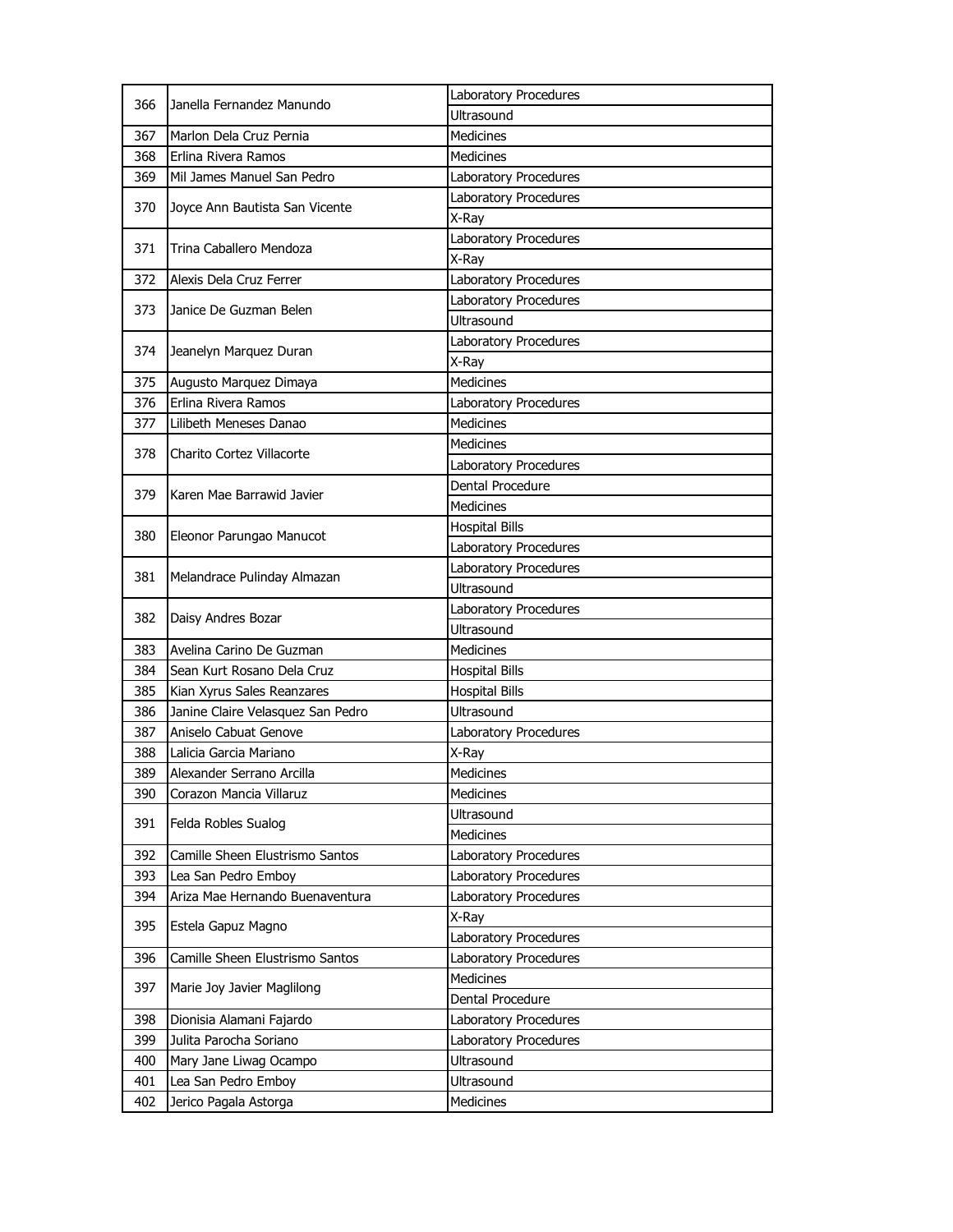| 403 | Lyra Calica Guillermo         | Ultrasound            |
|-----|-------------------------------|-----------------------|
| 404 | Roberto Jr Flores Umipig      | <b>Medicines</b>      |
| 405 | Zoe Katherin Villanada Perez  | Dental Procedure      |
| 406 | Lydia Hernandez Martin        | Medicines             |
|     |                               | <b>Hospital Bills</b> |
| 407 | Amelia Garo Makitid           | Laboratory Procedures |
| 408 | Anacleto Timbang Rigor        | Ultrasound            |
| 409 | Marcelina Magtalapa Laureano  | Laboratory Procedures |
| 410 | Angelito Sta. Maria Baldedara | Medicines             |
| 411 | Genena Villasoto Toliongco    | Medicines             |
| 412 | Diana Velasco Atienza         | Ultrasound            |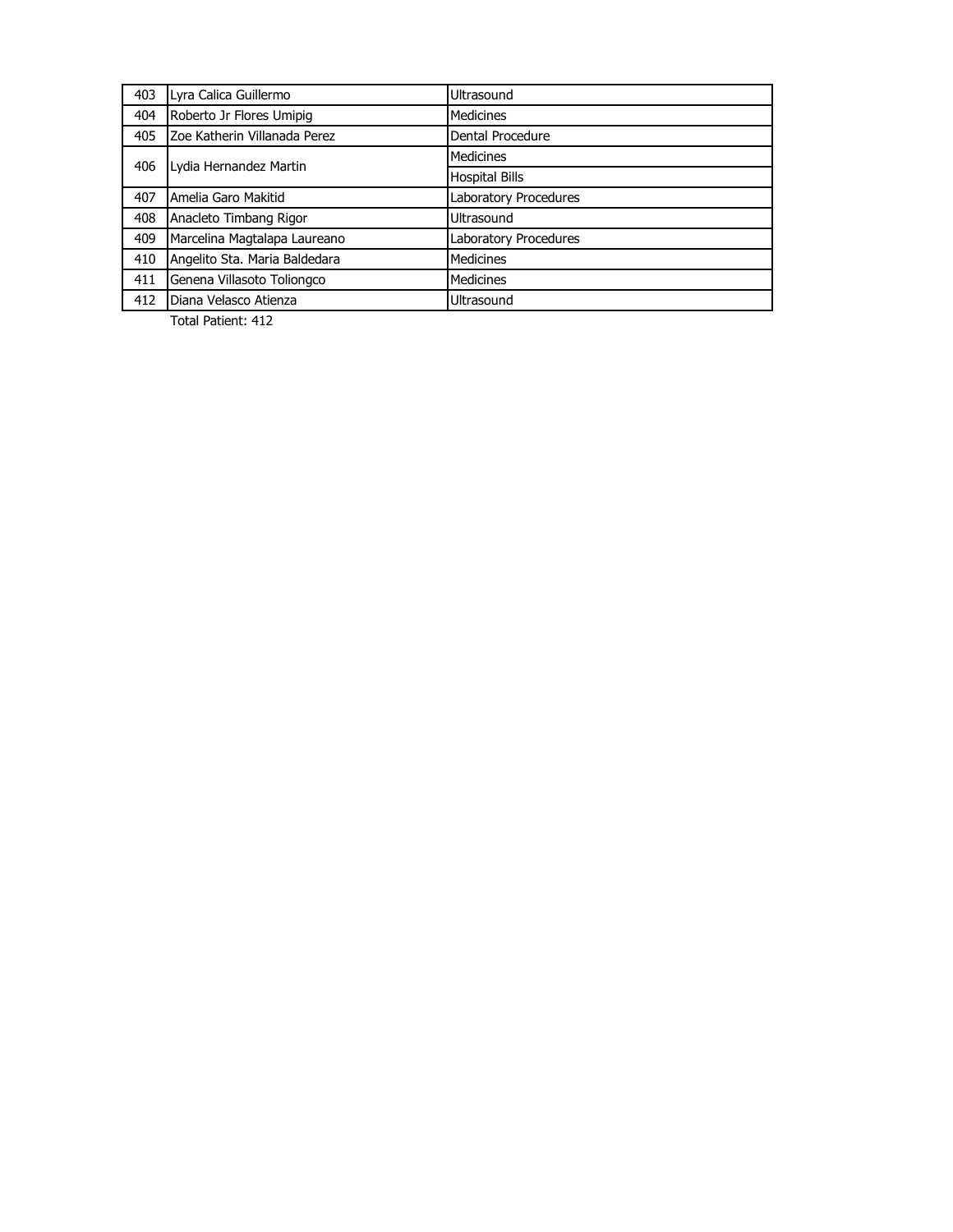

TALAVERA GENERAL HOSPITAL

For the month of August year 2020

| No# | Name of Patient        | Assistance                           |
|-----|------------------------|--------------------------------------|
|     | Feliciana Domingo      | <b>PROCEDURES/HOSPITAL</b>           |
|     |                        | BILLS/DIALYSIS/MEDICINES/LABORATORY. |
|     | Fernando Matic         | <b>PROCEDURES/HOSPITAL</b>           |
|     |                        | BILLS/DIALYSIS/MEDICINES/LABORATORY. |
|     | Maribel Baltazar Adona | <b>PROCEDURES/HOSPITAL</b>           |
|     |                        | BILLS/DIALYSIS/MEDICINES/LABORATORY. |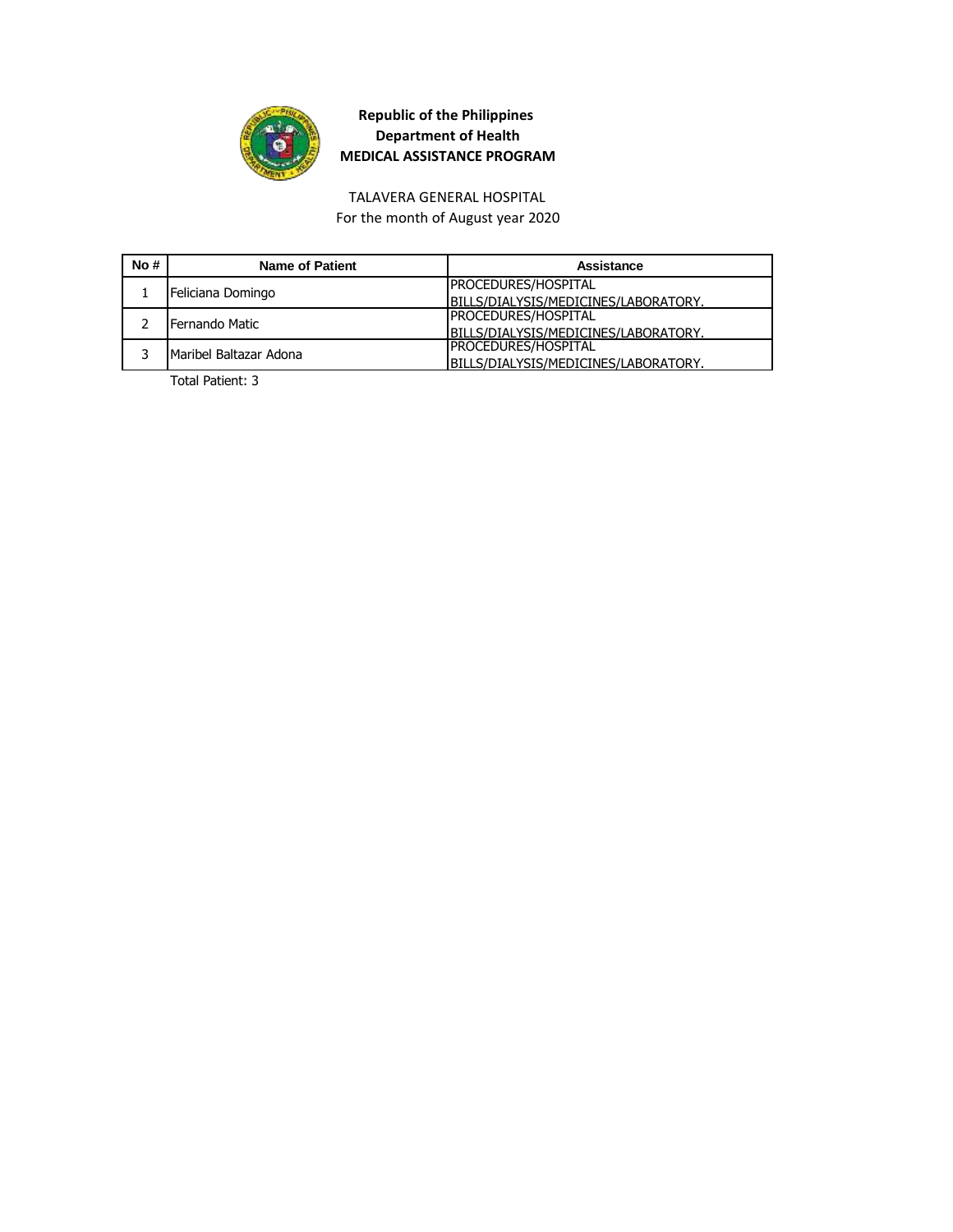

TALAVERA GENERAL HOSPITAL For the month of September year 2020

| No# | Name of <b>F</b><br>Patient | ssistance |
|-----|-----------------------------|-----------|
|     |                             |           |

\_\_ No record found for this month \_\_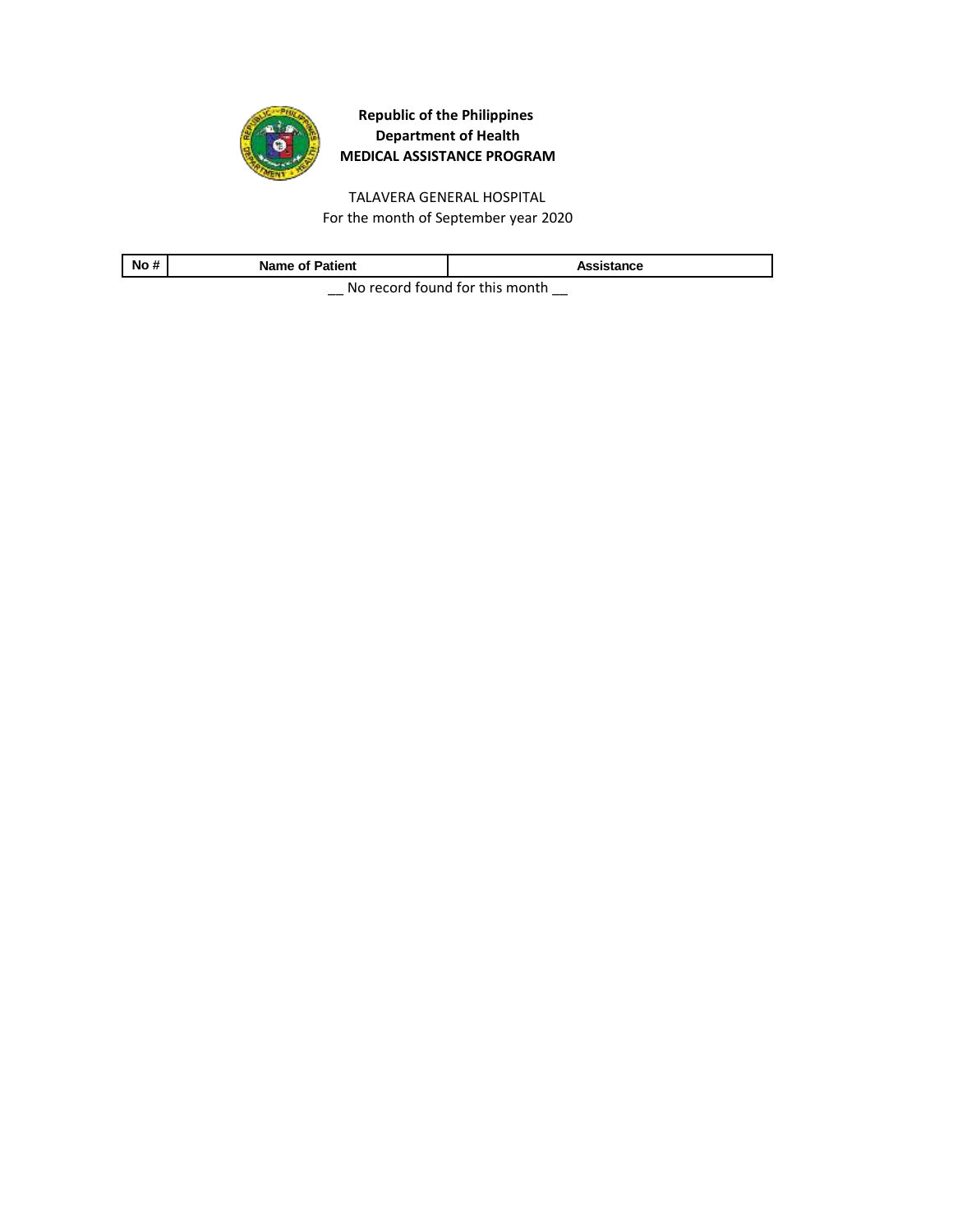

#### TALAVERA GENERAL HOSPITAL

For the month of October year 2020

| No #           | <b>Name of Patient</b>          | <b>Assistance</b>     |
|----------------|---------------------------------|-----------------------|
| 1              | Rechelle Delos Santos Bulalacao | <b>Ultrasound</b>     |
| $\overline{2}$ | Roland Daniel Del Rosario       | <b>Medicines</b>      |
| 3              | Roxanne De Leon Castillo        | X-Ray                 |
| 4              | Cris Serrano Aquino             | <b>Ultrasound</b>     |
| 5              |                                 | <b>Ultrasound</b>     |
|                | Gerlie Velasquez Bofill         | <b>Medicines</b>      |
| 6              | Alicia Sanon Serapio            | Laboratory Procedures |
| $\overline{7}$ | Dante Basica Ubaldo             | <b>Medicines</b>      |
|                |                                 | X-Ray                 |
| 8              | Christina Guitterez Rivera      | <b>Medicines</b>      |
|                |                                 | Laboratory Procedures |
|                |                                 | Dental Procedure      |
| 9              | Zoilo Dela Cruz Del Rosario     | <b>Medicines</b>      |
| 10             | Renelyn Salas Balot             | X-Ray                 |
| 11             | Maria Sebastian Binuya          | Ultrasound            |
|                |                                 | Laboratory Procedures |
| 12             | Lanie Cruz Mercado              | X-Ray                 |
|                |                                 | <b>ECG</b>            |
|                |                                 | Ultrasound            |
| 13             | <b>Winnie Francisco Pinto</b>   | Laboratory Procedures |
|                |                                 | <b>ECG</b>            |
|                |                                 | Laboratory Procedures |
| 14             | Maricel Bernarte Dequioa        | X-Ray                 |
|                |                                 | <b>ECG</b>            |
| 15             | Rodalyn Bautista Pumaras        | Laboratory Procedures |
| 16             | Gina Dumaya Carillo             | <b>Ultrasound</b>     |
|                |                                 | Laboratory Procedures |
|                |                                 | Laboratory Procedures |
| 17             | Liza Bernarte Floro             | X-Ray                 |
|                |                                 | <b>ECG</b>            |
| 18             | Jazmin Feliciano Velano         | <b>Ultrasound</b>     |
|                |                                 | Laboratory Procedures |
| 19             | Angelica Garcia Romano          | Ultrasound            |
| 20             | Donna Alcantara Bondoc          | Medicines             |
| 21             | Loreta Alawang Sante            | Ultrasound            |
| 22             | Jennifer Santos Cardines        | Ultrasound            |
| 23             | Rochelle Miano Pangilinan       | Laboratory Procedures |
| 24             | Loreta Alawang Sante            | Laboratory Procedures |
| 25             | Lailani Leaoo Salvador          | <b>Ultrasound</b>     |
| 26             | Aguida Libunao Herrera          | Laboratory Procedures |
| つフ             | Rahatta Damne Viranrin          | Ultrasound            |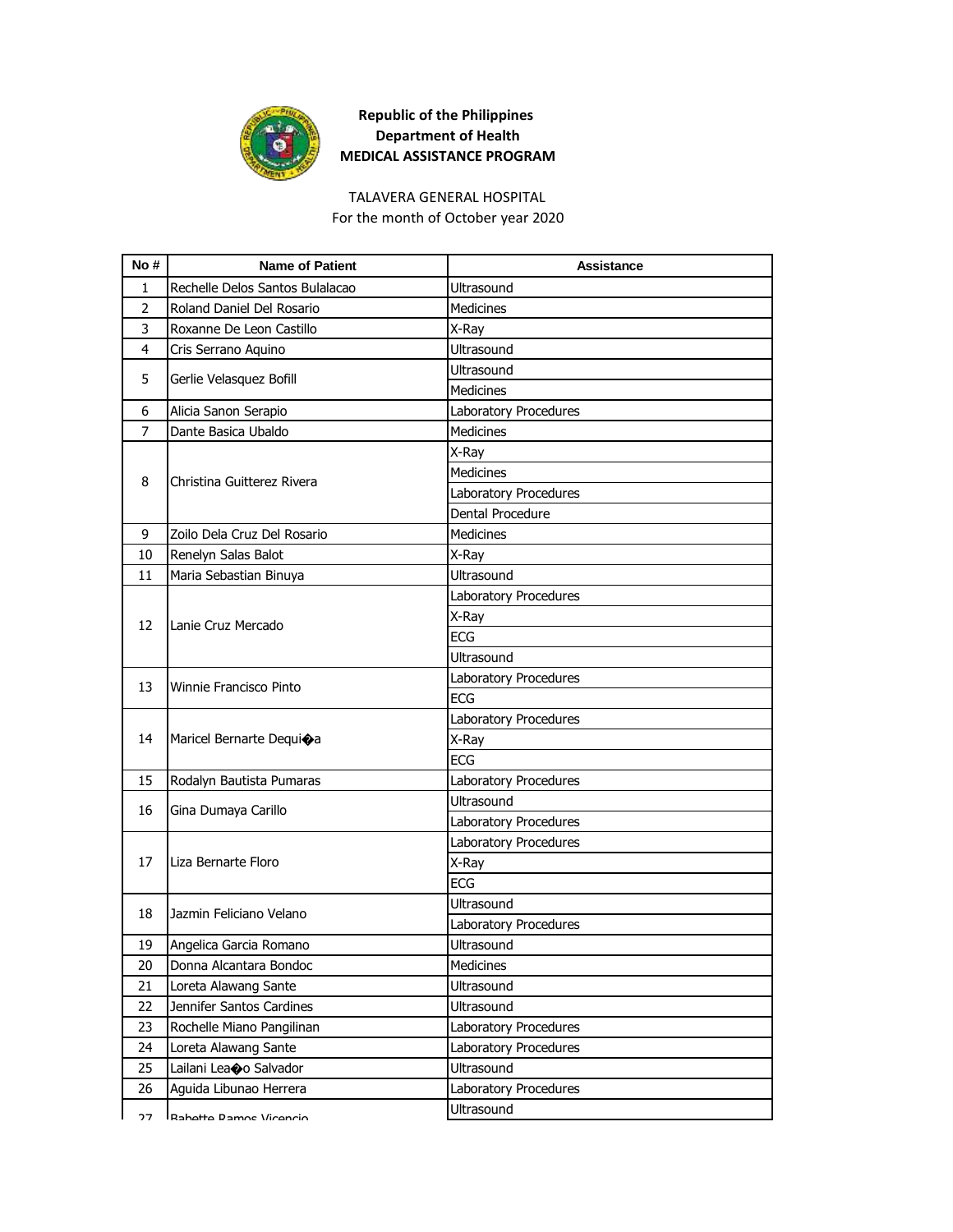| $\sqrt{ }$ | ו שמעכננכ ולמוזוט זיונכוונוט                             | X-Ray                     |
|------------|----------------------------------------------------------|---------------------------|
| 28         | Annie Marie Balagtas Gaudia                              | Laboratory Procedures     |
| 29         | Merly Origines Sobrevilla                                | Laboratory Procedures     |
| 30         | Annie Marie Balagtas Gaudia                              | Ultrasound                |
| 31         | Rosie Corpuz Milan                                       | Laboratory Procedures     |
| 32         | Joselito Perez Angara                                    | <b>Medicines</b>          |
|            |                                                          | X-Ray                     |
| 33         | Racquel Mateo Simplina                                   | Ultrasound                |
| 34         | Cristina Marave Camarota                                 | Ultrasound                |
|            | Jelouie Ramirez Octavio                                  | X-Ray                     |
| 35         |                                                          | Laboratory Procedures     |
| 36         | Marnet Lindo Esteban                                     | Laboratory Procedures     |
|            |                                                          | X-Ray                     |
| 37         | Arcy Valliedo Santiago                                   | X-Ray                     |
| 38         | Marie Joy Gonzales Dionisio                              | Ultrasound                |
|            |                                                          | X-Ray                     |
| 39         | Cipriano Padre Bergonio                                  | <b>Medicines</b>          |
| 40         | Roselle Tolentino Yumol                                  | <b>Medicines</b>          |
|            |                                                          | Laboratory Procedures     |
| 41         | Maria Consolacion Fernando Paraso                        | Ultrasound                |
| 42         | Austin Esposo Garcia                                     | <b>Hospital Bills</b>     |
| 43         | Alberto Galapate Escuadro                                | Laboratory Procedures     |
| 44         | Daphne Jade Ronquillo Mangalili                          | <b>Hospital Bills</b>     |
| 45         | Gerard Cabatuando Atencion                               | Laboratory Procedures     |
| 46         | Fierre Khenzo Da Jose Villamar                           | <b>Hospital Bills</b>     |
| 47         | Kimberly Abad Delos Santos                               | Ambu Fee                  |
|            |                                                          | Catheter.                 |
| 48         | Lucila Ladignon Castillo                                 | Laboratory Procedures     |
| 49         | Roan * Dela Cruz<br>Jennalyn Pascual De Jesus            | Laboratory Procedures     |
|            |                                                          | X-Ray                     |
| 50         |                                                          | Laboratory Procedures     |
|            |                                                          | X-Ray                     |
| 51         | Joharah Fulgencio Reofrir                                | <b>Hospital Bills</b>     |
| 52         | Freiona Bella - Martinez                                 | <b>Hospital Bills</b>     |
| 53         | Venus Ladan Layog                                        | Ultrasound, X-ray         |
|            | Maricris Tuando Garciano                                 | Laboratory / Procedures.  |
| 54         |                                                          | <b>Medicines</b>          |
|            |                                                          | Ultrasound                |
| 55         | Nilo Piya Esparago                                       | Laboratory Procedures     |
|            |                                                          | <b>ECG</b>                |
| 56         | Christopher Fernando Paraso                              | Laboratory Procedures     |
| 57         | Aprilyn Aguilar Martin                                   | Laboratory Procedures     |
|            |                                                          | X-Ray<br>Ultrasound       |
| 58         | Clarissa Enriquez Manalaysay                             |                           |
| 59<br>60   | Joselyn Trajano Pablo<br>Maria Janine Sarmiento Alinsabe | Dental Procedure<br>X-Ray |
| 61         | Romulo Quitan Domingo                                    | Xray/ECG                  |
|            |                                                          | Laboratory Procedures.    |
| 62         | Evelyn Peoa Martin                                       | <b>Ultrasound</b>         |
|            |                                                          | ECG                       |
|            |                                                          |                           |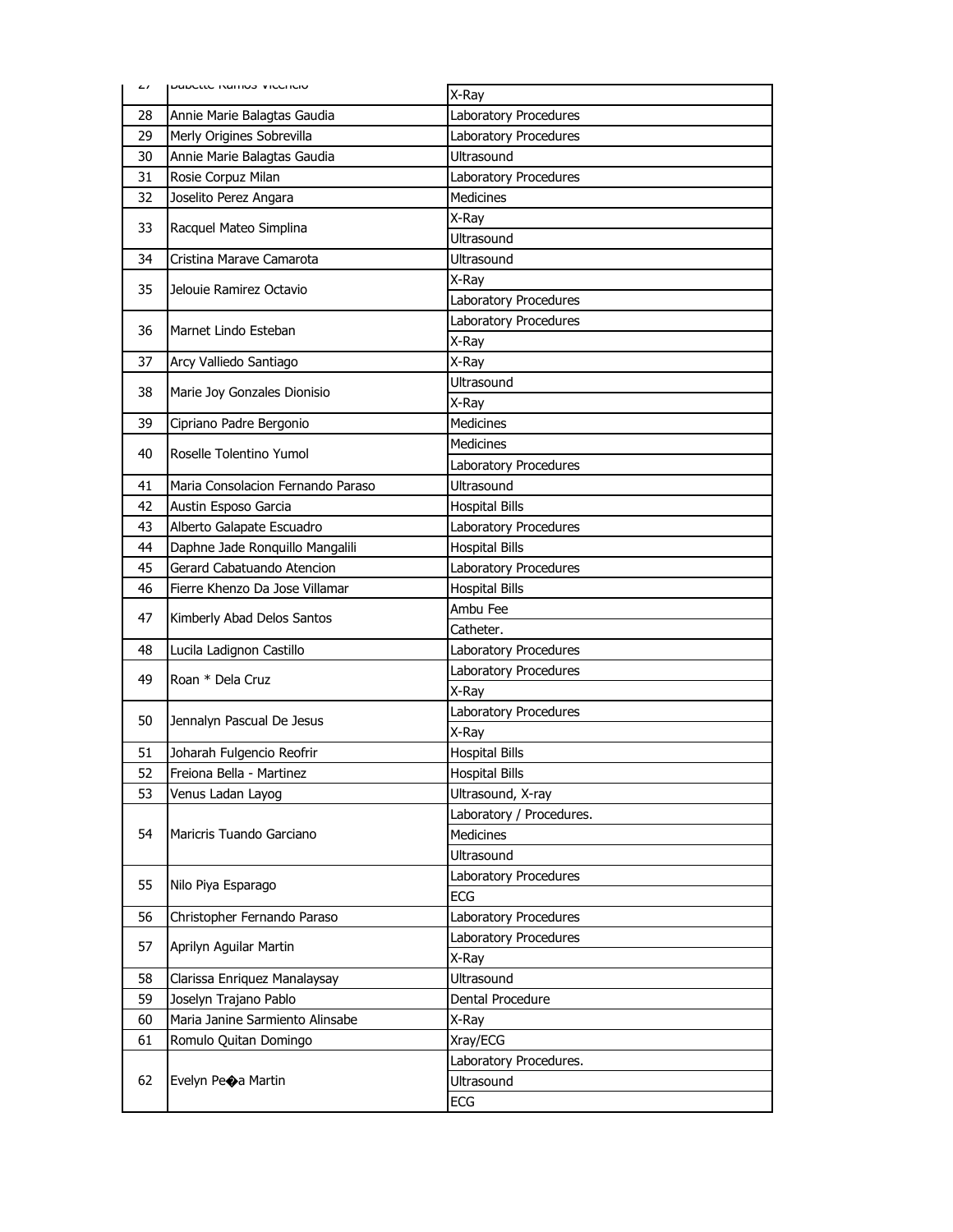| 63  | Evelyn Peoa Martin                 | Medicines                     |
|-----|------------------------------------|-------------------------------|
| 64  | Arturo Jr Morales Gabriel          | <b>Medicines</b>              |
| 65  | Freddie C. Silva                   | Laboratory / Procedures.      |
| 66  | Katrina Talislis Acaylar           | <b>Ultrasound</b>             |
| 67  | Gemmalyn Ben Pulido                | <b>Hospital Bills</b>         |
| 68  | Krisma Umbac Fabros                | Dental Procedure              |
| 69  | Angelica Dela Cruz Perez           | Laboratory Procedures         |
| 70  | Evelyn Dela Cruz Velasco           | Laboratory Procedures         |
| 71  | Milany Angcali Perez               | Laboratory / Procedures.      |
|     |                                    | Ultrasound                    |
|     |                                    | Laboratory Procedures         |
| 72  | Edgardo Esteban Guevarra           | X-Ray                         |
|     |                                    | <b>ECG</b>                    |
| 73  | Rosendo Capinlac Garcia            | 2D ECHO.                      |
| 74  | Leonisa Fausto David               | <b>Medicines</b>              |
| 75  | Leonisa Mabilin Villa              | Laboratory / Procedures.      |
|     |                                    | Ultrasound                    |
| 76  | Ernesto G Balmoria                 | Laboratory / Procedures.      |
|     |                                    | <b>Medicines</b>              |
| 77  | Nioa Lilian Villarosa Santos       | <b>Medicines</b>              |
| 78  | Chin Cotejo Agrave                 | <b>Hospital Bills</b>         |
| 79  | Olleana Selene Magtalapa Del Prado | X-Ray                         |
| 80  | Prince Aiden Layog Concepcion      | <b>Hospital Bills</b>         |
| 81  | Julyann Marey Sambu Dizon          | <b>Medicines</b>              |
| 82  | Mj Remjo Pascual                   | X-Ray                         |
| 83  | Nenita Villafuerte Villanueva      | Medicines                     |
| 84  | Precious Trinidad San Gabriel      | <b>Medicines</b>              |
| 85  | Myrna Fenomino Angeles             | <b>Medicines</b>              |
| 86  | Alicia Ignacio De Guzman           | Medicines                     |
| 87  | Margie Magno Garcia                | <b>Hospital Bills</b>         |
| 88  | Delfin Tabunda Liwanag             | <b>Hospital Bills</b>         |
| 89  | Sonny Labasan Pagaduan             | <b>Hospital Bills</b>         |
| 90  | Felicidad Rivera Arenas            | <b>Hospital Bills</b>         |
| 91  | Zedrick Laureano Dizon             | Laboratory Procedures         |
|     |                                    | X-Ray                         |
| 92  | <b>Jimver Maranion Matias</b>      | <b>Hospital Bills</b>         |
| 93  | Ireneo Dario Batangan              | 2D Echo with Doppler and ECG. |
| 94  | Bernard Estabillo Collado          | Medicines                     |
|     |                                    | Laboratory Procedures         |
| 95  | Mario** Montemayor Valenzuela      | Medicines                     |
|     |                                    | X-Ray                         |
|     |                                    | ECG                           |
| 96  | June Domingo Nicolas               | Laboratory Procedures         |
|     |                                    | Ultrasound                    |
| 97  | Jeff Nathan Delos Santos Sendin    | <b>Hospital Bills</b>         |
| 98  | Xhin Zein Agustin Roque            | <b>Hospital Bills</b>         |
| 99  | Marietta Emily Formento Tiburcio   | Medicines                     |
| 100 | Charles Darwin Pajarillaga Vedera  | MEDS./CT-SCAN W/ CONTRAST     |
| 101 | Maria Victoria Pagantoy Javier     | <b>Medicines</b>              |
| 102 | Maria Grasia Romero Ramos          | <b>Hospital Bills</b>         |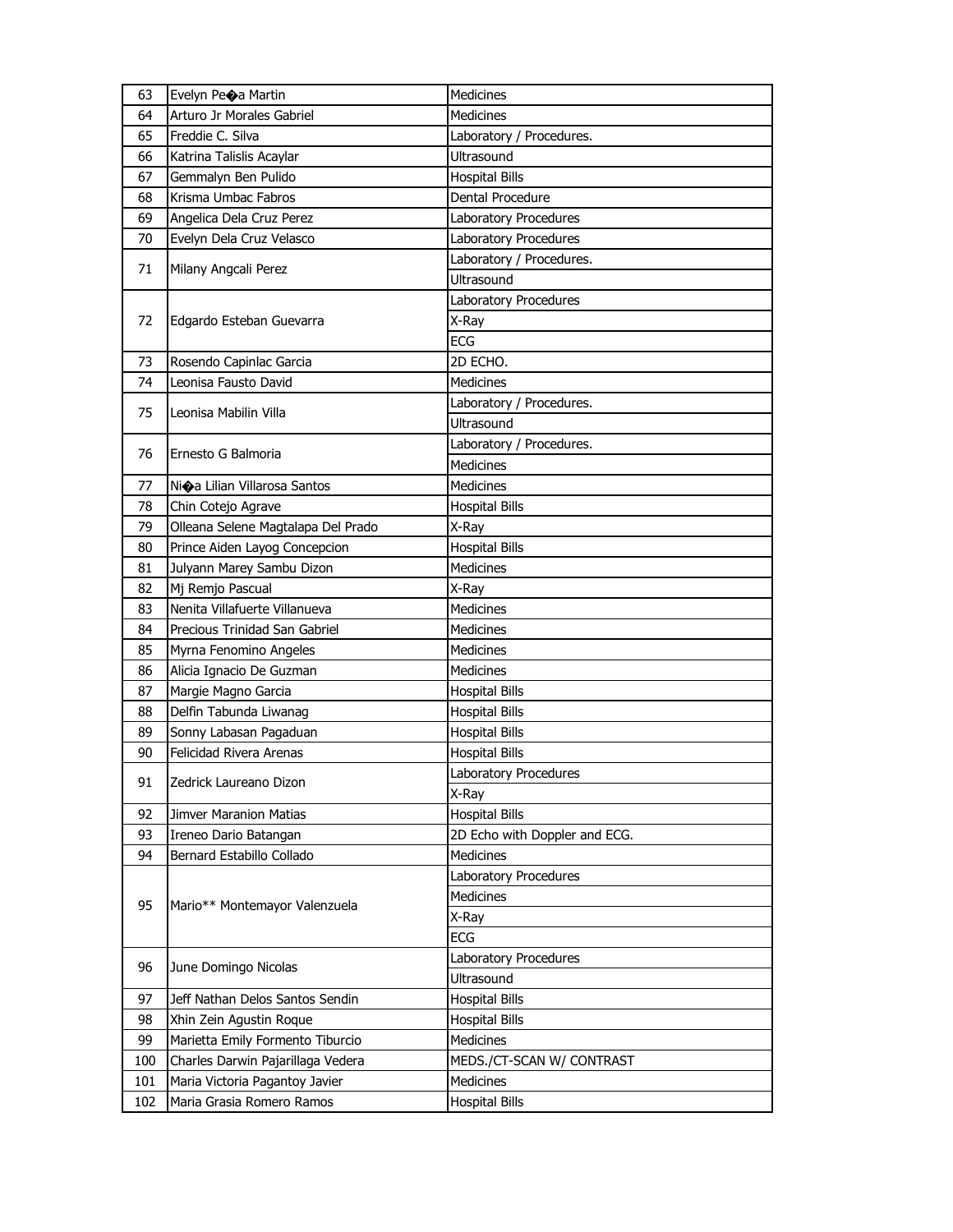| 103 | Bryan James Dela Cruz Turalba    | <b>Medicines</b>      |
|-----|----------------------------------|-----------------------|
| 104 | Rosalyn Bucao Purganan           | X-Ray                 |
| 105 | Wilson Tabajonda Buenaventura    | Laboratory Procedures |
| 106 | Michael Palma Reyes              | X-Ray                 |
| 107 | Marciano Reyes Barrientos        | Dental Procedure      |
|     |                                  | Medicines             |
| 108 | Aileen Del Rosario Ignacio       | X-Ray                 |
| 109 | Zenaida Torres Valdez            | Laboratory Procedures |
| 110 | Rufina Montemayor Villanada      | <b>Hospital Bills</b> |
| 111 | John Nikko Acosta Jose           | <b>Medicines</b>      |
| 112 | Marilou Isaga Santiago           | Laboratory Procedures |
|     |                                  | <b>Ultrasound</b>     |
|     |                                  | Laboratory Procedures |
| 113 | Virginia Agarma Grospe           | X-Ray                 |
|     |                                  | <b>ECG</b>            |
| 114 | Jenny Brioso Gacos               | X-Ray                 |
| 115 | Maria Nhyela Matias Balingcongan | Medicines             |
| 116 | Rowena Garcia Salaya             | Laboratory Procedures |
| 117 | Allyson Bulanadi Ramos           | <b>Medicines</b>      |
| 118 | Jacinto Dinio Alvindia           | Laboratory Procedures |
| 119 | Richard Isla Bernabe             | Laboratory Procedures |
|     |                                  | X-Ray                 |
| 120 | Kyla Mae Orpilla Baltazar        | Laboratory Procedures |
|     |                                  | <b>Ultrasound</b>     |
| 121 | Rosenda Casagay Padigdig         | Laboratory Procedures |
| 122 | Alberto Cuaresma Gaspar          | <b>Ultrasound</b>     |
| 123 | Ampie Dela Cruz Sarmiento        | Medicines             |
| 124 | Kimberly Abad Delos Santos       | <b>Hospital Bills</b> |
| 125 | Glory Martin Gabato              | Laboratory Procedures |
| 126 | Virginia Mercado Reyes           | <b>Hospital Bills</b> |
| 127 | Loisa Rose Hernandez Dela Cruz   | <b>Hospital Bills</b> |
| 128 | Vivian Soledad Balangatan        | <b>Hospital Bills</b> |
| 129 | Sarah Jane Campus Tan            | Laboratory Procedures |
|     |                                  | Laboratory Procedures |
| 130 | Ivan Jerico Layos Jandoc         | Ultrasound            |
|     |                                  | X-Ray                 |
| 131 | Bernardo Andasan Felipe          | Laboratory Procedures |
|     |                                  | Laboratory Procedures |
| 132 | Cesar Atienza Velarde            | <b>Medicines</b>      |
|     |                                  | X-Ray                 |
|     |                                  | <b>ECG</b>            |
| 133 | Angelica Ubina Novesteras        | Ultrasound            |
|     |                                  | Laboratory Procedures |
| 134 | Rosalia Villamia Estibar         | Medicines             |
| 135 | Sonny Suyat Villamar             | Laboratory Procedures |
| 136 | Rose Ann Santoyo Tolentino       | X-Ray                 |
| 137 | Elaine Cabrera Patiag            | Ultrasound            |
| 138 | Editha Santiago Galindon         | Laboratory Procedures |
|     |                                  | Laboratory Procedures |
| 139 | Marilou De Guzman Elane          | X-Ray                 |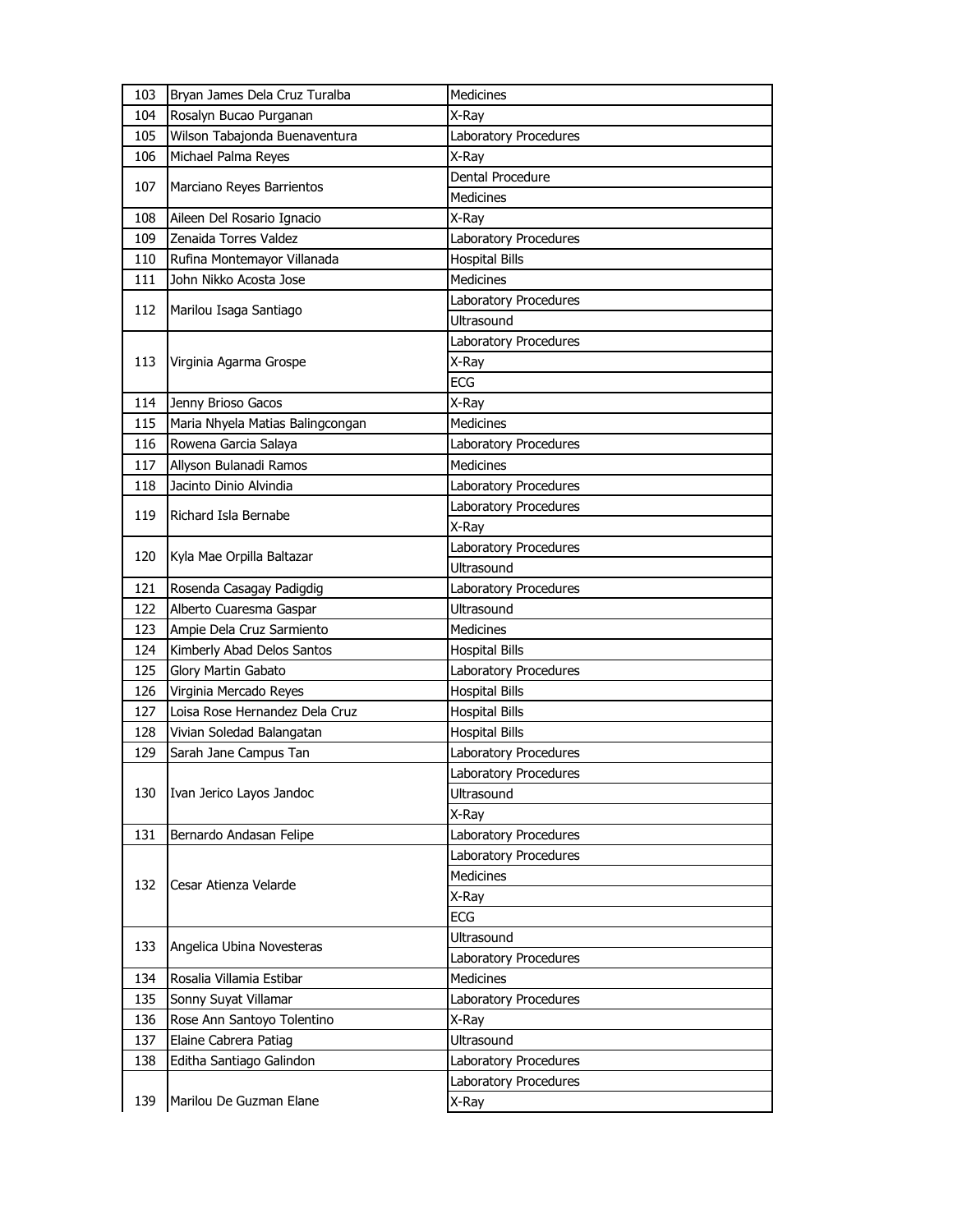|     |                              | ECG                    |
|-----|------------------------------|------------------------|
| 140 | Evelyn Peoa Martin           | <b>Medicines</b>       |
| 141 | Noriel Allan Valerio Gacutan | <b>Medicines</b>       |
| 142 | Analiza Franco Nool          | <b>Hospital Bills</b>  |
|     |                              | X-Ray                  |
| 143 | Airo Sagnip Venus            | <b>Medicines</b>       |
| 144 | Gervacio Jr Monzon Jose      | Ultrasound             |
|     |                              | Laboratory Procedures  |
| 145 | Mercedes Sangalang Pablo     | <b>Medicines</b>       |
|     |                              | Ultrasound             |
| 146 | Melody Valerio Mariano       | <b>Medicines</b>       |
|     |                              | Laboratory Procedures  |
| 147 | Rowena Santos Yenson         | Ultrasound             |
| 148 | Juris Balastas Balduisa      | <b>Medicines</b>       |
| 149 | Krisma Umbac Fabros          | <b>Medicines</b>       |
| 150 | Clerlito De Leon Dela Cruz   | <b>Hospital Bills</b>  |
| 151 | Desiree Olar Carpio          | Laboratory Procedures  |
| 152 | Stefany Antolin Gauiran      | X-Ray                  |
| 153 | Lowella Cabrejos Tanghal     | Ultrasound             |
|     |                              | X-Ray                  |
| 154 | Catalina Sanchez Castro      | Laboratory Procedures  |
|     |                              | ECG                    |
|     |                              | Laboratory Procedures. |
| 155 | Macy Pajarillo Navarro       | Ultrasound             |
| 156 | Marl Hans Elarde Gaspe       | <b>Hospital Bills</b>  |
| 157 | Mark Anthony Garcia Sevilla  | Laboratory Procedures  |
| 158 | Leonard Mancia Villaruz      | Ultrasound.            |
| 159 | Angelita Leoncio Liwag       | Laboratory Procedures  |
| 160 | Jesstoni Cumanas Barriga     | <b>Hospital Bills</b>  |
| 161 | Esperanza Ganacias Diaz      | <b>Medicines</b>       |
|     |                              | Laboratory Procedures  |
| 162 | Luisita Leoncio Liwag        | X-Ray                  |
|     |                              | <b>ECG</b>             |
| 163 | Rodolfo Valino Francisco     | Laboratory Procedures  |
| 164 |                              |                        |
|     | Myra Gonzales Hidalgo        | Ultrasound             |
|     |                              | Ultrasound             |
| 165 | Rhea Gonzales Hidalgo        | ECG                    |
|     |                              | X-Ray                  |
|     |                              | Laboratory Procedures  |
| 166 | Reynaldo Linsangan Liwag     | X-Ray                  |
|     |                              | <b>ECG</b>             |
|     |                              | Ultrasound             |
| 167 | Honey Grace Sarile Valdez    | X-Ray                  |
|     |                              | X-Ray                  |
| 168 | Mary Grace Pereira Baril     | Ultrasound             |
| 169 | Trisha Mae Julian Corpuz     | <b>Medicines</b>       |
| 170 | Leilani Azarcon Untalan      | Medicines              |
| 171 | Joseph Roberto David         | X-Ray                  |
| 172 | Apolonia Lopez De Luna       | Laboratory Procedures  |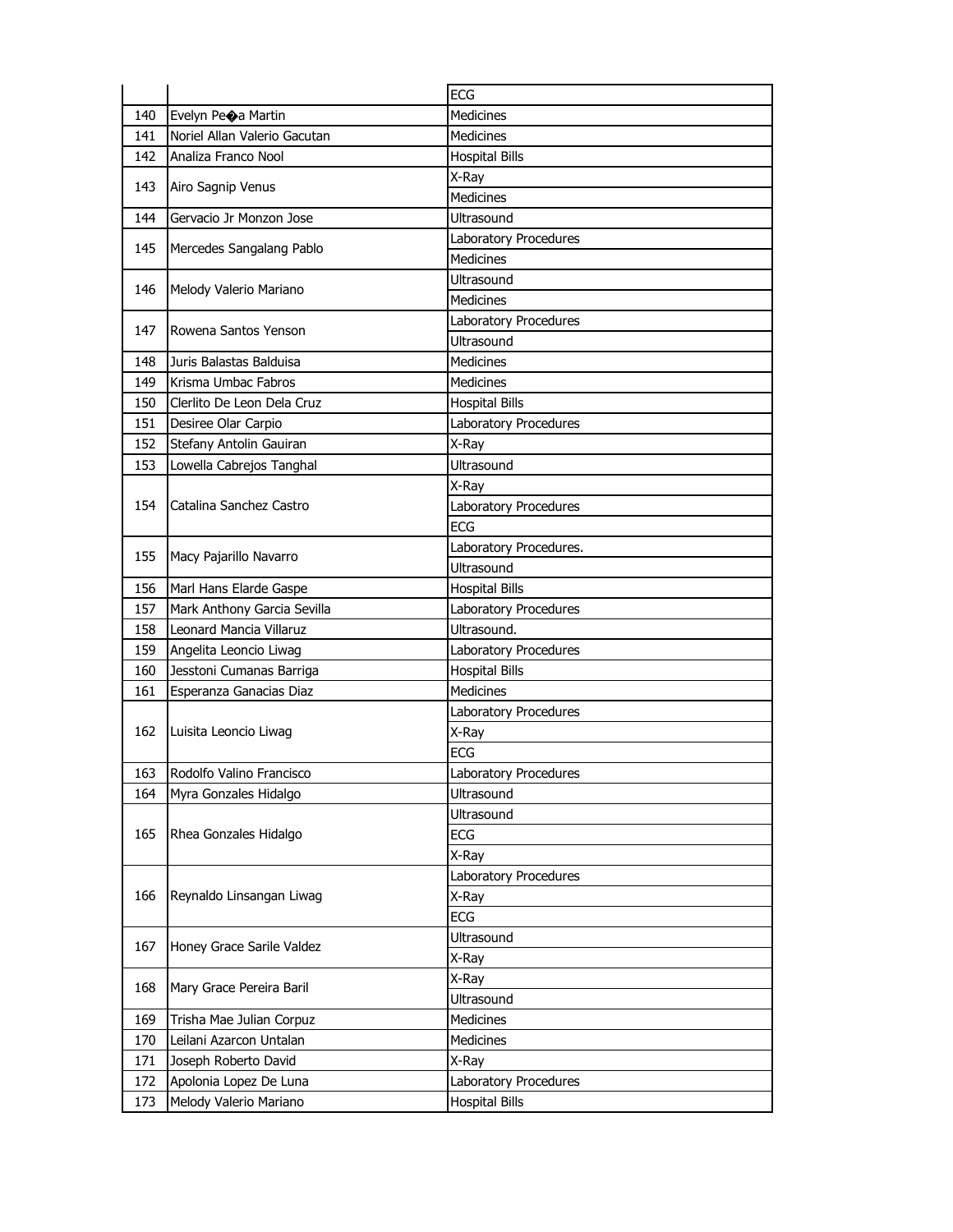| 174  | Angelina Domingo Esguerra        | Medicines                 |
|------|----------------------------------|---------------------------|
| 175  |                                  | Laboratory Procedures     |
|      | Angelina Domingo Esguerra        | <b>ECG</b>                |
|      |                                  | X-Ray                     |
| 176  | Antonio Guilefa Dayapdapan       | <b>Hospital Bills</b>     |
| 177  | Adrian Reyes Flores              | <b>Hospital Bills</b>     |
| 178  | Arlyn Siguig Vicente             | Laboratory Procedures     |
| 179  |                                  | Laboratory Procedures     |
|      | Julieta Rodriguez Libid          | X-Ray                     |
| 180  | Veronica Sudario Capala          | <b>Hospital Bills</b>     |
| 181  | Rina Vite Domingo                | Laboratory Procedures     |
| 182  | Cipriano Padre Bergonio          | Medicines                 |
| 183  | Zeon Jake Almeyda Vicente        | <b>Hospital Bills</b>     |
| 184  | Mario Bernanrdino Samoy          | Laboratory Procedures     |
| 185  | Romana Galinda Mariano           | <b>Ultrasound</b>         |
| 186  | Alfredo Bumanlag Martinez        | <b>Hospital Bills</b>     |
| 187  | Kristine Joy Lumactod Alegardes  | <b>Medicines</b>          |
| 188  | Aiza Vinasoy Ubaldo              | Laboratory Procedures     |
| 189  | Marivic Del Rosario Baluyot      | X-Ray                     |
|      |                                  | Laboratory Procedures     |
| 190  | Catherine - Mamaclay             | Laboratory Procedures     |
| 191  | Cielo Dalangin Fernando          | Ultrasound                |
| 192  | Isabelita Emate Manghaya         | Laboratory Procedures     |
| 193  | Alberto Santos Mananghaya        | Laboratory Procedures     |
| 194  | Domingo Santos Vicencio          | Laboratory Procedures     |
| 195  | Joana Tome Quiming               | Medicines                 |
| 196  | Leonora Sacdal Sadie             | Laboratory Procedures     |
| 197  | Romeo Manuzon Puno               | Ultrasound                |
| 198  | Violeta Gabriel Federico         | <b>Ultrasound</b>         |
| 199  | Donata Samaniego Roxas           | <b>Medicines</b>          |
| 200  | Mia Balbuena Corpuz              | Ultrasound                |
| 201  | Jorilyn Moria Bote               | Laboratory Procedures     |
|      |                                  | Ultrasound                |
|      | 202 Marie Annie Vertuaz Banduria | Laboratory Procedures     |
|      |                                  | Ultrasound                |
| 203  | Marjorie Diosa Daa               | Laboratory Procedures     |
|      |                                  | Ultrasound                |
| 204  | Loreto Ruzol Guevarra            | <b>Medicines</b>          |
|      |                                  | X-Ray                     |
| 205  | Nicanor Rizalde Quiapos          | Medicines                 |
|      |                                  | X-Ray                     |
| 206  | Soledad Sabao Dela Cruz          | Laboratory Procedures     |
| 207  | Liberty Oliveras Bacoli          | MEDS./CT-SCAN W/ CONTRAST |
| 208  | Nida Dela Cruz Alejandro         | Laboratory Procedures     |
| 209  | Nelson Dacumos Vista             | Laboratory Procedures     |
|      |                                  | Medicines                 |
| 210  | Christopher Fernando Paraso      | Laboratory Procedures     |
| 211  | Rica Villanueva Alarcon          | Ultrasound                |
| 212  | Mark Gel Bajonde Maniquiz        | Medicines                 |
| 713. | Charly Salazar Villonge          | Pelvic Ultrasound         |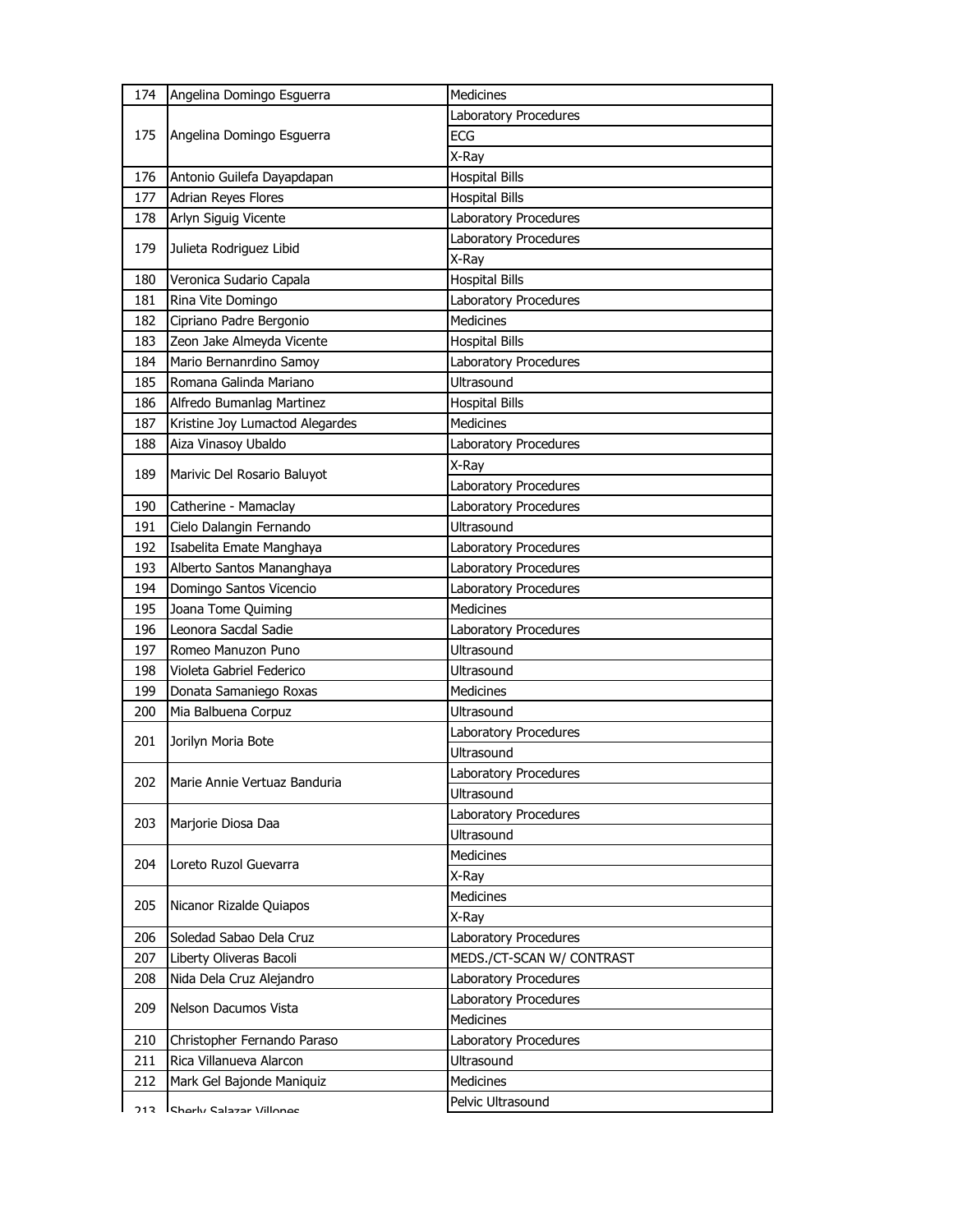|     | כבווטוווע וD ששמות הוכן כבע      | Laboratory Procedures               |
|-----|----------------------------------|-------------------------------------|
| 214 | Clarissa Soriano Garcia          | Ultrasound                          |
| 215 | Jayrell Castillo Villanueva      | <b>Hospital Bills</b>               |
| 216 | Mara N/a Gonzales                | <b>Hospital Bills</b>               |
| 217 | Anna Rose Egipto Domingo         | X-Ray                               |
| 218 | Zion Grey Gonzales Dumlao        | <b>Hospital Bills</b>               |
| 219 | Ariella Sumibcay Tahil           | <b>Hospital Bills</b>               |
| 220 | Emelita Reginaldo Valdez         | Laboratory Procedures               |
| 221 | Samantha Gauiran Dela Cruz       | <b>Hospital Bills</b>               |
| 222 | Emalyn Reyes Lazaga              | X-Ray                               |
| 223 | Alma Jong Hermodo                | Laboratory Procedures               |
|     |                                  | Ultrasound                          |
| 224 | Ronald Custodio Castro           | Laboratory Procedures               |
| 225 | Rosalie Valenzuela Sunga         | X-Ray                               |
| 226 | Cristina* Alarcon De Guzman      | <b>Ultrasound</b>                   |
|     |                                  | Laboratory Procedures               |
| 227 | Bonifacio Agno Juan              | <b>Hospital Bills</b>               |
| 228 | Teodoro Francia Tolentino        | Laboratory Procedures               |
| 229 | Catherine Cortez Donato          | Ultrasound                          |
| 230 | Julia Maninang Domingo           | Ultrasound                          |
| 231 | Lenissa Magtalapa Causo          | Ultrasound                          |
| 232 | Apolonia Lopez De Luna           | Laboratory Procedures               |
| 233 | Lenissa Magtalapa Causo          | Laboratory Procedures               |
| 234 | Felicisima De Guzman Sayson      | <b>Medicines</b>                    |
|     |                                  | Laboratory Procedures               |
| 235 | Ronald Custodio Castro           | <b>Ultrasound</b>                   |
| 236 | Miguel Vicente Mudlong           | X-Ray                               |
|     |                                  |                                     |
| 237 | Jovelyn Aquino Milanda           | Laboratory Procedures               |
| 238 | Precila Ocatavio De Guzman       | Laboratory Procedures               |
| 239 | Aileen Ordonio Gamboa            | <b>Ultrasound</b>                   |
| 240 | Jennalyn Vite Dela Cruz          | Ultrasound                          |
| 241 | Adrian Reyes Flores              | Medicines                           |
| 242 | Alexander Serrano Arcilla        | MEDS./CT-SCAN W/ CONTRAST           |
| 243 | Christian Villa Agustin Villarta | Medicines                           |
| 244 | Citti Aliah De Guzman Caballero  | Medicines                           |
| 245 | Jdean Lhiam Bucio Ganio          | <b>Hospital Bills</b>               |
| 246 | Mark Louie Luciano Barrawid      | Medicines                           |
| 247 | Lourdes Gatmaitan Guillermo      | Laboratory Procedures               |
| 248 | Gloria Ramos Vicencio            | Laboratory Procedures               |
| 249 | Angelina Domingo Esguerra        | Medicines                           |
| 250 | Gabriel Barit Co                 | Ultrasound                          |
| 251 | Nympha Rondon Araja              | Laboratory Procedures<br>Ultrasound |
| 252 | Leah San Pedro Emboy             | Ultrasound                          |
| 253 | Felipe Valerio Velasquez         | Medicines                           |
|     |                                  | <b>Medicines</b>                    |
| 254 | Cristina Guttierez Rivera        | Ultrasound                          |
| 255 | Iber Co Gianan                   | Medicines                           |
| 256 | Analyn Tan Tagosa                | Laboratory Procedures               |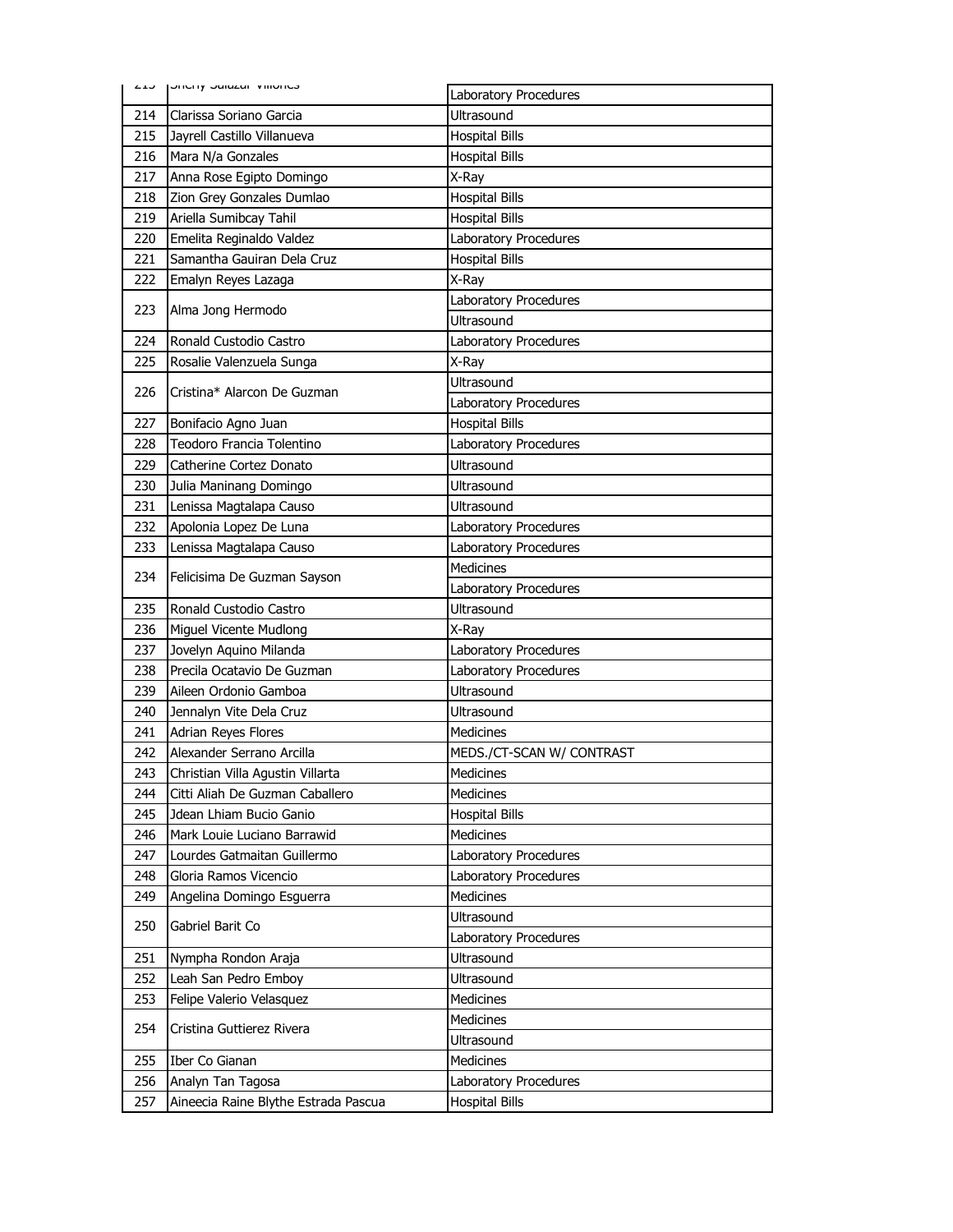| 258 | Alfredo Jr Garcia Alberto               | Laboratory Procedures |
|-----|-----------------------------------------|-----------------------|
|     |                                         | Ultrasound            |
| 259 | Reynaldo Jr Buenafe Calma               | Ultrasound            |
| 260 | Sofhia Pascual Campos                   | <b>Hospital Bills</b> |
| 261 |                                         | <b>Medicines</b>      |
|     | Erica Neuda Palma                       | Laboratory Procedures |
|     |                                         | <b>Hospital Bills</b> |
| 262 | Yurifhein Joreen Espiritu Acosta        | Medicines             |
| 263 | Regine Santiago Marcelo                 | X-Ray                 |
|     |                                         | Laboratory Procedures |
| 264 | Clarita S Cabute                        | Laboratory Procedures |
| 265 | Rosana Ramos Bualog                     | Ultrasound            |
| 266 | Cristina Guttierez Rivera               | Laboratory Procedures |
| 267 | Sunshine Diaz Sison                     | <b>Ultrasound</b>     |
| 268 | Glaiza Pera Selga                       | Medicines             |
| 269 | Reimar Tadeoo Gardose                   | X-Ray                 |
|     |                                         | <b>Ultrasound</b>     |
| 270 | Maricar Resara Cadajas                  | Laboratory Procedures |
| 271 | Perlita Ambalina Pascual                | <b>Hospital Bills</b> |
| 272 | Rosalyn Bucao Purganan                  | Laboratory Procedures |
|     |                                         | <b>Medicines</b>      |
| 273 | Julieta Rodriguez Libid                 | Laboratory Procedures |
|     |                                         | Laboratory Procedures |
| 274 | Alexander Valentino Alamani             | <b>Medicines</b>      |
| 275 | Irene Lopez Esme $\diamondsuit$ a       | Ultrasound            |
| 276 |                                         | X-Ray                 |
|     | Joselito Bautista Naco                  | <b>ECG</b>            |
| 277 | Julio Valdez Marcelo                    | Laboratory Procedures |
| 278 | Don Rico Casimiro Maclang               | X-Ray                 |
| 279 | Roseann Santoyo Tolentino               | <b>Ultrasound</b>     |
| 280 | Mark Aris Gacos Labado                  | <b>Hospital Bills</b> |
| 281 | Mike John Caburan Quebral               | X-Ray                 |
| 282 |                                         | Ultrasound            |
|     | Irish Diane Alvarez Apostol             | Medicines             |
|     |                                         | Laboratory Procedures |
|     |                                         | Ultrasound            |
| 283 | <b>Hector Irang Camus</b>               | X-Ray                 |
|     |                                         | <b>ECG</b>            |
| 284 | Fermin Cristal Lastimosa                | <b>Medicines</b>      |
| 285 | Ismael Galera Estolas                   | Laboratory Procedures |
| 286 | Prince R-jay Balot Caritiquit           | <b>Hospital Bills</b> |
| 287 | Gener Mariano Domingo                   | Laboratory Procedures |
| 288 | Merlie Mindanao Grospe                  | <b>Ultrasound</b>     |
| 289 | Jessica Ann Gonzales Diaz               | <b>Medicines</b>      |
| 290 | Remedios* Reyes Asuncion                | <b>Hospital Bills</b> |
| 291 | Michelle Del Rosario Tungol             | Laboratory Procedures |
| 292 | Princess Alrhyieziah Galapate San Pedro | <b>Hospital Bills</b> |
| 293 | Angelica Garcia Romano                  | <b>Hospital Bills</b> |
| 294 | Ron Adrionne Romano Capulong            | <b>Hospital Bills</b> |
| 295 | Roma Alcano Flores                      | <b>Medicines</b>      |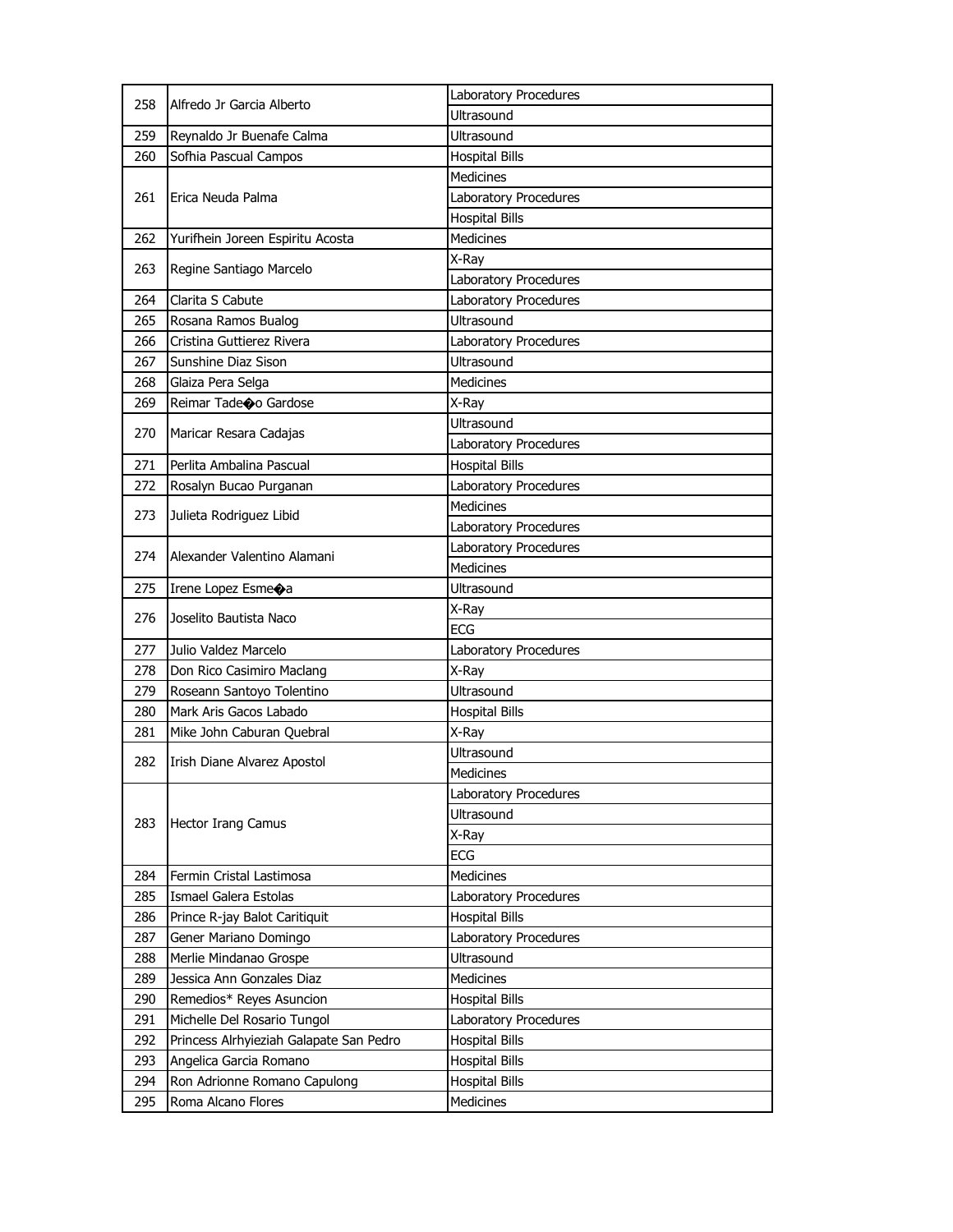| 296 | <b>Arnold Sanchez Villones</b>    | <b>Hospital Bills</b> |
|-----|-----------------------------------|-----------------------|
| 297 | <b>Zion Pariol Matias</b>         | Medicines             |
| 298 | Glydel Mendoza Taller             | Laboratory Procedures |
| 299 |                                   | <b>Medicines</b>      |
|     | Leopoldo Matias Catalan           | Laboratory Procedures |
|     |                                   | X-ray / Ultrasound.   |
|     |                                   | Laboratory Procedures |
| 300 | Claire Manalo Barasi              | Ultrasound            |
| 301 | Sabina Dizon Geronimo             | Laboratory Procedures |
| 302 | Jayson* Lapuz De Guzman           | 2 D echo.             |
| 303 | Arlene Gardose Franunciales       | Laboratory Procedures |
| 304 | Joemar Juan Reyes                 | Laboratory Procedures |
| 305 | Dustine Kim Marcelo Guillermo     | <b>Medicines</b>      |
| 306 | Yzhamaine Burgos Bautista         | <b>Medicines</b>      |
| 307 | Azel Corpuz Hernandez             | X-Ray                 |
|     |                                   | <b>Ultrasound</b>     |
| 308 | Mary Andrea Deniega Villaflores   | Ultrasound            |
| 309 | Amelia Laugo Velayo               | Laboratory Procedures |
| 310 | Shirly Tudla Doclin               | X-Ray                 |
| 311 | Pamfilo Bernardo Balajonda        | Laboratory Procedures |
| 312 | Senando Victoria Tudla            | X-Ray                 |
| 313 | Ronald Custodio Castro            | X-Ray                 |
| 314 | Joseph Co San Pedro               | Medicines             |
| 315 | Nena Raniaga Bacay                | <b>Hospital Bills</b> |
| 316 | Unah Victoria Einosas Siplao      | <b>Medicines</b>      |
| 317 | Vilma* Rico Dela Cruz             | Laboratory Procedures |
|     |                                   | Ultrasound            |
| 318 | Concepcion Bangisan Kebasen       | X-Ray                 |
|     |                                   | <b>ECG</b>            |
| 319 | Amelia Teresa Carbonel            | Laboratory Procedures |
|     |                                   | X-Ray                 |
| 320 | Vanilli Angel Dela Cruz Lacsamana | Ultrasound            |
| 321 | Wilmae Biag Barayuga              | <b>Hospital Bills</b> |
| 322 | Jocelyn Sison Canaag              | Medicines             |
| 323 | Ace Barayuga De Guzman            | <b>Hospital Bills</b> |
| 324 | Rosalina Ramittere Blanco         | Laboratory Procedures |
| 325 | <b>Melanie Irang Marcos</b>       | Ultrasound            |
|     |                                   | X-Ray                 |
| 326 | Janet Arenas Salaedo              | Laboratory Procedures |
|     |                                   | Ultrasound            |
| 327 | Wilmae Biag Barayuga              | <b>Hospital Bills</b> |
| 328 | Flora Cinense Dela Cruz           | <b>Hospital Bills</b> |
| 329 | Rein Ashvin Ignacio Pascua        | Newborn Screening     |
| 330 | Mariel N Zabala                   | Medicines             |
| 331 | Flora Cinense Dela Cruz           | <b>Hospital Bills</b> |
| 332 | Gemma Tuason Gabuat               | <b>Hospital Bills</b> |
|     |                                   | Medicines             |
| 333 | Cesar Atienza Velarde             | Laboratory Procedures |
|     |                                   | Ultrasound            |
|     |                                   | ECG                   |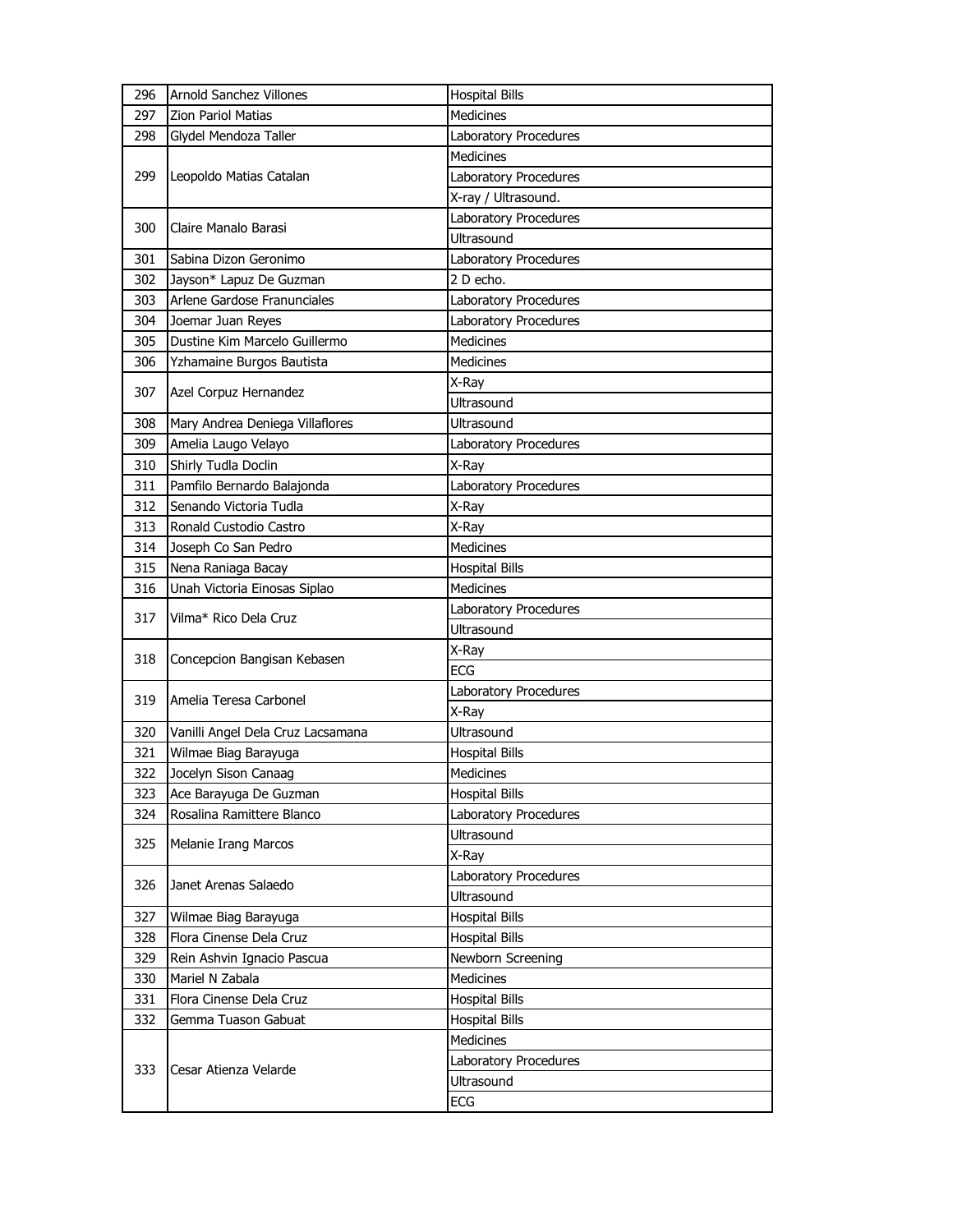| 334 | Marilou* Dating Ginoo Gonzales  | <b>Hospital Bills</b> |
|-----|---------------------------------|-----------------------|
| 335 |                                 | X-Ray                 |
|     | Caselyn Soriano Del Rosario     | Laboratory Procedures |
| 336 | Icy Sharon Cabase Divina        | Laboratory Procedures |
| 337 | Therdy Dela Cruz Monta          | <b>Medicines</b>      |
| 338 | Analissa Jacob Regis            | Ultrasound            |
| 339 | Sarah Jane Palad Bandarlipe     | Ultrasound            |
|     |                                 | Ultrasound            |
| 340 | Antonio* Davocal Sayson         | X-Ray                 |
| 341 | Miguel Vicente Mudlong          | Laboratory Procedures |
| 342 | Denise Mea Calitap Ortiz        | <b>Medicines</b>      |
|     |                                 | <b>Medicines</b>      |
| 343 | Fenny Calaquian Olalia          | Laboratory Procedures |
|     |                                 | Ultrasound            |
|     |                                 | <b>Medicines</b>      |
| 344 | Niko Rinonos Quilaman           | Laboratory Procedures |
| 345 | Gener Mariano Domingo           | Ultrasound            |
|     |                                 | Laboratory Procedures |
| 346 | Rosemarie Cajeda Tabalno        | X-Ray                 |
|     |                                 | Ultrasound            |
| 347 | Ismael Galera Estolas           | Medicines             |
| 348 | Gloria Ramos Vicencio           | <b>Medicines</b>      |
| 349 | Darenz Natividad Carpio         | <b>Medicines</b>      |
| 350 | Danilo Valdez Navor             | Laboratory Procedures |
| 351 | Emelinda Simplina Asuncion      | Laboratory Procedures |
|     |                                 | Ultrasound            |
| 352 | Elvira Rubia Miravalles         |                       |
| 353 | Janice Castillo Umayam          | Laboratory Procedures |
| 354 | Amnesty Asuncion Divilio        | 2 D echo.             |
| 355 | Juan Carlos Dimaliwat Ilagan    | <b>Medicines</b>      |
|     |                                 | <b>Hospital Bills</b> |
| 356 | Michelle Borabo Utlang          | Medicines             |
| 357 | Mohxie Wreighn Limban Dela Cruz | <b>Hospital Bills</b> |
| 358 | Norma Jorduela Agulto           | <b>Hospital Bills</b> |
| 359 | Rinelle Fernando Presentacion   | <b>Medicines</b>      |
| 360 | Cornelio Santos Dayrit          | <b>Hospital Bills</b> |
| 361 | Vivian Agustin Manzano          | Laboratory Procedures |
| 362 | Altheon Grey Tudla Doclin       | <b>Hospital Bills</b> |
| 363 | Marilou De Guzman Elane         | 2 D echo.             |
| 364 | Jazz Nicole Palbo De Guzman     | <b>Medicines</b>      |
| 365 | Analee Mendoza Reyes            | Ultrasound            |
| 366 | Carlo Niones Bernardo           | <b>Hospital Bills</b> |
| 367 | Lyka Baligod Mamangon           | <b>Hospital Bills</b> |
| 368 | Cenen Sermese Corpuz            | <b>Hospital Bills</b> |
|     |                                 | Laboratory Procedures |
| 369 | Elaiza Cabading Garcia          | X-Ray                 |
| 370 | Marian Sambrano Salagubang      | Medicines             |
| 371 | Edgardo* Azarcon Dela Cruz      | <b>Medicines</b>      |
| 372 | Juanito Estino Balmater         | Laboratory Procedures |
| 373 | Valeriano Valiedo Tariga        | <b>Medicines</b>      |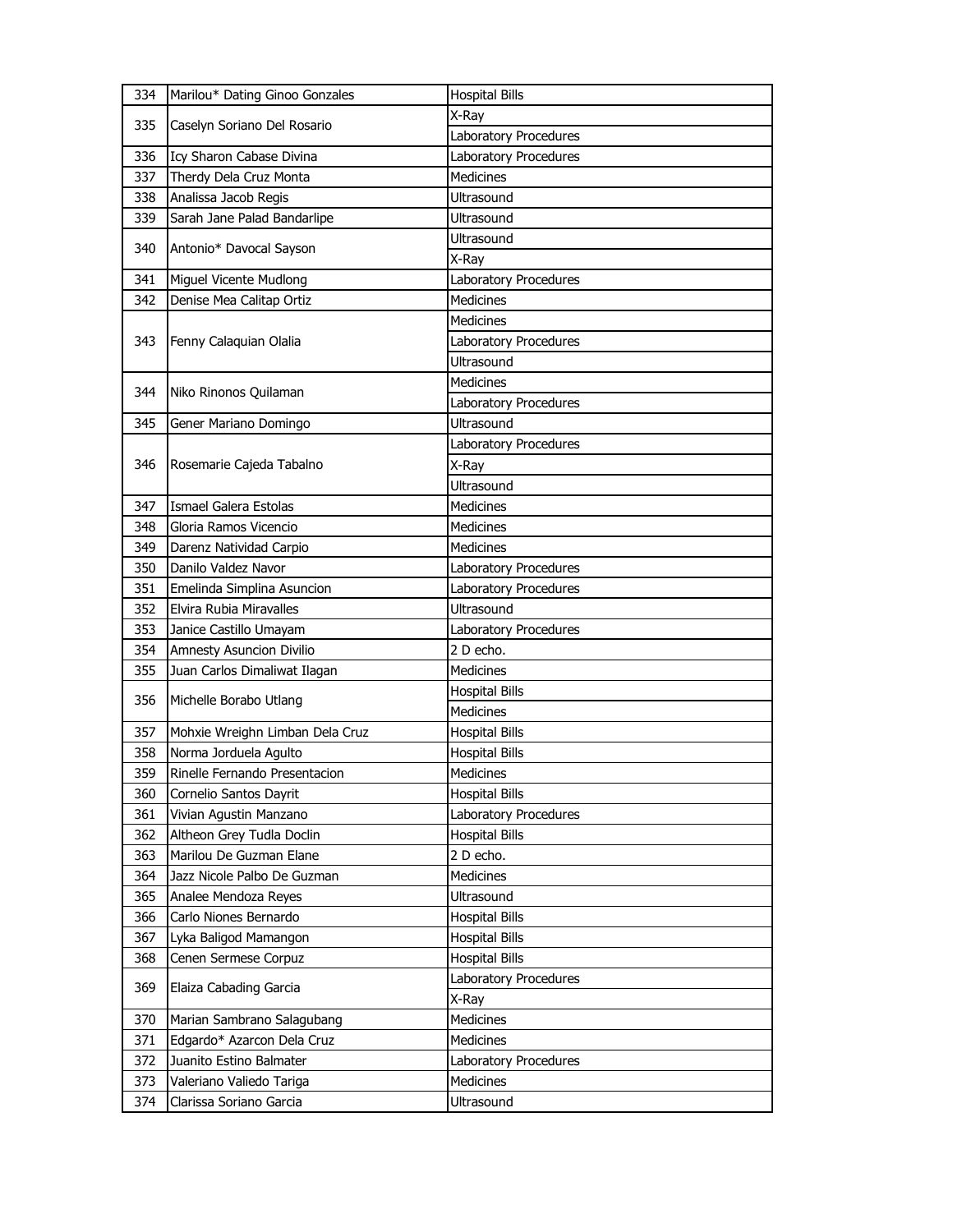| 375 | Dolores Arcoga Casauran              | <b>ECG</b>            |
|-----|--------------------------------------|-----------------------|
|     |                                      | X-Ray                 |
|     |                                      | Laboratory Procedures |
| 376 | Raquel Mateo Simplina                | <b>Hospital Bills</b> |
| 377 | Jonalyn Grace Tumbaga Valdez         | Laboratory Procedures |
| 378 | Modesta Garcia Bacton                | <b>Medicines</b>      |
|     |                                      | Laboratory Procedures |
| 379 |                                      | Ultrasound            |
|     | Rosalyn Quiapay Fernando             | Laboratory Procedures |
| 380 | Mara Peralta Fermin                  | Laboratory Procedures |
|     |                                      | Ultrasound            |
| 381 | Sheendy De Guzman Pantan             | Laboratory Procedures |
|     |                                      | Ultrasound            |
| 382 | Dionisio Mangunay Del Rosario        | Laboratory Procedures |
|     |                                      | <b>Ultrasound</b>     |
| 383 | Jasmine Tolentino Sagun              | <b>Medicines</b>      |
|     |                                      | Dental Procedure      |
| 384 | Joselito* Salazar Navarro            | Medicines             |
| 385 | Mark Emil Tolentino Sagun            | Dental Procedure      |
|     |                                      | <b>Medicines</b>      |
| 386 | Kylie Jhunifer Angelo Turalba Martin | Ultrasound            |
| 387 | Catherine Mangahas Somera            | <b>Medicines</b>      |
| 388 | Elimar Bulong Bagaoisan              | Laboratory Procedures |
| 389 | Gregoria* Alarcon Villanueva         | Laboratory Procedures |
| 390 | Krizelle Jasmine De Guzman De Leon   | <b>Medicines</b>      |
| 391 | Ariane Mae Ocasion Masquida          | Laboratory Procedures |
| 392 | Allan Purisima Buccat                | Laboratory Procedures |
| 393 | Ashley Mae Calaquian Laureta         | <b>Medicines</b>      |
| 394 | Kris C. Cabucana                     | X-Ray                 |
| 395 | Noemi* Alberto Villa                 | Ultrasound            |
| 396 | Rufina Montemayor Villanada          | Laboratory Procedures |
|     |                                      | <b>ECG</b>            |
| 397 | Bobet Lozano Alkaide                 | X-Ray                 |
| 398 | Azhea Kate Gabriel Padigdig          | Medicines             |
|     |                                      | X-Ray                 |
| 399 | Bryan Dacumos Graciano               | Medicines             |
|     |                                      | <b>Hospital Bills</b> |
| 400 | Wilma Geron Arellano                 | <b>Hospital Bills</b> |
| 401 | Maria Sunday Jerusalem Sarmiento     | <b>Hospital Bills</b> |
| 402 | Eugenio Sr Dela Cruz Julian          | <b>Hospital Bills</b> |
| 403 | Merry Eliana Alejandrino Constantino | <b>Hospital Bills</b> |
| 404 | Princess Althea Diamsay Valdez       | <b>Hospital Bills</b> |
| 405 | Yohan Samarah Fabillar Cabahil       | <b>Hospital Bills</b> |
| 406 | Jhon Rey Gatmaitan Reyes             | <b>Hospital Bills</b> |
| 407 | Herusalem Tanghal Escuadro           | <b>Hospital Bills</b> |
| 408 | Jandee Trinidad Alvarez              | Laboratory Procedures |
| 409 | Akio Kyler Tanghal Tejero            | <b>Hospital Bills</b> |
| 410 | Jay Anthony Castro Domingo           | <b>Hospital Bills</b> |
| 411 | Hazel May Marquez Castro             | <b>Hospital Bills</b> |
| 412 | Bienvenido Mora Razol                | <b>Hospital Bills</b> |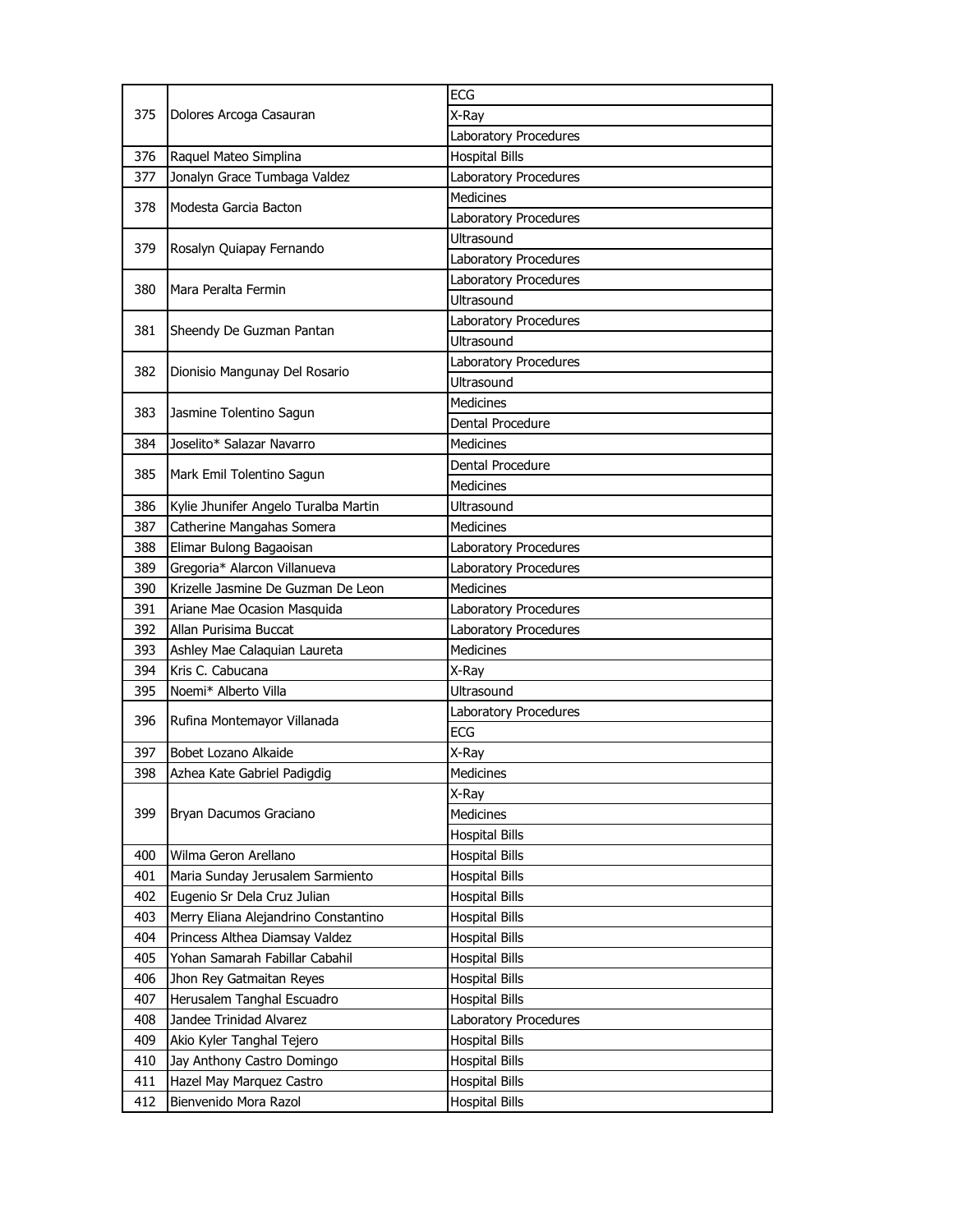| 413 | Aldrich Nocum San Pedro          | Laboratory Procedures |
|-----|----------------------------------|-----------------------|
| 414 | Seoorina Dela Cruz Garcia        | <b>Hospital Bills</b> |
|     |                                  | Laboratory Procedures |
|     | Jose Sr Perez Ylarde             | Laboratory Procedures |
| 415 |                                  | <b>Medicines</b>      |
|     |                                  | X-Ray                 |
| 416 | Jomelle Tiongson Lugo            | Laboratory Procedures |
| 417 | Fernando Ventura Rabor           | Laboratory Procedures |
| 418 | Lalaine Tolentino Antonio        | <b>Medicines</b>      |
| 419 | Donnabel Diamsay Soriano         | X-Ray                 |
| 420 | Prince Riley Manuel Miranda      | <b>Hospital Bills</b> |
| 421 | Michelee Padunan Cortez          | <b>Medicines</b>      |
| 422 | Michelle Arellano Balmater       | Ultrasound            |
|     |                                  | X-Ray                 |
| 423 | Ronald Custodio Castro           | X-Ray                 |
|     |                                  | X-Ray                 |
| 424 | Jennifer Maestrado Jusgaya       | Ultrasound            |
|     |                                  | Laboratory Procedures |
| 425 | Jovelyn Aquino Milanda           | <b>Hospital Bills</b> |
| 426 | Ma. Christine Joy Espanto Quezon | Ultrasound            |
| 427 | Christian Reynold Sambu Dizon    | Laboratory Procedures |
| 428 | Jose Arnie Labinghisa Santelices | Ultasound/Laboratory  |
| 429 | Rose Ann Cecillano Navarro       | Ultrasound            |
|     |                                  | X-Ray                 |
| 430 | Joyce Marie Bulalayao Dela Cruz  | <b>Medicines</b>      |
| 431 | Wendy Delos Santos Garcia        | Ultrasound            |
| 432 | Irene A Baldemor                 | X-Ray                 |
| 433 | Samuel Badua Dauz                | <b>Medicines</b>      |
| 434 | Myra Doronio Federico            | <b>Medicines</b>      |
| 435 | Apolonia Lopez De Luna           | <b>Medicines</b>      |
| 436 | Emmanuel Jorey Ferrer Bulanadi   | Laboratory Procedures |
| 437 | Filipina Sadie Castillo          | <b>Ultrasound</b>     |
| 438 | Julius Pacson Callura            | Medicines             |
| 439 | Rosela Mae Audencial Santos      | Medicines             |
| 440 | Cesar Atienza Velarde            | Medicines             |
| 441 | Amelia Garo Makitid              | Ultrasound            |
| 442 | Jennifer Dupitas Japitana        | Laboratory Procedures |
|     |                                  | Ultrasound            |
| 443 | Jandee Trinidad Alvarez          | Ultrasound            |
| 444 | Princess Camungao San Juan       | <b>Hospital Bills</b> |
| 445 | Jomelle Tiongson Lugo            | Medicines             |
| 446 | Teresa Mercullo Corpuz           | X-Ray                 |
| 447 | Jhon Gabrielle C Enriquez        | Medicines             |
| 448 | Cristina Rivera Alberto          | Ultrasound            |
|     |                                  | X-Ray                 |
| 449 | Denver Alain Sapang              | Laboratory Procedures |
| 450 | Marietta Maglilong Martinez      | X-Ray                 |
| 451 | Ednalyn Santos Velasco           | <b>Hospital Bills</b> |
| 452 | Rosalinda Castro Olar            | Laboratory Procedures |
|     |                                  | Ultrasound            |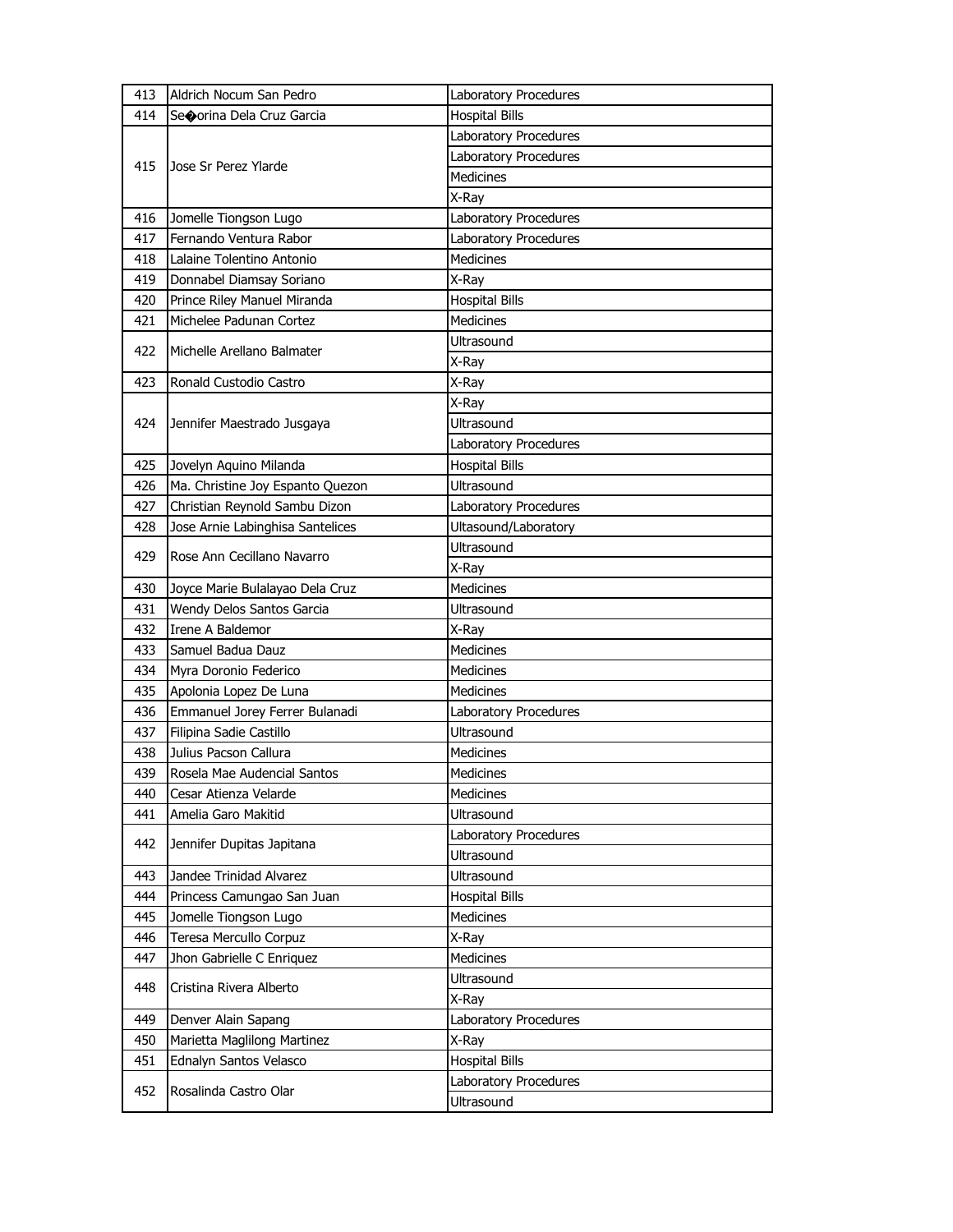| 453 | Darylle Santos Velasco              | <b>Hospital Bills</b>     |
|-----|-------------------------------------|---------------------------|
|     |                                     | Laboratory Procedures     |
| 454 | Rowena Eslava Rangel                | Ultrasound                |
| 455 | Janice Diaz Agustin                 | Laboratory Procedures     |
| 456 | Camille Espanto Yuson               | <b>Ultrasound</b>         |
| 457 | Reynalyn Manzanil Purificacion      | Laboratory Procedures     |
| 458 | Lucena Rayos Corpuz                 | <b>Medicines</b>          |
| 459 | Lloyd Andrei - Fajardo              | <b>Medicines</b>          |
|     |                                     | Laboratory Procedures     |
| 460 | Aireen Garcia Topacio               | Ultrasound                |
| 461 | Marites Paguinto Bestes             | <b>Ultrasound</b>         |
| 462 | Emelita Cocjin Aquino               | <b>Medicines</b>          |
| 463 | Michelle Del Rosario Tungol         | <b>Ultrasound</b>         |
|     |                                     | Laboratory Procedures     |
| 464 | Carolina Zamora Baras               | X-Ray                     |
| 465 | Leonafe Dela Cruz Tintero           | Laboratory Procedures     |
| 466 | Danilo Esmabe Liwag                 | Laboratory Procedures     |
| 467 | Nancy Dela Cruz Estrella            | Laboratory Procedures     |
| 468 | Sheila Mae Rosales Arenas           | Ultrasound                |
| 469 | Rowena Miranda Jacinto              | <b>Hospital Bills</b>     |
| 470 | Rosalinda Mariano Mauricio          | Medicines                 |
| 471 | Jaiane Pearl Villamia Navarro       | MEDS./CT-SCAN W/ CONTRAST |
| 472 | Leah San Pedro Emboy                | Laboratory Procedures     |
| 473 | Myrna Salinas Carlos                | Medicines                 |
| 474 | Faith Bless Aranio Viernes          | Medicines                 |
| 475 | Zhara Jane Mandani Ramos            | <b>Hospital Bills</b>     |
| 476 | Jerline Buenabajo Jacinto           | Medicines                 |
| 477 | Cara Lei - De Leon                  | Laboratory Procedures     |
| 478 | Mary Joy Enriquez Fernando          | Ultrasound                |
| 479 | Anna Rose Egipto Domingo            | Ultrasound.               |
| 480 | Edwin Estimar Punay                 | Laboratory Procedures     |
| 481 | Jackielyn Cauzo Pueblos             | <b>Medicines</b>          |
| 482 | Eduviges Bulanadi Abad              | X-Ray                     |
|     |                                     | Laboratory Procedures     |
| 483 | Alona Chua Dayao                    | Medicines                 |
| 484 | Rafael Navarro Javier               | <b>Hospital Bills</b>     |
| 485 | Prince Angelo Villareal Romero      | <b>Hospital Bills</b>     |
| 486 | John Dave Diamsay Soriano           | <b>Hospital Bills</b>     |
| 487 | Michelle Balmater Manabat           | Dental Procedure          |
| 488 | Arnold Perez Sebastian              | <b>Medicines</b>          |
| 489 | Herminio Francisco Baylon           | Laboratory Procedures     |
| 490 | Ramiro Jr Dela Cruz Pangilinan      | Laboratory Procedures     |
|     |                                     | <b>Medicines</b>          |
| 491 | Jehsamine Faye San Antonio Gorgonia | <b>Medicines</b>          |
| 492 | Rosana Ramos Bualoy                 | Laboratory Procedures     |
| 493 | Diwanie De Guzman Domingo           | Ultrasound                |
| 494 | Rosalinda Agustin Caducox           | X-Ray                     |
| 495 | Keith Anne Reyes Valdez             | X-Ray                     |
|     |                                     | Ultrasound                |
| 406 | Inv Roce Maniero Dela Cruz          | X-Ray                     |
|     |                                     |                           |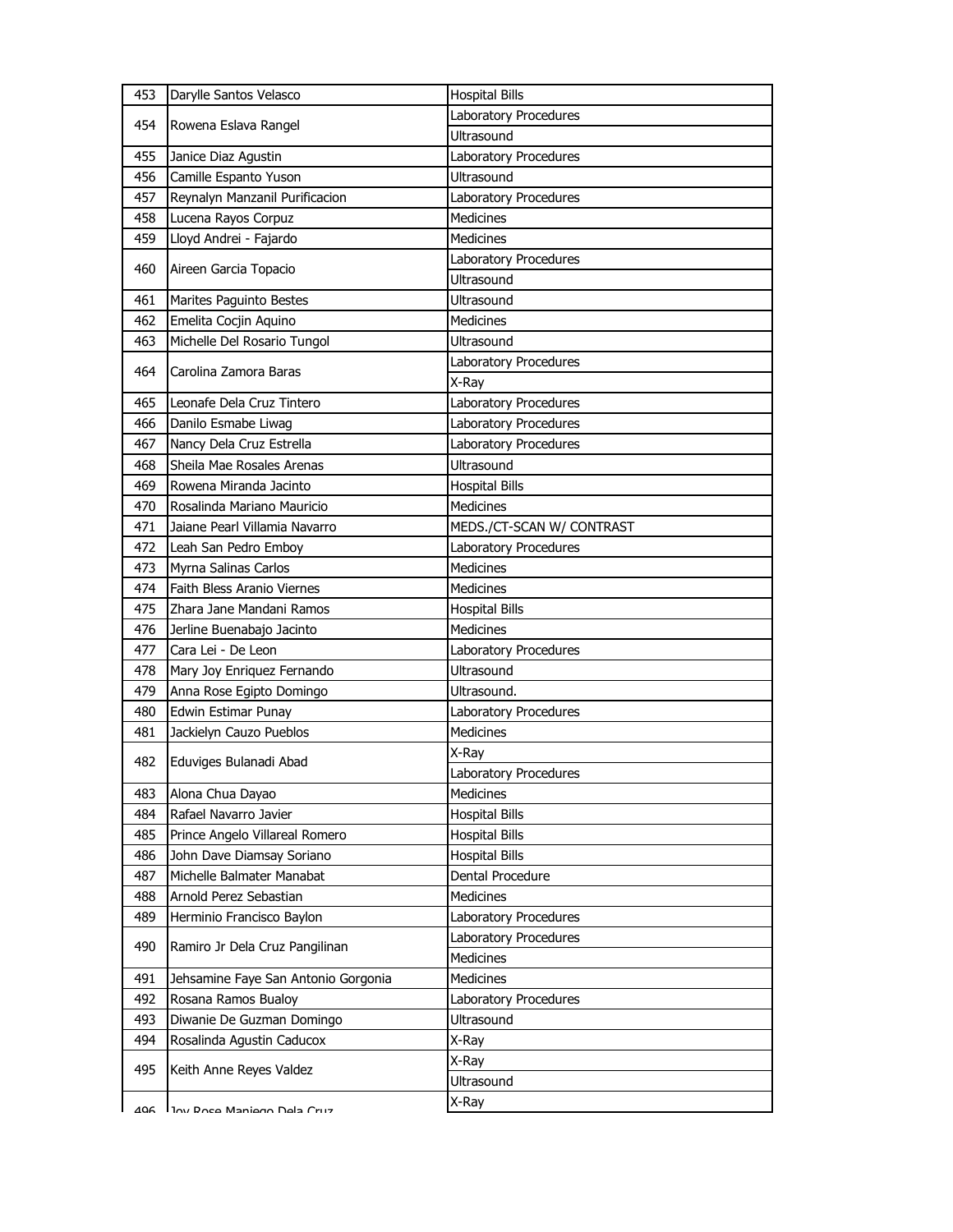|     | שטח נטער וואס וואס וואס איין אינן     | <b>Ultrasound</b>     |
|-----|---------------------------------------|-----------------------|
|     | Jennalyn Guillermo Buenaventura       | <b>Medicines</b>      |
|     |                                       | Ultrasound            |
| 497 |                                       | X-Ray                 |
|     |                                       | Laboratory Procedures |
| 498 | Jennifer Francisco Gagarin            | Laboratory Procedures |
| 499 | Sophia Angele Padillon Tano           | <b>Medicines</b>      |
|     |                                       | <b>Medicines</b>      |
| 500 | Gloria Ramos Vicencio                 | X-Ray                 |
|     |                                       | Laboratory Procedures |
| 501 | Gaylio Libradill Cao                  | Laboratory Procedures |
| 502 | Rodolfo Cauzo                         | X-Ray                 |
| 503 | Danica Cruz Centeno                   | Laboratory Procedures |
|     |                                       | Laboratory Procedures |
| 504 | Edgar Sagun Alcantara                 | X-Ray                 |
| 505 | Aldreeyah Lazaga Valdez               | <b>Hospital Bills</b> |
| 506 | Naida Dela Cruz Santos                | Ultrasound            |
| 507 | Rodulfo Yumol Causo                   | Ultrasound            |
| 508 | Roxanne De Leon Castillo              | Ultrasound            |
| 509 | Gaylio Libradill Cao                  | Ultrasound            |
| 510 | Joselito Bautista Naco                | 2 D echo.             |
|     |                                       | <b>Medicines</b>      |
| 511 | Ivan Pascua Caliusan                  | <b>Hospital Bills</b> |
| 512 | Maricar Martinez Dela Cruz            | Laboratory Procedures |
| 513 | Rodolfo Cruz Concepcion               | <b>Hospital Bills</b> |
| 514 | Kerwin Angelo Alay-ay Santiago        | Laboratory Procedures |
| 515 | Edna Ferrer Gardose                   | <b>Hospital Bills</b> |
| 516 | Anna Cecilia - Niegos                 | Ultrasound            |
| 517 | Leonila Dela Cruz Casabar             | <b>Medicines</b>      |
|     |                                       | Laboratory Procedures |
| 518 | Candida Sibuma Malawit                | <b>Medicines</b>      |
| 519 | Jennifer Aquino Fajardo               | X-Ray                 |
|     |                                       | Laboratory Procedures |
| 520 | Rodolfo Mallari Dela Cruz             | <b>Hospital Bills</b> |
| 521 | Janile Banaag Sual                    | <b>Hospital Bills</b> |
| 522 | Elizabeth Alviar Serrano              | Laboratory Procedures |
| 523 | Jayden Macatlang Isidro               | <b>Medicines</b>      |
| 524 | Harris Jay Pineda Marcos              | Medicines             |
| 525 | Yuan Andrei Magcalayo Federico        | <b>Medicines</b>      |
| 526 | Arghella Cheyen Maranion Naceno       | <b>Hospital Bills</b> |
| 527 | Eleuterio Alamon Olanda               | <b>Medicines</b>      |
| 528 | Genalyn Marcelo Banaag                | <b>Hospital Bills</b> |
| 529 | Alma Dela Cruz De Guzman              | Laboratory Procedures |
| 530 | Erlinda Ramos Rigor                   | Medicines             |
| 531 | Ashley - Buenaventura                 | Medicines             |
| 532 | Madelyn Maniquiz Bote                 | Medicines             |
|     |                                       | Dental Procedure      |
| 533 | Alfred Sta Maria Flora                | Medicines             |
| 534 | Franzis Benedict Delos Reyes Gonzales | Laboratory Procedures |
|     |                                       | X-Ray                 |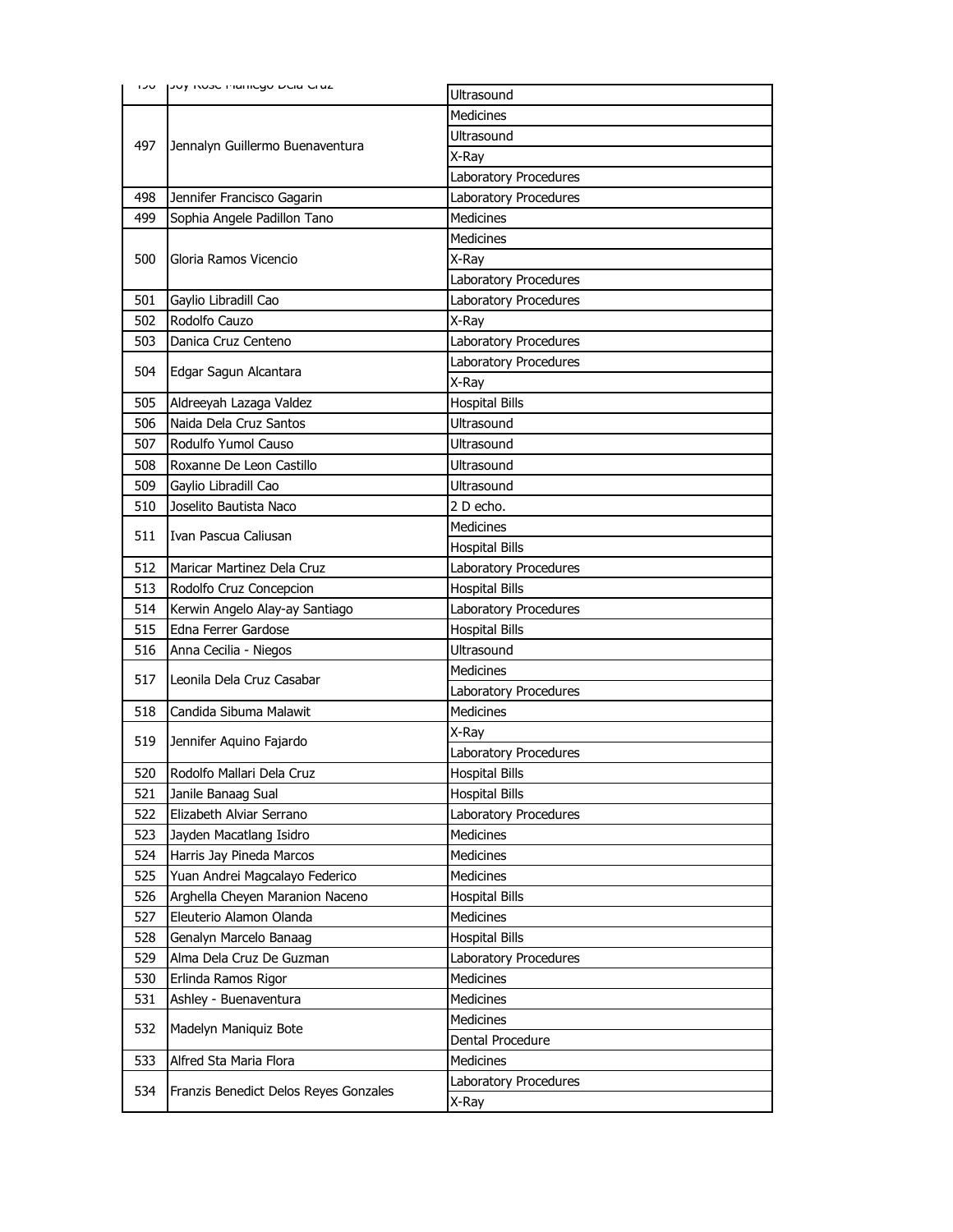| 535 | Franzis Benedict Delos Reyes Gonzales | Laboratory Procedures          |
|-----|---------------------------------------|--------------------------------|
|     |                                       | X-Ray                          |
|     |                                       | Medicines                      |
| 536 | Danilo Santos Cruz                    | Laboratory Procedures          |
| 537 | Rudy Soriano Garcia                   | <b>Medicines</b>               |
|     |                                       | Laboratory Procedures          |
|     | 538<br>Melody Ann - Joaquin           | Ultrasound                     |
| 539 | Ronald Custodio Castro                | <b>Hospital Bills</b>          |
| 540 | Axell Cayden Soriano Gonzaga          | <b>Hospital Bills</b>          |
| 541 | Laurence Sta Maria Loreto             | <b>Medicines</b>               |
| 542 | Danilo Nicolas Velasco                | <b>Laboratory Procedures</b>   |
| 543 | Malliah Callista Dizon Dela Cruz      | <b>Hospital Bills</b>          |
| 544 | Jonalyn Ambalina Salvador             | Laboratory Procedures          |
| 545 | Ariane Barlaan Espiritu               | <b>Medicines</b>               |
| 546 | Marvin Calma Javier                   | <b>Medicines</b>               |
| 547 | Kyle John Domingo Aguilar             | <b>Hospital Bills</b>          |
| 548 | Sydney Mangoma Tabing                 | Medicines                      |
| 549 | Marcelino Quijano Valle               | <b>Medicines</b>               |
| 550 | Virgilia Igang Romero                 | <b>Hospital Bills</b>          |
| 551 | Angela Marie Sarmiento Octiva         | <b>Hospital Bills</b>          |
| 552 | Eugenia Ambrocio Santiago             | <b>Medicines</b>               |
| 553 | Xyrus Anthony Padre Payumo            | Medicines                      |
| 554 | Jose Ricky Salcedo Taladua            | Medicines                      |
| 555 | Atheena Sophie Magno Baltazar         | <b>Medicines</b>               |
| 556 | Alyssa May Parnor Sarte               | <b>Medicines</b>               |
| 557 | Angelo Dela Peoa Guillermo            | Laboratory Procedures          |
|     |                                       |                                |
|     |                                       | Laboratory Procedures          |
| 558 | Teresa Mercullo Corpuz                | <b>Ultrasound</b>              |
| 559 | Luningning Lumibao Esguerra           | <b>Medicines</b>               |
|     |                                       | X-Ray                          |
| 560 | <b>Melanie Irang Marcos</b>           | Laboratory Procedures          |
| 561 | Paulo Angelo Nazar Villajuan          | MEDS./CT-SCAN W/ CONTRAST      |
| 562 | Gabriel Railey Suyat Gamiro           | Medicines                      |
| 563 | Karen Joy Medida Pangilinan           | <b>Medicines</b>               |
| 564 | Delia Pulido Balgua                   | <b>Hospital Bills</b>          |
| 565 | Jovelyn Aguilar Ignacio               | <b>Medicines</b>               |
| 566 | Jennifer Francisco Gagarin            | Ultrasound                     |
| 567 | Mary Joy Enriquez Fernando            | Ultrasound                     |
| 568 | Joanalyn Ambalina Salvador            | Ultrasound                     |
| 569 | Aguida Agustin Vistante               | Laboratory Procedures          |
| 570 | Aguida Agustin Vistante               | X-RAY.                         |
| 571 | Josephine Villafuerte Nazar           | Medicines                      |
|     |                                       | Laboratory Procedures          |
| 572 | Elenita Tabios Ramiscal               | X-Ray                          |
|     |                                       | <b>ECG</b>                     |
| 573 | Priscilla Maliwat Cipriano            | Medicines                      |
| 574 | Joselito Mata Rosario                 | Medicines                      |
|     |                                       | Ultrasound                     |
| 575 | Milagros Casipong Lagasca             | Laboratory Procedures<br>X-Ray |